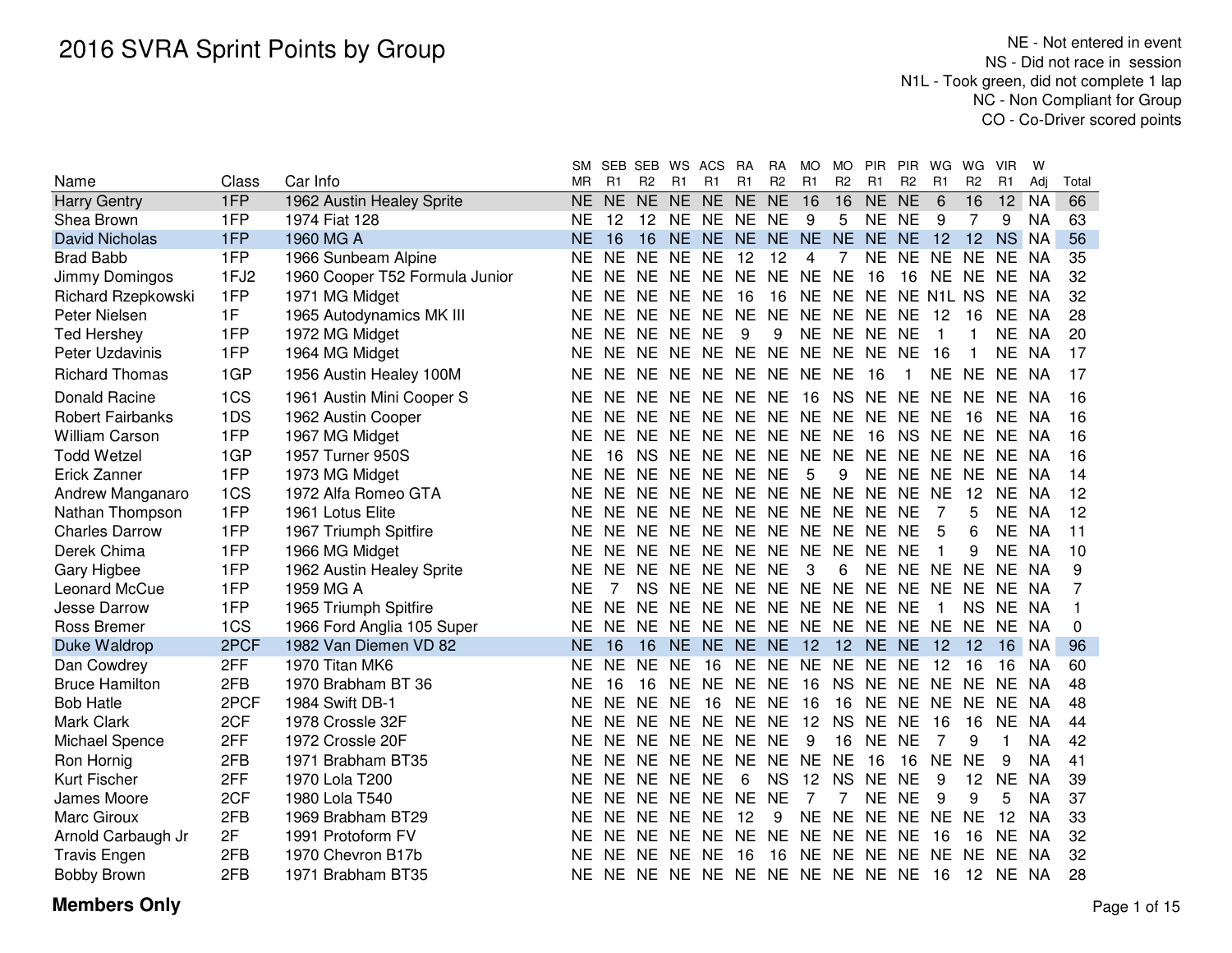|                         |       |                                  | SM.       |                | SEB SEB        |           | WS ACS            | <b>RA</b>      | <b>RA</b>       | MO.          | MO.            | PIR PIR           |                | WG             | WG.            | <b>VIR</b> | w         |       |
|-------------------------|-------|----------------------------------|-----------|----------------|----------------|-----------|-------------------|----------------|-----------------|--------------|----------------|-------------------|----------------|----------------|----------------|------------|-----------|-------|
| Name                    | Class | Car Info                         | <b>MR</b> | R <sub>1</sub> | R <sub>2</sub> | R1        | R1                | R <sub>1</sub> | R <sub>2</sub>  | R1           | R <sub>2</sub> | R1                | R <sub>2</sub> | R <sub>1</sub> | R <sub>2</sub> | R1         | Adi       | Total |
| <b>Robert Burnside</b>  | 2FB   | 1968 Winkelmann WDB1             | <b>NE</b> | <b>NE</b>      | <b>NE</b>      | <b>NE</b> | <b>NE</b>         | <b>NE</b>      | <b>NE</b>       | 12           | <b>NS</b>      | <b>NE</b>         | <b>NE</b>      | 7              | 9              | <b>NE</b>  | <b>NA</b> | 28    |
| Dave Handy              | 2FB   | 1968 Brabham BT29                | NΕ        | NE NE          |                | <b>NE</b> | NE NE NE NE NE NE |                |                 |              |                |                   | <b>NE</b>      | 12             | 16             | NE.        | <b>NA</b> | 28    |
| Jimmy Domingos          | 2FJ1  | 1962 Cooper Formula Junior       | NΕ        | NE NE          |                | NE.       | NE NE NE          |                |                 | NE NE        |                | 16                | 12             | <b>NE</b>      | <b>NE</b>      | <b>NE</b>  | NA.       | 28    |
| Jason Cowdrey           | 2CF   | 1974 Crossle 172 CF              | ΝE        | NE NE          |                | NE.       | 12                | NE.            |                 |              | NE NE NE NE    |                   | <b>NE</b>      | 7              |                | NE NA      |           | 26    |
| <b>Edward VanTassel</b> | 2FF   | 1970 Titan MK6                   | <b>NE</b> | NE NE          |                | <b>NE</b> | 12                | <b>NE</b>      |                 | NE NE NE     |                | 7                 | 7              | <b>NE</b>      | <b>NE</b>      | NE NA      |           | 26    |
| <b>Robert Forbes</b>    | 2FB   | 1966 Brabham BT 21               | ΝE        | <b>NE</b>      | <b>NE</b>      | <b>NE</b> | NE NE             |                | <b>NE</b>       | NE NE        |                | 16                | 9              | <b>NE</b>      | <b>NE</b>      | NE.        | NA        | 25    |
| Graeme Cameron          | 2CF   | 1973 ADF Formula Ford            | ΝE        | NE.            | <b>NE</b>      | <b>NE</b> | NE NE             |                | <b>NE</b>       | NE NE        |                | 12                | 12             | <b>NE</b>      | <b>NE</b>      | <b>NE</b>  | NA        | 24    |
| David Porter            | 2FF   | 1971 Lotus 69 FF                 | <b>NE</b> | NE NE          |                | <b>NE</b> | NE NE             |                | <b>NE</b>       | <b>NE</b>    | <b>NE</b>      | <b>NE</b>         | <b>NE</b>      | 16             | 7              | <b>NE</b>  | <b>NA</b> | 23    |
| Kim Madrid              | 2CF   | 1978 Crossle Formula Ford        | NE        | <b>NE</b>      | <b>NE</b>      | <b>NE</b> | NE NE             |                | <b>NE</b>       | 9            | 12             | <b>NE</b>         | <b>NE</b>      | NE.            | <b>NE</b>      | <b>NE</b>  | NA        | 21    |
| Michael Popp            | 2FF   | 1972 Merlyn Mk20                 | <b>NE</b> | NE NE          |                | <b>NE</b> | <b>NE</b>         | 9              | 12 <sup>°</sup> | <b>NE</b>    |                | NE NE NE NE       |                |                | <b>NE</b>      | NE NA      |           | 21    |
| Norm Cowdrey            | 2CF   | 1974 Crossle 25                  | NE        | NE NE          |                | NE.       | NE NE NE          |                |                 | <b>NE</b>    |                | NE NE             | <b>NE</b>      |                | 12 N1L         | 6          | ΝA        | 18    |
| Dick Scariano           | 2SV   | 1971 Winkelmann FSV 1            | ΝS        | NE NE          |                | NE.       | NE NE NE NE NE    |                |                 |              |                | 16                | $\mathbf{1}$   | NE NE          |                | NE NA      |           | 17    |
| Dan Chapman             | 2FB   | 1968 Brabam BT-21B               | 16        | NE NE          |                | <b>NE</b> | NE NE             |                |                 |              |                | NE NE NE NE NE    |                | <b>NE</b>      | <b>NE</b>      | NE.        | <b>NA</b> | 16    |
| William Goldkind        | 2FB   | 1969 Brabham BT-29               | <b>NE</b> | NE.            | <b>NE</b>      | <b>NE</b> | NE NE             |                | NE.             | NE NE        |                | <b>NE</b>         | <b>NE</b>      | 9              |                | NE.        | NA        | 16    |
| <b>Robin Hunter</b>     | 2FB   | 1969 Brabham BT 29               | ΝE        | <b>NE</b>      | <b>NE</b>      | <b>NE</b> | 16                | <b>NE</b>      | <b>NE</b>       | NE NE        |                | <b>NE</b>         | <b>NE</b>      | <b>NE</b>      | <b>NE</b>      | <b>NE</b>  | <b>NA</b> | 16    |
| Dietmar Bauerle         | 2FV   | 1972 Caldwell D-13               | ΝE        | NE.            | <b>NE</b>      | <b>NE</b> | 16                | <b>NE</b>      | <b>NE</b>       | <b>NE</b>    | <b>NE</b>      | <b>NE</b>         | <b>NE</b>      | <b>NE</b>      | <b>NE</b>      | <b>NE</b>  | NA        | 16    |
| <b>Robert Burnside</b>  | 2FF   | 1970 Titan MK6                   | <b>NE</b> | NE NE          |                | <b>NE</b> | <b>NE</b>         | 5              | 9               | <b>NE</b>    | <b>NE</b>      | <b>NE</b>         | <b>NE</b>      | NE.            | NE.            | <b>NE</b>  | NA        | 14    |
| Dan Hayes               | 2FF   | 1972 Titan Mk VIB                | NE        | <b>NE</b>      | <b>NE</b>      | <b>NE</b> | <b>NE</b>         | 7              | 7               | <b>NE</b>    | NE NE          |                   | <b>NE</b>      | <b>NE</b>      | <b>NE</b>      | <b>NE</b>  | - NA      | 14    |
| Don Readinger           | 2FV   | 1965 Formcar MK III              | ΝE        | NE NE          |                | 12        | <b>NE</b>         | <b>NE</b>      | <b>NE</b>       | NE NE        |                | <b>NE</b>         | <b>NE</b>      | NE.            | <b>NE</b>      | <b>NE</b>  | - NA      | 12    |
| Jay Galpin              | 2FB   | 1967 Brabham BT21B               | <b>NE</b> | NE.            | <b>NE</b>      | <b>NE</b> | NE NE             |                | NE.             |              | NE NE NE       |                   | NE             | 6              | 6              | <b>NE</b>  | NA        | 12    |
| Dennis Ambayec          | 2FV   | 1978 Lynx B                      | ΝE        | NE NE          |                | <b>NE</b> | 12                | <b>NE</b>      | <b>NE</b>       |              | NE NE NE       |                   | <b>NE</b>      | <b>NE</b>      | <b>NE</b>      | NE.        | NA        | 12    |
| Alan Rogers             | 2PCF  | 1982 Lola T640                   | 12        | NE NE          |                | <b>NE</b> | NE NE NE          |                |                 |              | NE NE NE       |                   | <b>NE</b>      | <b>NE</b>      | <b>NE</b>      | <b>NE</b>  | NA        | 12    |
| David Allison           | 2FF   | 1969 Alexis MK15                 | ΝE        | NE NE          |                | <b>NE</b> | NE NE NE          |                |                 |              | NE NE NE       |                   | <b>NE</b>      | NE NE          |                | 9          | <b>NA</b> | 9     |
| <b>Tomas LaCosta</b>    | 2FF   | 1970 Lola T204                   | <b>NE</b> | NE NE          |                |           | NE NE NE          |                |                 | NE NE NE     |                | 4                 | 5              | <b>NE</b>      | NE NE NA       |            |           | 9     |
| <b>Bob Albert</b>       | 2PCF  | 1988 Chevron B67                 | <b>NE</b> | NE NE          |                | <b>NE</b> | NE NE             |                | <b>NE</b>       | 9            | <b>NS</b>      | NE NE NE          |                |                | <b>NE</b>      | NE NA      |           | 9     |
| <b>Ronald Enlow</b>     |       | 2SVRAG 1976 Crossle 23           | <b>NE</b> | NE NE          |                | <b>NE</b> | 9                 | <b>NE</b>      | NE.             | NE.          | <b>NE</b>      | <b>NE</b>         | NE NE          |                | <b>NE</b>      | NE.        | <b>NA</b> | 9     |
| <b>Mark Stratford</b>   | 2FFN  | 1986 Swift DB1                   | <b>NE</b> | NE NE          |                | 7         | NE NE             |                | <b>NE</b>       | <b>NE</b>    | NE NE          |                   | NE NE NE       |                |                | <b>NE</b>  | NA        | 7     |
| Dennis Firestone        | 2CF   | 1976 Crossle FF                  | <b>NE</b> | NE NE          |                | <b>NE</b> | NE NE             |                | <b>NE</b>       | 6            | <b>NS</b>      | NE NE             |                | NE.            | <b>NE</b>      | NE.        | - NA      | 6     |
| Simon Robinson          | 2FF   | 1968 Russell-Alexis Formula Ford | NE.       | NE NE          |                | <b>NE</b> | NE NE             |                | <b>NE</b>       | <b>NE</b>    | NE NE          |                   | <b>NE</b>      | 6              | <b>NS</b>      | <b>NE</b>  | NA        | 6     |
| <b>Bruce Domeck</b>     | 2CF   | 1976 Lola T342                   | <b>NE</b> | NE NE          |                | <b>NE</b> | NE NE             |                | <b>NE</b>       | $\mathbf{1}$ |                | NS NE NE NE NE NE |                |                |                |            | NA        |       |
| <b>Patrick Donnelly</b> | 29FC  | 1997 Van Diemen FC               | <b>NE</b> | NE NE          |                | <b>NE</b> | NE NC NC          |                |                 | <b>NE</b>    |                | NE NE NE NE NE NE |                |                |                |            | - NA      | 0     |
| Joel Quadracci          | 2FB   | 1969 Brabham BT29                | NF.       | NE.            | NE.            | NE.       | NE N1L NS         |                |                 | NE.          |                | NE NE NE NE NE    |                |                |                | NE.        | - NA      | 0     |
| George F. Balbach       | 3CP   | 1960 Porsche 356                 | <b>NE</b> | 4              | 16             | <b>NE</b> | <b>NE</b>         | 16             | <b>NS</b>       | 16           | 16             | <b>NE</b>         | NE NE          |                | <b>NE</b>      | NE NA      |           | 68    |
| <b>Steve Konsin</b>     | 3DP   | 1964 MG B                        | ΝE        | 16             | 16             | NE        | <b>NE</b>         | 16             | 9               | ΝE           | NE.            | <b>NE</b>         | NE.            | 1              | 9              | NE.        | NA        | 67    |
| Mike Zubko              | 3CP   | 1961 Porsche 356                 | <b>NE</b> | 16             | 9              | NE.       | <b>NE</b>         | 9              | 12              | 5            |                | NS NE             | <b>NE</b>      | 3              | 3              | 9          | <b>NA</b> | 66    |
| John Hasty              | 3EP   | 1959 Triumph TR3A                | <b>NE</b> | 9              |                |           | 12 NE NE NE NE 12 |                |                 |              |                | 16 NE NE NE NE    |                |                |                | 12 NA      |           | 61    |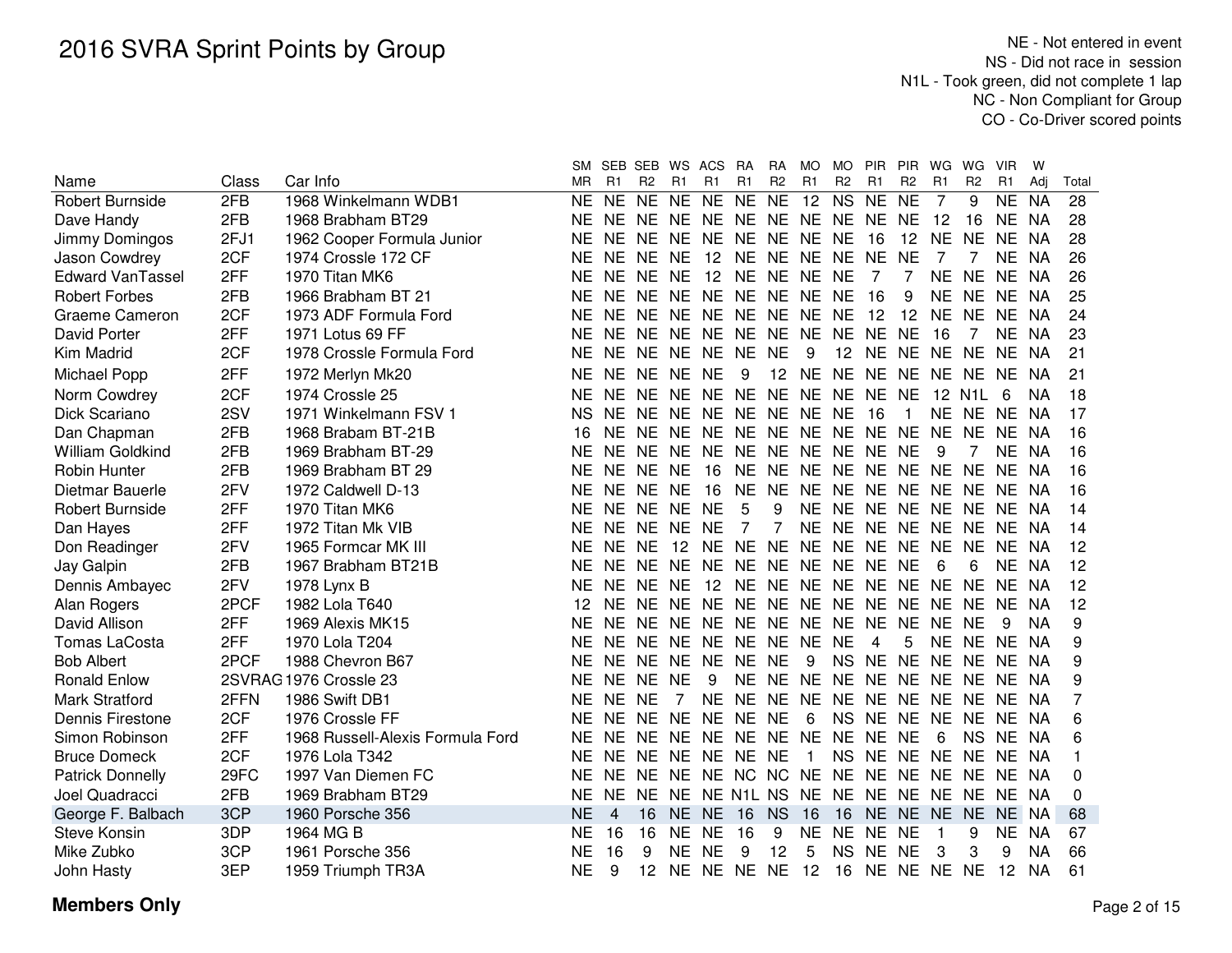|                       |       |                                      | <b>SM</b> | SEB SEB        |                | WS           | ACS            | <b>RA</b> | <b>RA</b>      | MO.            | <b>MO</b>      | <b>PIR</b>                    | <b>PIR</b>     | WG        | WG.             | <b>VIR</b>     | W         |       |
|-----------------------|-------|--------------------------------------|-----------|----------------|----------------|--------------|----------------|-----------|----------------|----------------|----------------|-------------------------------|----------------|-----------|-----------------|----------------|-----------|-------|
| Name                  | Class | Car Info                             | ΜR        | R <sub>1</sub> | R <sub>2</sub> | R1           | R <sub>1</sub> | R1        | R <sub>2</sub> | R1             | R <sub>2</sub> | R1                            | R <sub>2</sub> | R1        | R <sub>2</sub>  | R <sub>1</sub> | Adi       | Total |
| <b>Vic Skirmants</b>  | 3CP   | 1961 Porsche 356B                    | <b>NE</b> | 12             | 6              |              | NE NE          | <b>NE</b> | <b>NE</b>      | 12             | 12             | <b>NE</b>                     | <b>NE</b>      | 6         | 12 <sub>2</sub> | <b>NE</b>      | <b>NA</b> | 60    |
| <b>Jeff Snook</b>     | 3EP   | 1961 Triumph TR3A                    | ΝE        | 16             | 16             |              | NE NE NE NE NE |           |                |                | <b>NE</b>      | NE NE                         |                | 12        | 16              | <b>NE</b>      | <b>NA</b> | 60    |
| Ceasar Cone           | 3CP   | 1967 Alfa Romeo Duetto               | ΝE        | 7              | 12             | <b>NE</b>    | <b>NE</b>      | <b>NE</b> | <b>NE</b>      | 6              | 9              | NE NE                         |                | 9         | 5               | 7              | <b>NA</b> | 55    |
| Allen Goode           | 3DP   | 1967 Triumph TR4A                    | ΝE        | 12             | 12             | NE.          | NE.            | NE.       | NE.            | NE.            | NE.            | <b>NE</b>                     | NE             | 12        | $\overline{7}$  | 7              | <b>NA</b> | 50    |
| <b>Ross Bremer</b>    | 3BS   | 1968 Euro.Ford Escort MKI            | NΕ        | 16             | 16             | NE.          | NE NE NE       |           |                | NE NE NE       |                |                               | NE.            | <b>NE</b> | <b>NE</b>       | 16             | ΝA        | 48    |
| David Gussack         | 3EP   | 1963 Triumph Spitfire                | ΝE        | NE.            | <b>NE</b>      | <b>NE</b>    | NE NE          |           |                |                |                | NE NE NE NE NE                |                | 16        | 16              | 16             | ΝA        | 48    |
| Dawn Myers            | 3EP   | 1961 MG A                            | <b>NE</b> | 12             | 9              |              | NE NE NE       |           |                | NE NE NE NE    |                |                               | <b>NE</b>      | 12        | 12              | <b>NE</b>      | <b>NA</b> | 45    |
| <b>Alan Costich</b>   | 3EP   | 1968 MGBGT                           | <b>NE</b> | <b>NE</b>      | <b>NE</b>      | <b>NE</b>    | <b>NE</b>      | 12        | 12             | NE NE          |                | <b>NE</b>                     | <b>NE</b>      | 7         | 6               | <b>NE</b>      | <b>NA</b> | 37    |
| Peter Ragonetti       | 3BS   | 1966 Alfa Romeo Giulia Sprint        | <b>NE</b> | <b>NE</b>      | <b>NE</b>      | <b>NE</b>    | NE .           | NE.       | <b>NE</b>      | <b>NE</b>      | NE.            | <b>NE</b>                     | <b>NE</b>      | 16        | 16              | NE.            | <b>NA</b> | 32    |
| <b>Steve Walker</b>   | 3BS   | 1965 BMW 1800 Ti                     | <b>NE</b> | <b>NE</b>      | <b>NE</b>      | NE.          | NE NE          |           | <b>NE</b>      | <b>NE</b>      | <b>NE</b>      | 16                            | 16             | NE.       | NE.             | NE.            | <b>NA</b> | 32    |
| Logan Dernoshek       | 3DP   | 1966 Chevrolet Yenko Stinger Corvair | <b>NE</b> | <b>NE</b>      | <b>NE</b>      | <b>NE</b>    | NE NE          |           | <b>NE</b>      | 16             | 16             | <b>NE</b>                     | <b>NE</b>      | <b>NE</b> | NE              | NE.            | NA        | 32    |
| Karl Krause           | 3DP   | 1965 Turner MkIII                    | <b>NE</b> | <b>NE</b>      | <b>NE</b>      | <b>NE</b>    | <b>NE</b>      | <b>NE</b> | <b>NE</b>      | <b>NE</b>      | <b>NE</b>      | 16                            | 16             | <b>NE</b> | <b>NE</b>       | NE.            | NA        | 32    |
| George C. Balbach     | 3CP   | 1961 Porsche 356                     | <b>NE</b> | $\mathbf{1}$   | <b>NS</b>      | <b>NE</b>    | NE.            | <b>NE</b> | <b>NE</b>      | $\overline{7}$ | <b>NS</b>      | <b>NE</b>                     | <b>NE</b>      | 16        | 7               | NE.            | NA        | 31    |
| <b>Anthony Hess</b>   | 3DP   | 1973 MG B                            | <b>NE</b> | 9              | 9              | <b>NE</b>    | NE NE          |           | <b>NE</b>      | NE NE          |                | <b>NE</b>                     | <b>NE</b>      | 7         | 6               | NE.            | -NA       | 31    |
| <b>Wil Painter</b>    | 3BS   | 1966 Alfa Romeo GTV                  | NE        | <b>NE</b>      | <b>NE</b>      | <b>NE</b>    | NE.            | <b>NE</b> | <b>NE</b>      | NE NE          |                | <b>NE</b>                     | <b>NE</b>      | 12        | 12              | NE.            | NA        | 24    |
| Paul Ricco            | 3DP   | 1962 Triumph TR4                     | NE        | <b>NE</b>      | <b>NE</b>      | <b>NE</b>    | <b>NE</b>      | 9         | 12             | NE.            | <b>NE</b>      | <b>NE</b>                     | <b>NE</b>      | <b>NE</b> | <b>NE</b>       | NE.            | - NA      | 21    |
| Garey Raymond         | 3EP   | 1976 Porsche 914                     | <b>NE</b> | <b>NE</b>      | <b>NE</b>      | 5            | 16             | <b>NE</b> | <b>NE</b>      | <b>NE</b>      | <b>NE</b>      | <b>NE</b>                     | <b>NE</b>      | <b>NE</b> | <b>NE</b>       | <b>NE</b>      | NA.       | 21    |
| Chip Van Sant         | 3EP   | 1962 Alfa Romeo Giulia Sprint        | ΝE        | <b>NE</b>      | <b>NE</b>      | <b>NE</b>    | NE NE          |           | <b>NE</b>      | 9              | 12             | <b>NE</b>                     | <b>NE</b>      | <b>NE</b> | <b>NE</b>       | NE.            | - NA      | 21    |
| Sharon Adelman        | 3DP   | 1965 Turner MKIII                    | <b>NE</b> | NE             | NE.            | NE.          | NE NE          |           | <b>NE</b>      | 9              | <b>NS</b>      | <b>NE</b>                     | <b>NE</b>      | 4         | 5               | NE NA          |           | 18    |
| Sam Cummings          | 3BS   | 1965 Alfa Romeo GTA                  | ΝE        | NE             | NE.            | <b>NE</b>    | NE NE          |           | <b>NE</b>      | 16             | <b>NS</b>      | <b>NE</b>                     | NE             | NE.       | <b>NE</b>       | NE NA          |           | 16    |
| James Jackson         | 3CP   | 1964 Porsche 356                     | <b>NE</b> | NE NE          |                |              | NE NE NE       |           |                | NE NE NE       |                | <b>NE</b>                     | <b>NE</b>      | 7         | 9               | NE NA          |           | 16    |
| Jim Malone            | 3EP   | 1969 Porsche 912                     | <b>NE</b> | NE NE          |                |              | NE NE NE       |           | <b>NE</b>      | 7              | <b>NS</b>      | 9                             | <b>NS</b>      | <b>NE</b> | <b>NE</b>       | NE NA          |           | 16    |
| Robert Wagner         | 3CP   | 1960 Austin Healey 3000              | <b>NE</b> | NE NE          |                | <b>NE</b>    | <b>NE</b>      | 6         | 9              | <b>NE</b>      | <b>NE</b>      | <b>NE</b>                     | <b>NE</b>      | <b>NE</b> | <b>NE</b>       | NE.            | <b>NA</b> | 15    |
| <b>Marcus Pillion</b> | 3CP   | 1960 Porsche 356 B Coupe             | NE.       | NE.            | NE.            | <b>NE</b>    | NE.            | NE.       | <b>NE</b>      | 4              | 7              | <b>NE</b>                     | <b>NE</b>      | 1         | 2               | NE.            | <b>NA</b> | 14    |
| Paul Konkle Jr.       | 3DP   | 1962 MG MGB                          | NE        | <b>NE</b>      | <b>NE</b>      | $\mathbf{1}$ | 12             | <b>NE</b> | <b>NE</b>      | NE NE          |                | NE NE                         |                | <b>NE</b> | <b>NE</b>       | NE.            | NA        | 13    |
| <b>Randall Stark</b>  | 3DP   | <b>1974 MG MGB</b>                   | ΝE        | NE NE          |                | 6            | 7              | <b>NE</b> | <b>NE</b>      | NE NE          |                | <b>NE</b>                     | <b>NE</b>      | <b>NE</b> | <b>NE</b>       | NE.            | <b>NA</b> | 13    |
| Stephen Hunter        | 3EP   | 1959 Porsche 356A                    | NE.       | NE NE          |                |              | NE NE NE       |           |                |                |                | NE NE NE NE NE                |                | 6         | $\overline{7}$  | NE NA          |           | 13    |
| Lee Poseidon          | 3BS   | 1971 Alfa Romeo GT Junior            | NE.       | NE NE          |                |              | NE NE NE NE    |           |                | 12             | <b>NS</b>      | NE NE NE                      |                |           | <b>NE</b>       | NE NA          |           | 12    |
| Mike Fisher           | 3DP   | 1960 Austin Healey 3000              | NF.       | NE NE          |                |              | NE NE NE       |           | NE.            | 12             | <b>NS</b>      | NE NE NE                      |                |           |                 | NE NE NA       |           | 12    |
| Michael Allen         | 3EP   | 1970 Porsche 914/4                   | ΝE        | NE NE          |                | <b>NE</b>    | 12             | NE.       |                | NE NE NE       |                | NE NE NE                      |                |           | <b>NE</b>       | NE.            | NA        | 12    |
| Dave Brengle          | 3EP   | 1964 Alfa Romeo Giulia Spider        | ΝE        | NE.            | NE.            | NE.          | 12             | NE.       | <b>NE</b>      | NE             | NE.            | NE NE                         |                | NE        | <b>NE</b>       | <b>NE</b>      | NA        | 12    |
| John Schrecker        | 3CP   | 1964 Porsche 356                     | ΝE        | <b>NE</b>      | <b>NE</b>      | <b>NE</b>    | <b>NE</b>      | <b>NE</b> | <b>NE</b>      | NE NE          |                | <b>NE</b>                     | <b>NE</b>      | 5         | 6               | NE.            | - NA      | 11    |
| <b>Rick Bardsley</b>  | 3CP   | 1959 Porsche 356A                    | NE.       | <b>NE</b>      | <b>NE</b>      | <b>NE</b>    | NE NE          |           | <b>NE</b>      | 3              | 6              | NE NE                         |                |           | <b>NS</b>       | NE NA          |           | 10    |
| <b>Cliff Murray</b>   | 3CP   | 1955 Porsche 356                     | ΝE        | 9              |                | NE.          | NE NE          |           | NE.            | <b>NE</b>      | NE.            | NE.                           | NE             | NF.       | NE.             | NE.            | NA.       | 10    |
| <b>Robert Hieb</b>    | 3CP   | 1964 Porsche 356C Coupe              | ΝE        | <b>NE</b>      | NE.            | <b>NE</b>    | NE.            | <b>NE</b> | <b>NE</b>      | 9              | <b>NS</b>      | <b>NE</b>                     | NE NE          |           | <b>NE</b>       | NE NA          |           | 9     |
| Mark Pladson          | 3DP   | 1964 Morgan 4/4                      | NE.       |                | NE NE NE       |              | 9              |           |                |                |                | NE NE NE NE NE NE NE NE NE NA |                |           |                 |                |           | 9     |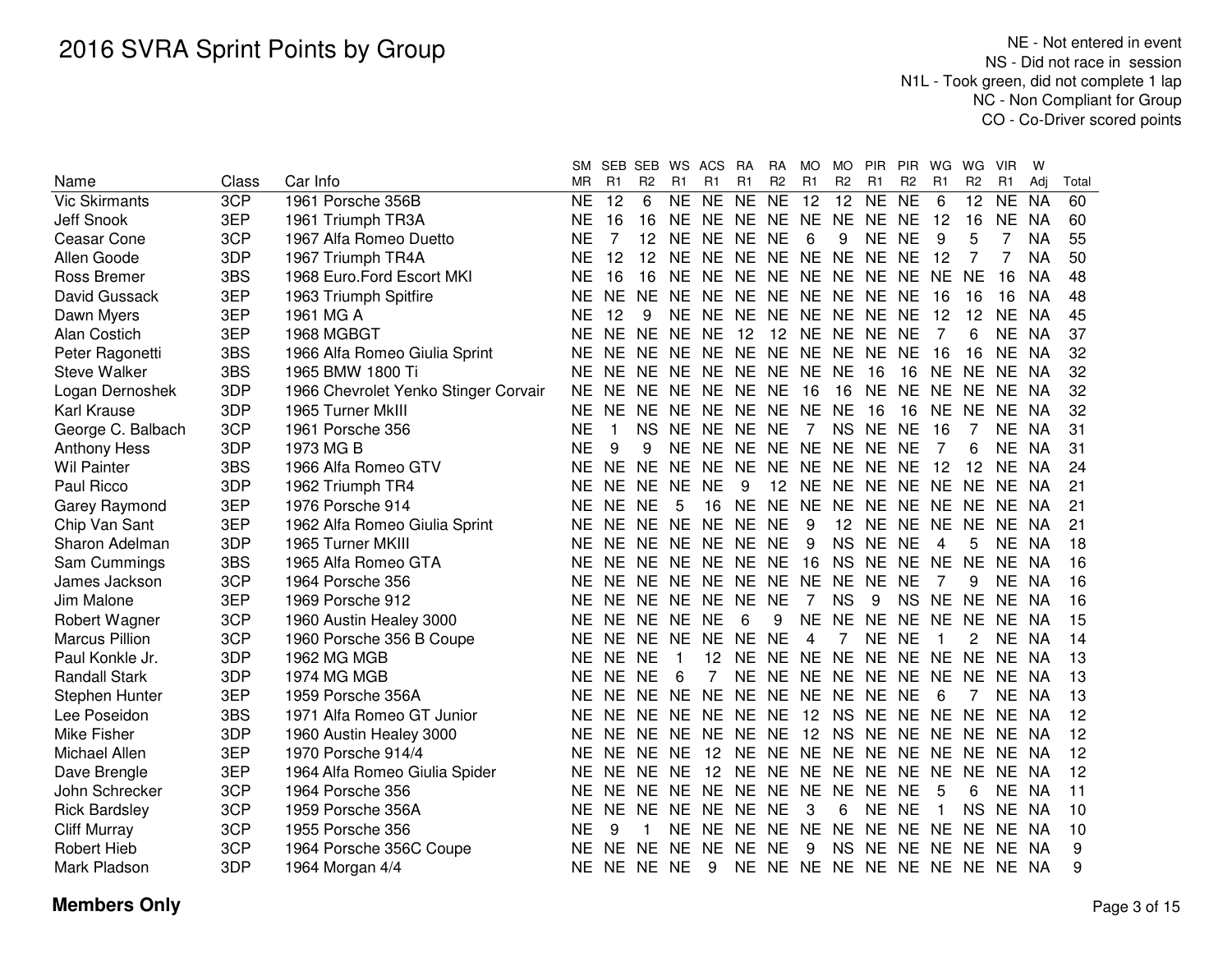| R <sub>2</sub><br>R1<br>Class<br>Car Info<br><b>MR</b><br>R1<br>R <sub>2</sub><br>R1<br>R <sub>1</sub><br>R1<br>R <sub>2</sub><br>R1<br>R <sub>2</sub><br>R1<br>R <sub>2</sub><br>R1<br>Total<br>Name<br>Adi<br>3CP<br><b>NE</b><br><b>NE</b><br>NE NE<br><b>NE</b><br>NE NE<br><b>NE</b><br><b>NE</b><br><b>NE</b><br>4<br><b>NE</b><br>8<br>Nicolas Clemence<br>1960 Porsche B Roadster<br>4<br><b>NA</b><br>NE.<br>3DP<br><b>NE</b><br>8<br>1956 Morgan 4/4<br>NE.<br>NE NE NE<br><b>NE</b><br>NE NE NE<br>7<br>NE.<br>NE.<br>NA<br>Tom Morgan<br>NE.<br>1<br>7<br>3CP<br>NE NE NE<br>5<br>NE NE<br>NE NE NE<br><b>NA</b><br>1965 Porsche 356 Coupe<br>NE.<br>ΝE<br>C. Lane Mally<br>NE<br>-1<br>3EP<br>1969 MG B<br><b>NE</b><br>NE NE<br>6<br><b>NE</b><br>NE NE<br>NE NE<br><b>NE</b><br><b>NE</b><br><b>NE</b><br><b>NA</b><br>6<br>Jeffrey Herr<br>NE.<br>NE.<br>5<br>3CP<br>1968 Datsun 2000 Roadster<br>NE.<br>NE<br>NE NE<br><b>NE</b><br><b>NE</b><br>NE NE<br><b>NE</b><br>NE.<br><b>NA</b><br>Charles Kates Jr.<br>NE<br>NE.<br>4<br>5<br>3EP<br>NE NE NE<br>NE NE NE<br>NE NE<br>5<br><b>Glen Trimper</b><br>1971 Opel GT<br>NF<br>NF.<br><b>NE</b><br>NS.<br>NE.<br>NA.<br>3CP<br>3<br>NE.<br>NE NE NE NE NE<br>NS NE NE<br><b>NE</b><br><b>NA</b><br>1988 Alfa Romeo Spider<br>ΝE<br>1<br>Kristine Lay<br>3CP<br>NE NE NE NE NE<br>NS NE NE<br>2<br>3<br><b>NE</b><br>NE.<br><b>NS</b><br><b>NE</b><br><b>NA</b><br>Tom Ragonetti<br>1969 Alfa Romeo Duetto<br>$\mathbf{1}$<br>3CP<br>$\overline{2}$<br>NE NE NE NE NE NE<br><b>NE</b><br>1964 Alfa Romeo TZ1<br><b>NE</b><br>NE.<br><b>NE</b><br><b>NE</b><br><b>NE</b><br><b>NA</b><br>Jay Iliohan<br>3CP<br><b>NE</b><br><b>NE</b><br>2<br>Daren Mann<br>1963 Lotus Elan<br><b>NE</b><br><b>NE</b><br><b>NE</b><br>NE NE<br><b>NE</b><br>2<br>NS NE NE<br><b>NE</b><br><b>NE</b><br><b>NA</b><br>3BS<br><b>NE</b><br>NE NE<br>NE NE<br><b>NE</b><br>NE NE<br>Tomas LaCosta<br>1969 Alfa Romeo Berlina<br><b>NE</b><br>NE.<br>NE.<br>1<br>NS.<br>NE.<br><b>NA</b><br>3CP<br><b>Tom Davis</b><br><b>NE</b><br><b>NE</b><br>NE NE<br><b>NE</b><br>NS NE NE<br><b>NE</b><br><b>NE</b><br>1964 Elva Courier<br><b>NE</b><br><b>NE</b><br>NE.<br>NA<br>-1<br>3CP<br><b>NE</b><br>NE NE<br><b>NE</b><br><b>NS</b><br>NE NE<br><b>Thomas Phelan</b><br>1967 Datsun SRL 311<br><b>NE</b><br>NE.<br><b>NE</b><br><b>NE</b><br>NE.<br>NE.<br>NA |  | SМ | SEB SEB | WS ACS | <b>RA</b> | RA. | MO. | <b>MO</b> | <b>PIR</b> | <b>PIR</b> | WG | WG. | <b>VIR</b> | W |  |
|----------------------------------------------------------------------------------------------------------------------------------------------------------------------------------------------------------------------------------------------------------------------------------------------------------------------------------------------------------------------------------------------------------------------------------------------------------------------------------------------------------------------------------------------------------------------------------------------------------------------------------------------------------------------------------------------------------------------------------------------------------------------------------------------------------------------------------------------------------------------------------------------------------------------------------------------------------------------------------------------------------------------------------------------------------------------------------------------------------------------------------------------------------------------------------------------------------------------------------------------------------------------------------------------------------------------------------------------------------------------------------------------------------------------------------------------------------------------------------------------------------------------------------------------------------------------------------------------------------------------------------------------------------------------------------------------------------------------------------------------------------------------------------------------------------------------------------------------------------------------------------------------------------------------------------------------------------------------------------------------------------------------------------------------------------------------------------------------------------------------------------------------------------------------------------------------------------------------------------------------------------------------------------------------------------------------------------------------------------------------------------------------------------|--|----|---------|--------|-----------|-----|-----|-----------|------------|------------|----|-----|------------|---|--|
|                                                                                                                                                                                                                                                                                                                                                                                                                                                                                                                                                                                                                                                                                                                                                                                                                                                                                                                                                                                                                                                                                                                                                                                                                                                                                                                                                                                                                                                                                                                                                                                                                                                                                                                                                                                                                                                                                                                                                                                                                                                                                                                                                                                                                                                                                                                                                                                                          |  |    |         |        |           |     |     |           |            |            |    |     |            |   |  |
|                                                                                                                                                                                                                                                                                                                                                                                                                                                                                                                                                                                                                                                                                                                                                                                                                                                                                                                                                                                                                                                                                                                                                                                                                                                                                                                                                                                                                                                                                                                                                                                                                                                                                                                                                                                                                                                                                                                                                                                                                                                                                                                                                                                                                                                                                                                                                                                                          |  |    |         |        |           |     |     |           |            |            |    |     |            |   |  |
|                                                                                                                                                                                                                                                                                                                                                                                                                                                                                                                                                                                                                                                                                                                                                                                                                                                                                                                                                                                                                                                                                                                                                                                                                                                                                                                                                                                                                                                                                                                                                                                                                                                                                                                                                                                                                                                                                                                                                                                                                                                                                                                                                                                                                                                                                                                                                                                                          |  |    |         |        |           |     |     |           |            |            |    |     |            |   |  |
|                                                                                                                                                                                                                                                                                                                                                                                                                                                                                                                                                                                                                                                                                                                                                                                                                                                                                                                                                                                                                                                                                                                                                                                                                                                                                                                                                                                                                                                                                                                                                                                                                                                                                                                                                                                                                                                                                                                                                                                                                                                                                                                                                                                                                                                                                                                                                                                                          |  |    |         |        |           |     |     |           |            |            |    |     |            |   |  |
|                                                                                                                                                                                                                                                                                                                                                                                                                                                                                                                                                                                                                                                                                                                                                                                                                                                                                                                                                                                                                                                                                                                                                                                                                                                                                                                                                                                                                                                                                                                                                                                                                                                                                                                                                                                                                                                                                                                                                                                                                                                                                                                                                                                                                                                                                                                                                                                                          |  |    |         |        |           |     |     |           |            |            |    |     |            |   |  |
|                                                                                                                                                                                                                                                                                                                                                                                                                                                                                                                                                                                                                                                                                                                                                                                                                                                                                                                                                                                                                                                                                                                                                                                                                                                                                                                                                                                                                                                                                                                                                                                                                                                                                                                                                                                                                                                                                                                                                                                                                                                                                                                                                                                                                                                                                                                                                                                                          |  |    |         |        |           |     |     |           |            |            |    |     |            |   |  |
|                                                                                                                                                                                                                                                                                                                                                                                                                                                                                                                                                                                                                                                                                                                                                                                                                                                                                                                                                                                                                                                                                                                                                                                                                                                                                                                                                                                                                                                                                                                                                                                                                                                                                                                                                                                                                                                                                                                                                                                                                                                                                                                                                                                                                                                                                                                                                                                                          |  |    |         |        |           |     |     |           |            |            |    |     |            |   |  |
|                                                                                                                                                                                                                                                                                                                                                                                                                                                                                                                                                                                                                                                                                                                                                                                                                                                                                                                                                                                                                                                                                                                                                                                                                                                                                                                                                                                                                                                                                                                                                                                                                                                                                                                                                                                                                                                                                                                                                                                                                                                                                                                                                                                                                                                                                                                                                                                                          |  |    |         |        |           |     |     |           |            |            |    |     |            |   |  |
|                                                                                                                                                                                                                                                                                                                                                                                                                                                                                                                                                                                                                                                                                                                                                                                                                                                                                                                                                                                                                                                                                                                                                                                                                                                                                                                                                                                                                                                                                                                                                                                                                                                                                                                                                                                                                                                                                                                                                                                                                                                                                                                                                                                                                                                                                                                                                                                                          |  |    |         |        |           |     |     |           |            |            |    |     |            |   |  |
|                                                                                                                                                                                                                                                                                                                                                                                                                                                                                                                                                                                                                                                                                                                                                                                                                                                                                                                                                                                                                                                                                                                                                                                                                                                                                                                                                                                                                                                                                                                                                                                                                                                                                                                                                                                                                                                                                                                                                                                                                                                                                                                                                                                                                                                                                                                                                                                                          |  |    |         |        |           |     |     |           |            |            |    |     |            |   |  |
|                                                                                                                                                                                                                                                                                                                                                                                                                                                                                                                                                                                                                                                                                                                                                                                                                                                                                                                                                                                                                                                                                                                                                                                                                                                                                                                                                                                                                                                                                                                                                                                                                                                                                                                                                                                                                                                                                                                                                                                                                                                                                                                                                                                                                                                                                                                                                                                                          |  |    |         |        |           |     |     |           |            |            |    |     |            |   |  |
|                                                                                                                                                                                                                                                                                                                                                                                                                                                                                                                                                                                                                                                                                                                                                                                                                                                                                                                                                                                                                                                                                                                                                                                                                                                                                                                                                                                                                                                                                                                                                                                                                                                                                                                                                                                                                                                                                                                                                                                                                                                                                                                                                                                                                                                                                                                                                                                                          |  |    |         |        |           |     |     |           |            |            |    |     |            |   |  |
|                                                                                                                                                                                                                                                                                                                                                                                                                                                                                                                                                                                                                                                                                                                                                                                                                                                                                                                                                                                                                                                                                                                                                                                                                                                                                                                                                                                                                                                                                                                                                                                                                                                                                                                                                                                                                                                                                                                                                                                                                                                                                                                                                                                                                                                                                                                                                                                                          |  |    |         |        |           |     |     |           |            |            |    |     |            |   |  |
|                                                                                                                                                                                                                                                                                                                                                                                                                                                                                                                                                                                                                                                                                                                                                                                                                                                                                                                                                                                                                                                                                                                                                                                                                                                                                                                                                                                                                                                                                                                                                                                                                                                                                                                                                                                                                                                                                                                                                                                                                                                                                                                                                                                                                                                                                                                                                                                                          |  |    |         |        |           |     |     |           |            |            |    |     |            |   |  |
| 3DP<br>NE NE NE NE NE<br><b>NE</b><br>NE NE<br><b>NE</b><br><b>NE</b><br><b>NE</b><br><b>NE</b><br>NE.<br><b>Warren Aplin</b><br>1962 Triumph TR4<br>NE.<br>NA<br>$\Omega$                                                                                                                                                                                                                                                                                                                                                                                                                                                                                                                                                                                                                                                                                                                                                                                                                                                                                                                                                                                                                                                                                                                                                                                                                                                                                                                                                                                                                                                                                                                                                                                                                                                                                                                                                                                                                                                                                                                                                                                                                                                                                                                                                                                                                               |  |    |         |        |           |     |     |           |            |            |    |     |            |   |  |
| 4FM<br>16<br><b>Susan Patterson</b><br>1952 Devin MG Speedster TD<br>12<br>16<br>16<br><b>NE NE 12</b><br>9<br>12<br>6<br>$\overline{7}$<br>NE NE<br>12 NA<br>118                                                                                                                                                                                                                                                                                                                                                                                                                                                                                                                                                                                                                                                                                                                                                                                                                                                                                                                                                                                                                                                                                                                                                                                                                                                                                                                                                                                                                                                                                                                                                                                                                                                                                                                                                                                                                                                                                                                                                                                                                                                                                                                                                                                                                                        |  |    |         |        |           |     |     |           |            |            |    |     |            |   |  |
| 4AP<br>16<br><b>Bill Treffert</b><br>1960 Chevrolet Corvette<br><b>NE</b><br>16<br>16<br>NE.<br><b>NE</b><br>16<br><b>NE</b><br><b>NE</b><br>NE.<br><b>NE</b><br>12<br>12<br>NA<br>88<br>NE.                                                                                                                                                                                                                                                                                                                                                                                                                                                                                                                                                                                                                                                                                                                                                                                                                                                                                                                                                                                                                                                                                                                                                                                                                                                                                                                                                                                                                                                                                                                                                                                                                                                                                                                                                                                                                                                                                                                                                                                                                                                                                                                                                                                                             |  |    |         |        |           |     |     |           |            |            |    |     |            |   |  |
| 4BP<br><b>NS</b><br><b>NE</b><br>9<br><b>NS</b><br>53<br><b>Tony Parella</b><br>1958 Chevrolet Corvette Roadster<br><b>NE</b><br>16<br>NE NE<br>- NE<br>16<br>NE.<br>NE.<br>12<br>NE.<br>- NA                                                                                                                                                                                                                                                                                                                                                                                                                                                                                                                                                                                                                                                                                                                                                                                                                                                                                                                                                                                                                                                                                                                                                                                                                                                                                                                                                                                                                                                                                                                                                                                                                                                                                                                                                                                                                                                                                                                                                                                                                                                                                                                                                                                                            |  |    |         |        |           |     |     |           |            |            |    |     |            |   |  |
| 4BP<br><b>NE</b><br><b>NE</b><br>NE NE<br>NE NE<br>12<br><b>NE</b><br><b>NE</b><br>45<br><b>Bill Schwacke</b><br>1955 Chevrolet Corvette<br>NE.<br>$\mathbf{1}$<br>16<br>16<br>NE<br>NA                                                                                                                                                                                                                                                                                                                                                                                                                                                                                                                                                                                                                                                                                                                                                                                                                                                                                                                                                                                                                                                                                                                                                                                                                                                                                                                                                                                                                                                                                                                                                                                                                                                                                                                                                                                                                                                                                                                                                                                                                                                                                                                                                                                                                  |  |    |         |        |           |     |     |           |            |            |    |     |            |   |  |
| Dan Walters<br>4BP<br><b>NE</b><br>NE NE<br>12 NE NE<br>16<br>7<br>NE NE<br><b>NE</b><br><b>NE</b><br>35<br>1964 Sunbeam Tiger<br><b>NE</b><br>NE.<br>- NA                                                                                                                                                                                                                                                                                                                                                                                                                                                                                                                                                                                                                                                                                                                                                                                                                                                                                                                                                                                                                                                                                                                                                                                                                                                                                                                                                                                                                                                                                                                                                                                                                                                                                                                                                                                                                                                                                                                                                                                                                                                                                                                                                                                                                                               |  |    |         |        |           |     |     |           |            |            |    |     |            |   |  |
| 4AP<br>32<br>Frank Morelli<br>1961 Chevrolet Corvette<br><b>NE</b><br>NE NE NE NE NE<br>16<br>NE NE<br><b>NE</b><br>NE.<br><b>NE</b><br>-16<br>NE.<br>- NA                                                                                                                                                                                                                                                                                                                                                                                                                                                                                                                                                                                                                                                                                                                                                                                                                                                                                                                                                                                                                                                                                                                                                                                                                                                                                                                                                                                                                                                                                                                                                                                                                                                                                                                                                                                                                                                                                                                                                                                                                                                                                                                                                                                                                                               |  |    |         |        |           |     |     |           |            |            |    |     |            |   |  |
| 4AP<br>32<br>1966 Jaguar ERA XKE-R<br><b>NE</b><br>NE.<br>NE NE NE<br>NE NE NE<br>NE NE NE<br>16<br>Randy Williams<br>-16<br>NE.<br>- NA                                                                                                                                                                                                                                                                                                                                                                                                                                                                                                                                                                                                                                                                                                                                                                                                                                                                                                                                                                                                                                                                                                                                                                                                                                                                                                                                                                                                                                                                                                                                                                                                                                                                                                                                                                                                                                                                                                                                                                                                                                                                                                                                                                                                                                                                 |  |    |         |        |           |     |     |           |            |            |    |     |            |   |  |
| 4CM<br>NE NE NE<br>32<br>David Zavetsky<br><b>NE</b><br>NE.<br>NE NE NE<br>NE NE NE<br>16<br>NE.<br>1959 Devin-Healey Special Devin<br>16<br>- NA                                                                                                                                                                                                                                                                                                                                                                                                                                                                                                                                                                                                                                                                                                                                                                                                                                                                                                                                                                                                                                                                                                                                                                                                                                                                                                                                                                                                                                                                                                                                                                                                                                                                                                                                                                                                                                                                                                                                                                                                                                                                                                                                                                                                                                                        |  |    |         |        |           |     |     |           |            |            |    |     |            |   |  |
| 4FM<br><b>NE</b><br>NE NE NE<br>NE NE NE<br>NE NE<br>32<br>Joey Bojalad<br>1960 Elva MK VI - Prototype.<br><b>NE</b><br><b>NE</b><br>16<br><b>NE</b><br>16<br>NA.                                                                                                                                                                                                                                                                                                                                                                                                                                                                                                                                                                                                                                                                                                                                                                                                                                                                                                                                                                                                                                                                                                                                                                                                                                                                                                                                                                                                                                                                                                                                                                                                                                                                                                                                                                                                                                                                                                                                                                                                                                                                                                                                                                                                                                        |  |    |         |        |           |     |     |           |            |            |    |     |            |   |  |
| <b>Victor Schuster</b><br>4FM<br><b>NE</b><br><b>NE</b><br><b>NE</b><br>NE NE<br>NE NE<br><b>NE</b><br><b>NE</b><br><b>NE</b><br>32<br>1957 Ambro Triumph Ambro Special<br>- 16<br>16<br><b>NE</b><br>NE.<br>- NA                                                                                                                                                                                                                                                                                                                                                                                                                                                                                                                                                                                                                                                                                                                                                                                                                                                                                                                                                                                                                                                                                                                                                                                                                                                                                                                                                                                                                                                                                                                                                                                                                                                                                                                                                                                                                                                                                                                                                                                                                                                                                                                                                                                        |  |    |         |        |           |     |     |           |            |            |    |     |            |   |  |
| NE NE NE NE NE NE<br>25<br><b>Arthur Cook</b><br>4FM<br>1958 Lotus 11<br><b>NE</b><br>NE NE<br>9<br>NE.<br><b>NE</b><br>16<br>NE.<br>NA                                                                                                                                                                                                                                                                                                                                                                                                                                                                                                                                                                                                                                                                                                                                                                                                                                                                                                                                                                                                                                                                                                                                                                                                                                                                                                                                                                                                                                                                                                                                                                                                                                                                                                                                                                                                                                                                                                                                                                                                                                                                                                                                                                                                                                                                  |  |    |         |        |           |     |     |           |            |            |    |     |            |   |  |
| NE NE<br>4BP<br>NE NE NE NE NE NE<br>21<br>1950 Jaguar XK120<br><b>NE</b><br>NE NE<br>12<br><b>NE</b><br>Joseph Riolo<br>9<br>-NA                                                                                                                                                                                                                                                                                                                                                                                                                                                                                                                                                                                                                                                                                                                                                                                                                                                                                                                                                                                                                                                                                                                                                                                                                                                                                                                                                                                                                                                                                                                                                                                                                                                                                                                                                                                                                                                                                                                                                                                                                                                                                                                                                                                                                                                                        |  |    |         |        |           |     |     |           |            |            |    |     |            |   |  |
| 4BP<br>NE NE NE NE NE<br>NE NE NE NE<br><b>Tom Sakai</b><br>1965 Sunbeam Tiger<br>NE.<br>NE.<br>12<br>9<br>NE.<br><b>NA</b><br>21                                                                                                                                                                                                                                                                                                                                                                                                                                                                                                                                                                                                                                                                                                                                                                                                                                                                                                                                                                                                                                                                                                                                                                                                                                                                                                                                                                                                                                                                                                                                                                                                                                                                                                                                                                                                                                                                                                                                                                                                                                                                                                                                                                                                                                                                        |  |    |         |        |           |     |     |           |            |            |    |     |            |   |  |
| 4DM<br>NE NE NE NE NE NE NE<br>16 N1L NE NE<br>16<br>Ron Federspiel<br>1964 Crusader Sports Racer<br>NE.<br>NE.<br>NE<br>NA                                                                                                                                                                                                                                                                                                                                                                                                                                                                                                                                                                                                                                                                                                                                                                                                                                                                                                                                                                                                                                                                                                                                                                                                                                                                                                                                                                                                                                                                                                                                                                                                                                                                                                                                                                                                                                                                                                                                                                                                                                                                                                                                                                                                                                                                              |  |    |         |        |           |     |     |           |            |            |    |     |            |   |  |
| NE NE NE NE NE NE<br>4FM<br><b>NE</b><br><b>NE</b><br><b>NE</b><br>7<br>9<br><b>NE</b><br><b>NE</b><br>16<br>James Brown<br>1955 Cooper Bobtail (Type 39)<br>NE.<br>NA.                                                                                                                                                                                                                                                                                                                                                                                                                                                                                                                                                                                                                                                                                                                                                                                                                                                                                                                                                                                                                                                                                                                                                                                                                                                                                                                                                                                                                                                                                                                                                                                                                                                                                                                                                                                                                                                                                                                                                                                                                                                                                                                                                                                                                                  |  |    |         |        |           |     |     |           |            |            |    |     |            |   |  |
| Thor Johnson<br>4FM<br>1959 Lotus 17<br>NE NE NE NE NE NE NE NE<br>16<br>NS NE NE NE<br>16<br>NE.<br>- NA                                                                                                                                                                                                                                                                                                                                                                                                                                                                                                                                                                                                                                                                                                                                                                                                                                                                                                                                                                                                                                                                                                                                                                                                                                                                                                                                                                                                                                                                                                                                                                                                                                                                                                                                                                                                                                                                                                                                                                                                                                                                                                                                                                                                                                                                                                |  |    |         |        |           |     |     |           |            |            |    |     |            |   |  |
| NE NE<br>4FM<br>1956 Alfa Romeo Special<br><b>NE</b><br>NE.<br><b>NE</b><br>NE NE NE<br>NE.<br>12 NE<br><b>NE</b><br><b>NE</b><br>12<br>Tom Ragonetti<br>NE .<br>NA.                                                                                                                                                                                                                                                                                                                                                                                                                                                                                                                                                                                                                                                                                                                                                                                                                                                                                                                                                                                                                                                                                                                                                                                                                                                                                                                                                                                                                                                                                                                                                                                                                                                                                                                                                                                                                                                                                                                                                                                                                                                                                                                                                                                                                                     |  |    |         |        |           |     |     |           |            |            |    |     |            |   |  |
| NE NE NE NE<br>NE NE NE<br><b>NS</b><br>9<br>4DM<br>1963 Porsche Special<br>NE.<br>NE.<br>9<br><b>NE</b><br>NE NE<br>John Long<br>- NA                                                                                                                                                                                                                                                                                                                                                                                                                                                                                                                                                                                                                                                                                                                                                                                                                                                                                                                                                                                                                                                                                                                                                                                                                                                                                                                                                                                                                                                                                                                                                                                                                                                                                                                                                                                                                                                                                                                                                                                                                                                                                                                                                                                                                                                                   |  |    |         |        |           |     |     |           |            |            |    |     |            |   |  |
| 5GTR<br>16<br>NE NE NE NE<br>Mac McCombs<br>1968 Ford GT40 MK1<br>NE.<br>9<br>12<br>NE NE<br>16<br>$\vert$ 1<br>12 <sup>2</sup><br>16<br>82<br>- NA                                                                                                                                                                                                                                                                                                                                                                                                                                                                                                                                                                                                                                                                                                                                                                                                                                                                                                                                                                                                                                                                                                                                                                                                                                                                                                                                                                                                                                                                                                                                                                                                                                                                                                                                                                                                                                                                                                                                                                                                                                                                                                                                                                                                                                                      |  |    |         |        |           |     |     |           |            |            |    |     |            |   |  |
| 5FM<br>NE NE<br>77<br>Travis Engen<br>1962 Lotus 23B<br><b>NE</b><br>16<br>16<br>NE NE<br>16<br><b>NE</b><br>NE NE<br>12<br>16<br><b>NA</b><br>1                                                                                                                                                                                                                                                                                                                                                                                                                                                                                                                                                                                                                                                                                                                                                                                                                                                                                                                                                                                                                                                                                                                                                                                                                                                                                                                                                                                                                                                                                                                                                                                                                                                                                                                                                                                                                                                                                                                                                                                                                                                                                                                                                                                                                                                         |  |    |         |        |           |     |     |           |            |            |    |     |            |   |  |
| 5GTR<br>12<br><b>NS</b><br><b>NS</b><br>9<br><b>NA</b><br>62<br>Ken Mennella<br>1963 Chevrolet Corvette GSRep<br><b>NE</b><br>9<br>NE NE<br>NE NE<br>16<br>16<br>NE NE                                                                                                                                                                                                                                                                                                                                                                                                                                                                                                                                                                                                                                                                                                                                                                                                                                                                                                                                                                                                                                                                                                                                                                                                                                                                                                                                                                                                                                                                                                                                                                                                                                                                                                                                                                                                                                                                                                                                                                                                                                                                                                                                                                                                                                   |  |    |         |        |           |     |     |           |            |            |    |     |            |   |  |
| 5FM<br>NE NE NE NE NE NE 12<br>NE NE<br>45<br>Doc Bundy<br>1964 Lotus 23B<br>NE.<br>- 16<br>16<br>NE<br>NA<br>-1                                                                                                                                                                                                                                                                                                                                                                                                                                                                                                                                                                                                                                                                                                                                                                                                                                                                                                                                                                                                                                                                                                                                                                                                                                                                                                                                                                                                                                                                                                                                                                                                                                                                                                                                                                                                                                                                                                                                                                                                                                                                                                                                                                                                                                                                                         |  |    |         |        |           |     |     |           |            |            |    |     |            |   |  |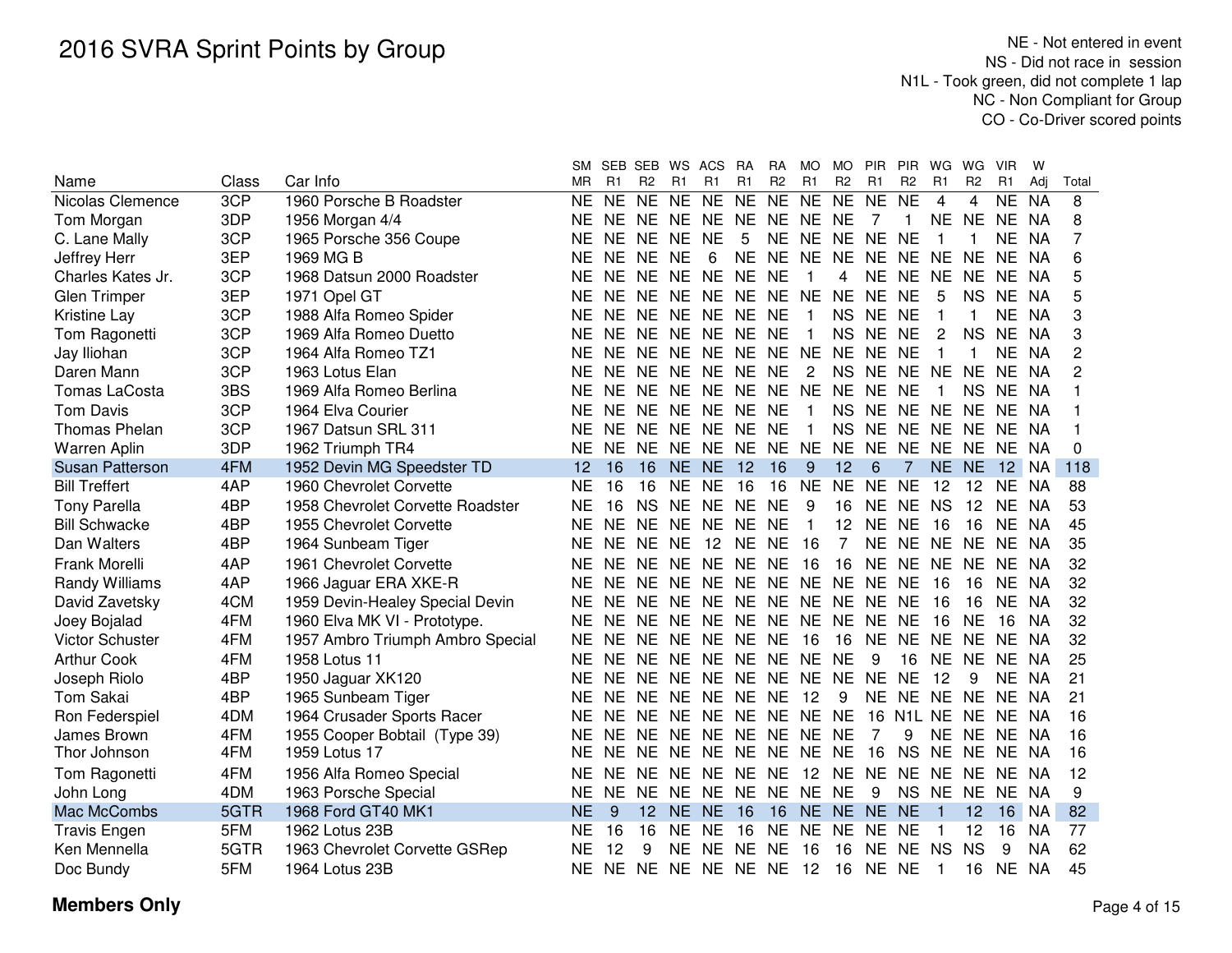|                        |       |                                  | SM        | <b>SEB</b>     | SEB            |           | WS ACS                                 | RA             | <b>RA</b>      | MO.            | <b>MO</b>      | <b>PIR</b>     | <b>PIR</b>     | WG           | WG.            | <b>VIR</b> | W         |          |
|------------------------|-------|----------------------------------|-----------|----------------|----------------|-----------|----------------------------------------|----------------|----------------|----------------|----------------|----------------|----------------|--------------|----------------|------------|-----------|----------|
| Name                   | Class | Car Info                         | ΜR        | R <sub>1</sub> | R <sub>2</sub> | R1        | R <sub>1</sub>                         | R <sub>1</sub> | R <sub>2</sub> | R <sub>1</sub> | R <sub>2</sub> | R <sub>1</sub> | R <sub>2</sub> | R1           | R <sub>2</sub> | R1         | Adi       | Total    |
| James Cullen           | 5ASR  | 1970 Lola T70 MK IIIB            | <b>NE</b> | 12             | <b>NS</b>      | NE.       | <b>NE</b>                              | 16             | 16             | <b>NE</b>      | <b>NE</b>      | <b>NE</b>      | <b>NE</b>      | <b>NE</b>    | NE.            | NE.        | <b>NA</b> | 44       |
| Jeff McKee             | 5GTR  | 1968 Superformance GT40          | NE.       | 16             | 16             | NE.       | NE NE NE                               |                |                |                |                | NE NE NE NE NE |                |              | NE.            | 12         | <b>NA</b> | 44       |
| Roger Cassin           | 5BSR  | 1964 Elva Mk 7S                  | NE.       | <b>NE</b>      | NF.            | <b>NE</b> | NE NE NE NE NE                         |                |                |                |                | <b>NE</b>      | <b>NE</b>      | 1            | 16             | 16         | <b>NA</b> | 33       |
| <b>Hobart Buppert</b>  | 5ASR  | 1969 Lola T70 MKIII              | ΝE        | 16             | <b>NS</b>      | <b>NE</b> | NE NE NE                               |                |                | NE NE          |                | <b>NE</b>      | NE NE          |              | <b>NE</b>      | 16         | <b>NA</b> | 32       |
| Paul Gelpi             | 5BSR  | 1962 Bobsy SR2/3                 | <b>NE</b> | NE NE          |                |           | NE NE NE                               |                | <b>NE</b>      | -16            | 16             | <b>NE</b>      | NE NE          |              | <b>NE</b>      | NE.        | <b>NA</b> | 32       |
| Graham Adelman         | 5FM   | 1962 Lotus 23B                   | <b>NE</b> | <b>NE</b>      | <b>NE</b>      | <b>NE</b> | NE NE                                  |                | <b>NE</b>      | 16             | 12             | <b>NE</b>      | <b>NE</b>      | <b>NE</b>    | NE.            | NE.        | <b>NA</b> | 28       |
| David Baughman         | 5FM   | 1969 Nerus F100                  | <b>NE</b> | <b>NE</b>      | NE.            | <b>NE</b> | NE NE                                  |                | <b>NE</b>      | 9              | 9              | <b>NE</b>      | <b>NE</b>      | 1            | <b>NS</b>      | <b>NE</b>  | <b>NA</b> | 19       |
| Tom Shelton            | 5ASR  | 1965 Lola T70                    | <b>NE</b> | <b>NE</b>      | <b>NE</b>      | <b>NE</b> | NE NE                                  |                | <b>NE</b>      | <b>NE</b>      | <b>NE</b>      | <b>NE</b>      | <b>NE</b>      | 1            | 16             | <b>NE</b>  | NA        | 17       |
| Jay Iliohan            | 5ASR  | 1968 Alfa Romeo T33/2 Daytona    | <b>NE</b> | <b>NE</b>      | <b>NE</b>      | <b>NE</b> | <b>NE</b>                              | <b>NE</b>      | <b>NE</b>      | NE NE          |                | <b>NE</b>      | <b>NE</b>      | 1            | 12             | <b>NE</b>  | NA        | 13       |
| <b>Bill Thumel</b>     | 5ASR  | 1967 Lola T70 Mk 3B              | <b>NE</b> | <b>NE</b>      | <b>NE</b>      | <b>NE</b> | <b>NE</b>                              | <b>NE</b>      | <b>NE</b>      | <b>NE</b>      | NE NE          |                | <b>NE</b>      | 1            | <b>NS</b>      | 12         | <b>NA</b> | 13       |
| Sandra McNeil          | 5FM   | 1963 Lotus 23B                   | <b>NE</b> | <b>NE</b>      | NE.            | <b>NE</b> | <b>NE</b>                              | NE.            | <b>NE</b>      |                | NE NE NE       |                | <b>NE</b>      |              | 9              | <b>NE</b>  | NA        | 10       |
| <b>Michael Kaleel</b>  | 5FM   | 1964 Lotus 23B                   | <b>NE</b> | <b>NE</b>      | NE.            | <b>NE</b> | <b>NE</b>                              | NE.            | <b>NE</b>      | <b>NE</b>      | NE.            | <b>NE</b>      | <b>NE</b>      |              | <b>NS</b>      | <b>NE</b>  | -NA       | 1        |
| Chip Halverson         | 57BSR | 1976 Chevron B36                 | NE        | <b>NE</b>      | <b>NE</b>      | <b>NE</b> | <b>NE</b>                              | <b>NS</b>      | <b>NC</b>      | <b>NE</b>      | NE.            | <b>NE</b>      | NE.            | NE.          | <b>NE</b>      | NE.        | -NA       | 0        |
| <b>Walter Vollrath</b> | 57BSR | 1978 Lola T497                   | <b>NE</b> | NF.            | NE.            | NE.       | NE NC                                  |                | <b>NS</b>      | <b>NE</b>      | NE NE          |                | NE.            | -NE          | NE.            | NE.        | - NA      | $\Omega$ |
| <b>Curt Vogt</b>       | 6TA   | 1970 Ford Mustang Boss 302       | <b>NE</b> | NE.            | NE.            | <b>NE</b> | NE NE NE                               |                |                | 16             | 16             | <b>NE</b>      | <b>NE</b>      | 12           | 12             | 16         | 3         | 75       |
| Clair Schwendeman      | 6AP   | 1968 Chevrolet Corvette Roadster | <b>NE</b> | 16             | 16             | <b>NE</b> | <b>NE</b>                              | 16             | 16             | <b>NE</b>      | <b>NE</b>      | <b>NE</b>      | <b>NE</b>      | 9            | <b>NS</b>      | NE.        | <b>NA</b> | 73       |
| John McCormick         | 6BPR  | 1985 Ford Cobra IV               | <b>NE</b> | 16             | 16             | <b>NE</b> | <b>NE</b>                              | <b>NE</b>      | <b>NE</b>      | 16             | 16             | <b>NE</b>      | <b>NE</b>      | <b>NE</b>    | <b>NE</b>      | <b>NE</b>  | - NA      | 64       |
| <b>Craig Skeels</b>    | 6BP   | 1965 Ford Mustang                | 16        | NE.            | <b>NE</b>      | 12        | 16                                     |                |                | NE NE NE NE    |                | <b>NE</b>      | NE NE          |              | <b>NE</b>      | NE NA      |           | 44       |
| Harry McPherson        | 6AS   | 1965 Ford Mustang GT350          | <b>NE</b> | <b>NE</b>      | <b>NE</b>      | <b>NE</b> | NE NE NE                               |                |                | 12             | 12             | <b>NE</b>      | <b>NE</b>      | 1            | 16             | NE NA      |           | 41       |
| Andre Ahrle            | 6AP   | 1965 Cobra CompR                 | <b>NE</b> | NE.            | NE.            | <b>NE</b> | NE NE NE                               |                |                | 12             | 16             | <b>NE</b>      | <b>NE</b>      | 12           | <b>NS</b>      | NE NA      |           | 40       |
| Ron Ramsey             | 6BP   | 1965 Chevrolet Corvette Roadster | <b>NE</b> | 12             | 16             | <b>NE</b> | NE NE                                  |                | <b>NE</b>      | NE NE          |                | <b>NE</b>      | <b>NE</b>      | $\mathbf{1}$ | 6              | <b>NE</b>  | NA        | 35       |
| Peter Klutt            | 6AP   | 1969 Chevrolet Corvette          | <b>NE</b> | <b>NE</b>      | <b>NE</b>      | <b>NE</b> | NE NE                                  |                | <b>NE</b>      | 16             | <b>NS</b>      | <b>NE</b>      | <b>NE</b>      | 2            | 16             | <b>NE</b>  | NA        | 34       |
| James Heck             | 6BP   | 1964 Chevrolet Corvette          | <b>NE</b> | 9              | 12             | <b>NE</b> | NE NE                                  |                | <b>NE</b>      | 12             | <b>NS</b>      | <b>NE</b>      | NE NE          |              | <b>NE</b>      | <b>NE</b>  | NA.       | 33       |
| Mark Rife              | 6BP   | 1969 Chevrolet Corvette Roadster | <b>NE</b> | 16             | <b>NS</b>      | <b>NE</b> | <b>NE</b>                              | NE NE          |                | 16             | <b>NS</b>      | <b>NE</b>      | <b>NE</b>      | 1            | <b>NS</b>      | <b>NE</b>  | NA.       | 33       |
| Dean DeSantis          | 6AS   | 1965 Ford Mustang                | <b>NE</b> | <b>NE</b>      | <b>NE</b>      | <b>NE</b> | <b>NE</b>                              | NE NE          |                | <b>NE</b>      | <b>NE</b>      | <b>NE</b>      | <b>NE</b>      | 16           | 16             | <b>NE</b>  | -NA       | 32       |
| Scott Hackenson        | 6AS   | 1967 Ford Mustang                | <b>NE</b> | <b>NE</b>      | NE.            | <b>NE</b> | <b>NE</b>                              | NE NE          |                | - 16           | 16             | <b>NE</b>      | <b>NE</b>      | <b>NE</b>    | NE.            | NF.        | -NA       | 32       |
| Gary Moore             | 6AS   | 1965 Ford Mustang GT350          | <b>NE</b> | 16             | 16             | NE.       | NE NE NE NE                            |                |                |                | NE NE          |                |                | NE NE NE     |                | NE.        | - NA      | 32       |
| Michael Donohue        | 6BP   | 1963 Chevrolet Corvette Roadster | <b>NE</b> | <b>NE</b>      | <b>NE</b>      | <b>NE</b> | NE NE NE NE                            |                |                |                |                | NE NE NE       |                | 16           | 16             | NE.        | - NA      | 32       |
| David Huber            | 6GTU  | 1979 Datsun 280 ZX               | <b>NE</b> | <b>NE</b>      | NE.            | <b>NE</b> | <b>NE</b>                              | NE NE          |                | - 16           | 16             | NE NE N1L NS   |                |              |                | NE.        | - NA      | 32       |
| <b>Charles Bentley</b> | 6TA   | 1967 Chevrolet Camaro Z28        | NE.       | NE.            | NE.            | <b>NE</b> | <b>NE</b>                              | NE NE          |                | <b>NE</b>      | <b>NE</b>      | <b>NE</b>      | NE.            | 16           | 16             | NE.        | NA        | 32       |
| Norm Daniels           | 6TA   | 1968 Chevrolet Camaro            | NE.       | <b>NE</b>      | NE.            | <b>NE</b> | <b>NE</b>                              | <b>NE</b>      | <b>NE</b>      | <b>NE</b>      | <b>NE</b>      | 16             | 16             | NE NE        |                | NE.        | NA        | 32       |
| Scott Graham           | 6TA   | 1969 Pontiac Firebird            | NE.       | NE.            | NE.            | NE.       | <b>NE</b>                              | 5              | 9              | 9              | 9              | <b>NE</b>      | NE NE          |              | NE.            | NE.        | - NA      | 32       |
| Shannon Ivey           | 6TA   | 1967 Chevrolet Camaro SS         | NE.       | 16             | 16             | NF.       | <b>NE</b>                              | <b>NE</b>      | <b>NE</b>      | <b>NE</b>      | <b>NE</b>      | <b>NE</b>      | NE NE          |              | NE.            | NE.        | - NA      | 32       |
| <b>Richard Lind</b>    | 6TA   | 1969 Chevrolet Camaro Z28        | NE.       | <b>NE</b>      | NE.            | NE.       | <b>NE</b>                              | 16             | 16             | NE.            | <b>NE</b>      | <b>NE</b>      | NE NE          |              | NE.            | NE NA      |           | 32       |
| Michael Origer         | 6BP   | 1969 Chevrolet Corvette          | <b>NE</b> | NE.            | NE.            | <b>NE</b> | <b>NE</b>                              | 16             | 12             |                |                | NE NE NE NE NE |                |              | NE.            | NE NA      |           | 28       |
| <b>Tom Diaz</b>        | 6BP   | 1965 Ford GT350 Mustang          | 9         |                | NE NE          |           | 16 NE NE NE NE NE NE NE NE NE NE NE NA |                |                |                |                |                |                |              |                |            |           | 25       |
|                        |       |                                  |           |                |                |           |                                        |                |                |                |                |                |                |              |                |            |           |          |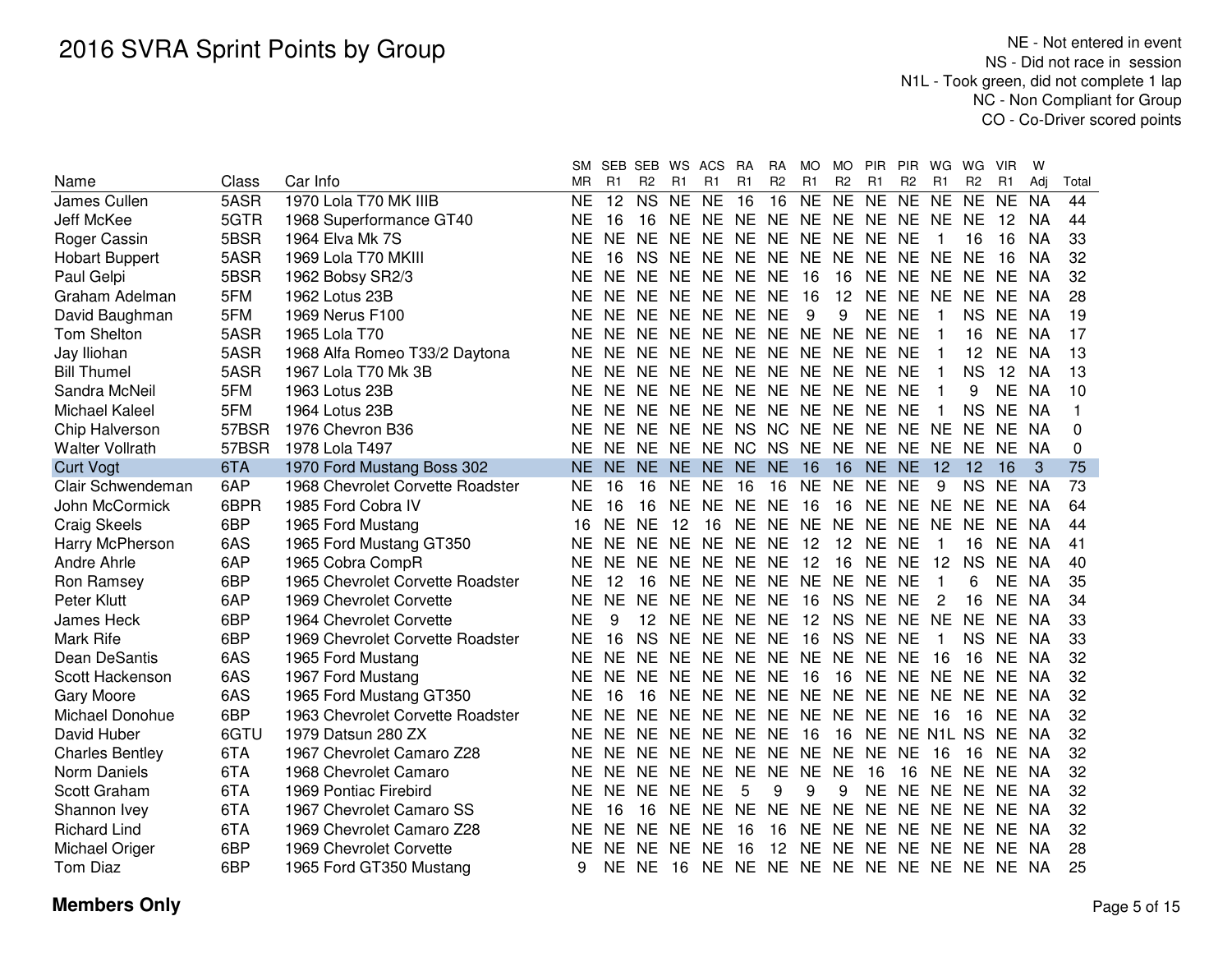|                              |       |                                  | SM.       | SEB SEB        |                |           | WS ACS            | <b>RA</b> | <b>RA</b>       | MO.              | <b>MO</b>      | <b>PIR</b>                 | <b>PIR</b>     | WG        | WG             | <b>VIR</b>     | w         |       |
|------------------------------|-------|----------------------------------|-----------|----------------|----------------|-----------|-------------------|-----------|-----------------|------------------|----------------|----------------------------|----------------|-----------|----------------|----------------|-----------|-------|
| Name                         | Class | Car Info                         | ΜR        | R <sub>1</sub> | R <sub>2</sub> | R1        | R1                | R1        | R <sub>2</sub>  | R1               | R <sub>2</sub> | R <sub>1</sub>             | R <sub>2</sub> | R1        | R <sub>2</sub> | R <sub>1</sub> | Adi       | Total |
| Frank Marcum                 | 6BP   | 1966 Ford GT350                  | NE.       | <b>NE</b>      | <b>NE</b>      | <b>NE</b> | <b>NE</b>         | <b>NE</b> | <b>NE</b>       | 9                | 16             | <b>NE</b>                  | <b>NE</b>      | <b>NE</b> | NE.            | <b>NE</b>      | <b>NA</b> | 25    |
| Ray Mulacek                  | 6AP   | 1969 Chevrolet Camaro            | NΕ        | NE NE          |                | NE.       | NE.               | 12        | 12 <sup>2</sup> | NE NE NE         |                |                            |                | NE NE NE  |                | <b>NE</b>      | - NA      | 24    |
| <b>Claude Malette</b>        | 6AS   | 1966 Shelby GT350                | ΝE        | 12             | 12             | <b>NE</b> | NE NE NE          |           |                 | NE.              |                | NE NE NE NE                |                |           | <b>NE</b>      | <b>NE</b>      | NA.       | 24    |
| Jack Busch                   | 6BP   | 1967 Jaguar XKE                  | ΝE        | NE NE          |                | <b>NE</b> | NE NE             |           | <b>NE</b>       | <b>NE</b>        | NE NE          |                            | <b>NE</b>      | 12        | 12             | <b>NE</b>      | NA        | 24    |
| Merle Henry                  | 6AP   | 1967 Chevrolet Corvette          | <b>NE</b> | NE NE          |                | NE.       | NE NE             |           | <b>NE</b>       | 9                | 12             | NE NE NE                   |                |           | <b>NE</b>      | NE.            | NA        | 21    |
| <b>Richard Kurtz</b>         | 6TA   | 1965 Ford Mustang                | <b>NE</b> | NE NE          |                | <b>NE</b> | <b>NE</b>         | 9         | 6               | N <sub>1</sub> L | 6              | <b>NE</b>                  | NE NE          |           | <b>NE</b>      | NE.            | NA        | 21    |
| Mark Hilderbrand             | 6AP   | 1972 Chevrolet Corvette          | <b>NE</b> | 7              | 12             | <b>NE</b> | NE.               | NE.       | <b>NE</b>       | <b>NE</b>        | <b>NE</b>      | <b>NE</b>                  | <b>NE</b>      | <b>NE</b> | <b>NE</b>      | <b>NE</b>      | <b>NA</b> | 19    |
| <b>Bob Lima</b>              | 6AP   | 1969 Chevrolet Corvette          | NE        | <b>NE</b>      | <b>NE</b>      | <b>NE</b> | <b>NE</b>         | <b>NE</b> | <b>NE</b>       | <b>NE</b>        | <b>NE</b>      | <b>NE</b>                  | <b>NE</b>      | 1         | 6              | 12             | NA        | 19    |
| Mike Kelley                  | 6BP   | 1965 Ford Mustang GT             | 12        | <b>NE</b>      | <b>NE</b>      | 7         | <b>NE</b>         | <b>NE</b> | <b>NE</b>       | <b>NE</b>        | <b>NE</b>      | <b>NE</b>                  | <b>NE</b>      | <b>NE</b> | <b>NE</b>      | <b>NE</b>      | <b>NA</b> | 19    |
| <b>Rick Mooney</b>           | 6AP   | 1968 Chevrolet Corvette Roadster | <b>NE</b> | <b>NE</b>      | <b>NE</b>      | <b>NE</b> | <b>NE</b>         | 9         | 9               | <b>NE</b>        | NE NE          |                            | <b>NE</b>      | <b>NE</b> | <b>NE</b>      | <b>NE</b>      | NA        | 18    |
| Randy Williams               | 6BP   | 1962 Jaguar XKE                  | <b>NE</b> | <b>NE</b>      | <b>NE</b>      | <b>NE</b> | <b>NE</b>         | <b>NE</b> | <b>NE</b>       | NE NE NE         |                |                            | <b>NE</b>      | 9         | 9              | <b>NE</b>      | NA        | 18    |
| Samuel LeComte               | 6TA   | 1967 Chevrolet Camaro            | <b>NE</b> | <b>NE</b>      | <b>NE</b>      | <b>NE</b> | <b>NE</b>         | <b>NE</b> | <b>NE</b>       | NE NE NE         |                |                            | <b>NE</b>      | 9         | 9              | <b>NE</b>      | <b>NA</b> | 18    |
| Colby Hillman                | 6AP   | 1969 Chevrolet Corvette          |           | NE             | <b>NE</b>      | <b>NE</b> | 9                 | <b>NE</b> | NE.             | <b>NE</b>        | NE.            | <b>NE</b>                  | <b>NE</b>      | <b>NE</b> | <b>NE</b>      | <b>NE</b>      | -NA       | 16    |
| Jeff Mincheff                | 6AP   | 1969 Chevrolet Corvette C3       | NE        | <b>NE</b>      | NE.            | NE.       | <b>NE</b>         | NE.       | NE.             | NE.              | <b>NE</b>      | 7                          | 9              | NE.       | <b>NE</b>      | <b>NE</b>      | NA        | 16    |
| <b>Richard Wall</b>          | 6AP   | 1965 Cobra 427                   | NE        | <b>NE</b>      | <b>NE</b>      | <b>NE</b> | 16                | <b>NE</b> | <b>NE</b>       | <b>NE</b>        | <b>NE</b>      | <b>NE</b>                  | <b>NE</b>      | NE.       | <b>NE</b>      | NE.            | NA        | 16    |
| A.C. D'Augustine             | 6AP/M | 1965 Shelby Cobra                | <b>NE</b> | <b>NE</b>      | <b>NE</b>      | <b>NE</b> | 16                | <b>NE</b> | <b>NE</b>       | <b>NE</b>        | <b>NE</b>      | <b>NE</b>                  | <b>NE</b>      | <b>NE</b> | <b>NE</b>      | <b>NE</b>      | - NA      | 16    |
| <b>Matt Parent</b>           | 6BP   | 1969 Chevrolet Corvette Roadster | <b>NE</b> | NE.            | <b>NE</b>      | <b>NE</b> | NE NE             |           | <b>NE</b>       | <b>NE</b>        | <b>NE</b>      | 16                         | <b>NS</b>      | <b>NE</b> | <b>NE</b>      | <b>NE</b>      | - NA      | 16    |
| Guy Lamon Sr.                | 6AP   | 1968 Chevrolet Corvette          | <b>NE</b> | 9              | <b>NS</b>      | <b>NE</b> | NE NE NE NE NE NE |           |                 |                  |                |                            | <b>NE</b>      | 6         | <b>NS</b>      | NE NA          |           | 15    |
| James Dolan                  | 6BP   | 1966 Ford Mustang GT350          | NE.       | NE NE          |                | <b>NE</b> | NE NE NE          |           |                 | -6               | 9              | <b>NE</b>                  | NE NE          |           | <b>NE</b>      | NE NA          |           | 15    |
| Kim Walker                   | 6AP   | 1969 Chevrolet Corvette          | NE        | NE NE          |                | <b>NE</b> | NE NE             |           | NE              | NE NE NE         |                |                            | <b>NE</b>      | 5         | 9              | <b>NE</b>      | NA        | 14    |
| <b>Matt Euson</b>            | 6BP   | 1965 Shelby Mustang GT350        | <b>NE</b> | 5              | 9              | <b>NE</b> | NE NE             |           | <b>NE</b>       | NE NE            |                | <b>NE</b>                  | NE NE          |           | <b>NE</b>      | <b>NE</b>      | NA        | 14    |
| <b>Christopher Stillwell</b> | 6TA   | 1968 Ford Mustang                | <b>NE</b> | <b>NE</b>      | <b>NE</b>      | <b>NE</b> | NE NE             |           | <b>NE</b>       | NE NE            |                | <b>NE</b>                  | <b>NE</b>      | 7         | 7              | <b>NE</b>      | <b>NA</b> | 14    |
| Stephen Shody                | 6AP   | 2007 KMP#511 65 FIA Cobra        | <b>NE</b> | NE.            | <b>NE</b>      | <b>NE</b> | 12                | <b>NE</b> | <b>NE</b>       | NE NE            |                | <b>NE</b>                  | <b>NE</b>      | <b>NE</b> | <b>NE</b>      | <b>NE</b>      | <b>NA</b> | 12    |
| Anthony Dellavecchia         | 6TA   | 1970 Chevrolet Camaro            | <b>NE</b> | NE NE          |                | <b>NE</b> | <b>NE</b>         | <b>NE</b> | <b>NE</b>       | NE NE NE         |                |                            | <b>NE</b>      | 6         | 6              | <b>NE</b>      | <b>NA</b> | 12    |
| <b>Michael Evans</b>         | 6TA   | 1968 Ford Mustang                | NE.       | NE NE          |                | <b>NE</b> | 12                | <b>NE</b> | <b>NE</b>       | NE NE NE         |                |                            | <b>NE</b>      | <b>NE</b> | <b>NE</b>      | <b>NE</b>      | <b>NA</b> | 12    |
| Michael Origer               | 6AP   | 1969 Chevy Corvette              | NE.       | NE NE          |                | <b>NE</b> | NE NE             |           | <b>NE</b>       | NE NE NE         |                |                            | NE             | 7         | 2              | 1              | <b>NA</b> | 10    |
| <b>Richard Payne</b>         | 6AP   | 1970 Chevrolet Corvette Roadster | NE.       | NE NE          |                | <b>NE</b> | NE NE             |           |                 | NE NE NE NE      |                |                            | NE             | 3         | $\overline{7}$ | <b>NE</b>      | NA        | 10    |
| Andrew Alcazar               | 6BP   | 1966 Shelby GT350                | ΝE        | NE NE          |                | <b>NE</b> | <b>NE</b>         | <b>NE</b> | <b>NE</b>       |                  |                | NE NE NE NE                |                | 6         | 4              | <b>NE</b>      | <b>NA</b> | 10    |
| Marc A. Petein               | 6BP   | 1966 Shelby GT 350               | ΝE        | NE NE          |                | <b>NE</b> | 9                 | <b>NE</b> | <b>NE</b>       |                  |                | NE NE NE NE                |                | <b>NE</b> | <b>NE</b>      | NE.            | NA        | 9     |
| <b>Steve Barber</b>          | 6TA   | 1967 Ford Mustang                | ΝE        | <b>NE</b>      | NE.            | <b>NE</b> | 9                 | <b>NE</b> | <b>NE</b>       | NE NE NE         |                |                            | NE.            | NE.       | <b>NE</b>      | NE.            | NA        | 9     |
| Paul Johnson                 | 6TA   | 1970 Ford Mustang                | ΝE        | 9              | <b>NS</b>      | <b>NE</b> | <b>NE</b>         | NE.       | <b>NE</b>       | <b>NE</b>        | NE NE          |                            | <b>NE</b>      | NE.       | <b>NE</b>      | NE.            | <b>NA</b> | 9     |
| <b>Tony Parella</b>          | 6AP   | 1965 Chevrolet Corvette          | NΕ        | <b>NE</b>      | NE.            | NE.       | NE NE             |           | NE.             | NE.              | NE CO          |                            | 7              | NE NE     |                | NE.            | NA        | 7     |
| <b>William Foster</b>        | 6TA   | 1971 Chevrolet Camaro            | NΕ        | 7              | <b>NS</b>      | NF.       | NE NE             |           | NE.             | NE .             | NE NE          |                            | <b>NE</b>      | NF.       | NE.            | NE.            | - NA      | 7     |
| <b>Bob Corliss</b>           | 6AP   | 1965 Chevrolet Corvette          | ΝE        | NE NE          |                | NE.       | NE NE             |           | NE.             | NE NE            |                | 6                          | <b>NS</b>      | NE.       | <b>NE</b>      | NE.            | - NA      | 6     |
| <b>Bill Kelley</b>           | 6BP   | 1966 Fort Mustang GT             | NS        | NE.            | <b>NE</b>      | 6         | NE.               | NE.       | NE.             |                  |                | NE NE NE NE NE             |                |           | <b>NE</b>      | NE NA          |           | 6     |
| Doug Obermeyer               | 6TA   | 1968 Ford Mustang                | NE.       | NE NE NE NE    |                |           |                   | 6         |                 |                  |                | NS NE NE NE NE NE NE NE NA |                |           |                |                |           | 6     |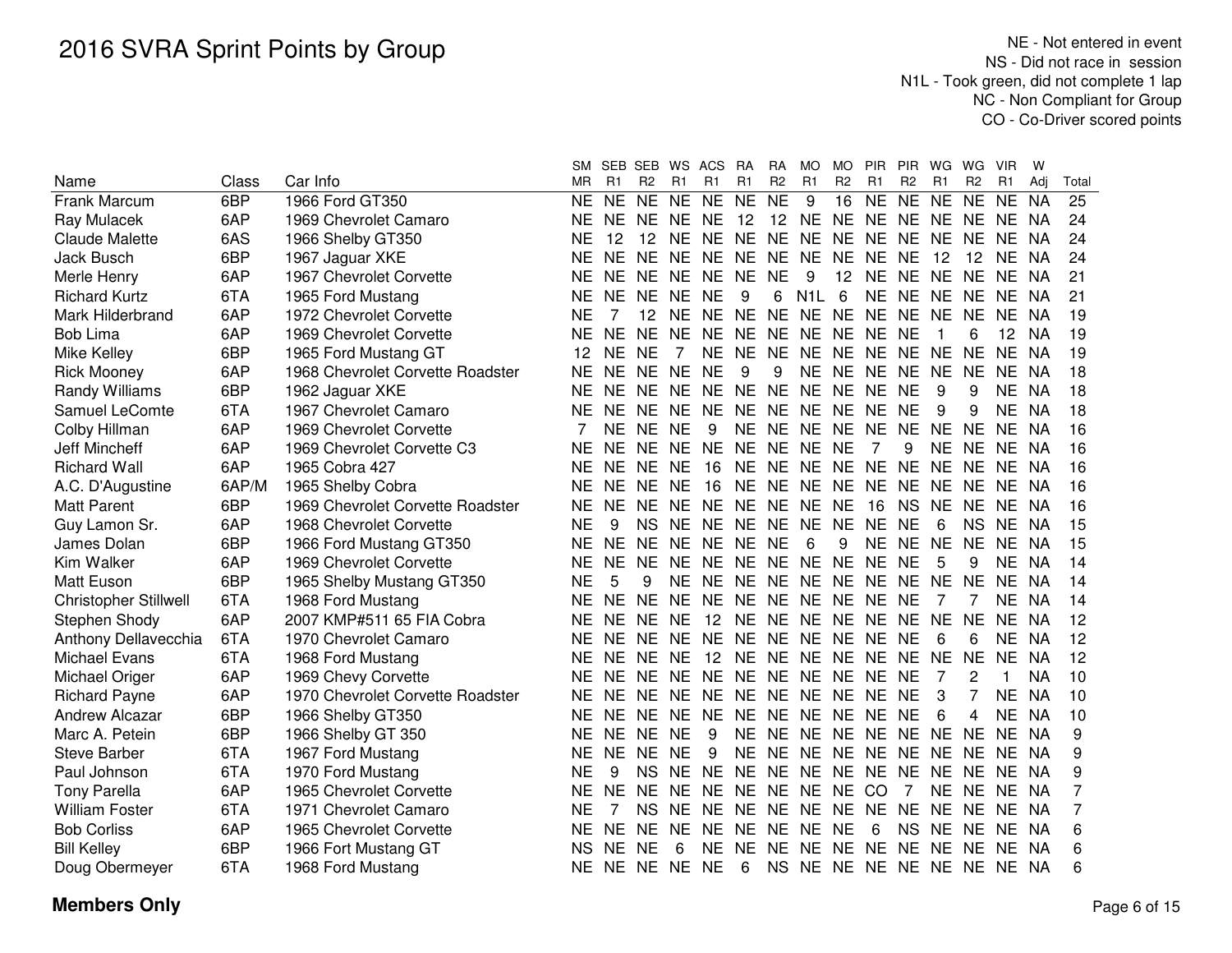|                        |                  |                                  | SМ        |           | SEB SEB WS ACS      |           |                                  | <b>RA</b>       | <b>RA</b>      | <b>MO</b> | <b>MO</b>      | <b>PIR</b>                 | <b>PIR</b>     | WG             | WG.                    | <b>VIR</b>   | W         |       |
|------------------------|------------------|----------------------------------|-----------|-----------|---------------------|-----------|----------------------------------|-----------------|----------------|-----------|----------------|----------------------------|----------------|----------------|------------------------|--------------|-----------|-------|
| Name                   | Class            | Car Info                         | <b>MR</b> | R1        | R <sub>2</sub>      | R1        | R <sub>1</sub>                   | R <sub>1</sub>  | R <sub>2</sub> | R1        | R <sub>2</sub> | R1                         | R <sub>2</sub> | R <sub>1</sub> | R <sub>2</sub>         | R1           | Adj       | Total |
| <b>James Glass</b>     | 6AP              | 1971 Chevrolet Corvette          | <b>NE</b> | <b>NE</b> | $\overline{\sf NE}$ | NE        | <b>NE</b>                        | $\overline{NE}$ | N <sub>E</sub> | <b>NE</b> | <b>NE</b>      | NE NE                      |                | 4              | $\overline{\text{NS}}$ | <b>NE</b>    | <b>NA</b> | 4     |
| Sam Fallin             | 6BP              | 1965 Ford Shelby Mustang         | <b>NE</b> | 4         | NS.                 |           | NE NE NE NE NE NE NE NE NE       |                 |                |           |                |                            |                |                | NE NE                  |              | - NA      | 4     |
| Mark Larsen            | 6BP              | 1965 Ford Mustang HiPo           | <b>NE</b> | NE.       | NE.                 | <b>NE</b> | NE.                              |                 |                |           |                | NE NE NE NE NE NE          |                | 3              | NS.                    | NE.          | NA        | 3     |
| Joseph Riolo           | 6BP              | 1965 Chevrolet Corvette Roadster | <b>NE</b> | <b>NE</b> | NE NE               |           | NE.                              | NE NE           |                |           |                | NE NE NE NE                |                | 2              | <b>NS</b>              | NE.          | <b>NA</b> | 2     |
| <b>Bill Bogner</b>     | 6AP              | 1966 Chevrolet Corvette Roadster | <b>NE</b> | NE.       | NE NE               |           | <b>NE</b>                        | NE.             | NE.            |           |                | NE NE NE NE                |                | 1              | NE.                    | NE.          | NA        |       |
| <b>Vincent Dean</b>    | 6AP/M            | 1965 Shelby Cobra                | <b>NE</b> | <b>NE</b> | NE.                 | <b>NE</b> | -1                               | <b>NE</b>       | <b>NE</b>      |           |                | NE NE NE NE                |                | <b>NE</b>      | NE.                    | NE.          | NA        |       |
| <b>Jim Cantrell</b>    | 6BP              | 1969 Chevrolet Corvette          | NE.       | NE.       | NE.                 | NE.       | -1                               | <b>NE</b>       | NE.            |           |                | NE NE NE NE NE             |                |                | NE.                    | NE.          | - NA      |       |
| Deane Palmer           | 6BP/X            | 1995 Ford Mustang                | NE.       | <b>NE</b> | NF.                 |           | NE NC NE                         |                 | NE.            |           |                | NE NE NE NE NE             |                |                | NE.                    | NE.          | NA        | 0     |
| <b>Steven Durst</b>    | 7GTP3            | 2003 Mazda CSR                   | <b>NE</b> | 16        | NS.                 | NE.       | NE.                              | <b>NE</b>       | <b>NE</b>      | -16       | 16             | NE NE                      |                | 1              | <b>NS</b>              | 16           | - NA      | 65    |
| Mark Coombs            | <b>7S2</b>       | 1990 Lola T90/90                 | <b>NE</b> |           | NE NE               | NE NE     |                                  | 12              | 16             | -12       | 12             | NE NE                      |                | 1              | 9                      | NE NA        |           | 62    |
| <b>Philippe Reyns</b>  | 7BSR             | 1971 Lola T212                   | <b>NE</b> |           | NE NE NE            |           | 16                               | 5               | 5              | NE NE     |                | 16                         | 16             | <b>NE</b>      | NE.                    | NE.          | NA        | 58    |
| <b>Fritz Seidel</b>    | <b>7S2</b>       | 2004 Carbir CS2                  | <b>NE</b> | 16        | 16                  |           | NE NE                            | 16              | <b>NS</b>      | NE NE     |                | NE NE                      |                | -1             | 6                      | NE NA        |           | 55    |
| Simon Green            | 7VS <sub>2</sub> | 1985 Shrike P15                  | <b>NE</b> | NE NE     |                     | <b>NE</b> | NE NE                            |                 | <b>NE</b>      | 12        | 9              | NE NE                      |                | 1              | 16                     | 16           | <b>NA</b> | 54    |
| Michael Vellone        | 7ASR             | 1980 March SV                    | <b>NE</b> | NE NE     |                     | 16        | 16                               | <b>NE</b>       | <b>NE</b>      | NE.       | <b>NE</b>      | NE NE NE                   |                |                | NE.                    | NE.          | NA        | 32    |
| <b>Randy Stegall</b>   | 7HS <sub>2</sub> | 1982 Royale S2000m               | <b>NE</b> |           | NE NE               | NE.       | NE NE                            |                 | <b>NE</b>      | 16        | 16             |                            | NE NE NE       |                | NE.                    | NE.          | NA        | 32    |
| Henry Payne IV         | <b>7S2</b>       | 1989 Lola 90                     | <b>NE</b> | <b>NE</b> | NE.                 | <b>NE</b> | NE NE                            |                 | <b>NE</b>      | 7         | 6              | NE NE                      |                | 1              | 2                      | 16           | <b>NA</b> | 32    |
| Dave Handy             | 7VS <sub>2</sub> | 1988 Swift DB2                   | <b>NE</b> | <b>NE</b> | NE.                 | <b>NE</b> | <b>NE</b>                        | <b>NE</b>       | <b>NE</b>      | 16        | 16             | <b>NE</b>                  | <b>NE</b>      | <b>NE</b>      | NE.                    | NE.          | NA        | 32    |
| <b>Timothy Sands</b>   | 7VS <sub>2</sub> | 1986 Swift DB2                   | <b>NE</b> | <b>NE</b> | <b>NE</b>           | <b>NE</b> | <b>NE</b>                        | 16              | 16             | NE.       | <b>NE</b>      | <b>NE</b>                  | <b>NE</b>      | <b>NE</b>      | NE                     | NE.          | -NA       | 32    |
| Graham Adelman         | 7BSR             | 1976 Chevron B36                 | <b>NE</b> | <b>NE</b> | <b>NE</b>           | <b>NE</b> | <b>NE</b>                        | <b>NE</b>       | <b>NE</b>      | <b>NE</b> | NE NE          |                            | NE             | 1              | 12                     | 16           | NA.       | 29    |
| Dominick Incantalupo   | 7BSR             | 1977 Osella PA 5/7/8-054         | <b>NE</b> | 12        | 16                  | <b>NE</b> | <b>NE</b>                        | <b>NE</b>       | <b>NE</b>      | <b>NE</b> | NE NE          |                            | NE.            | <b>NE</b>      | <b>NE</b>              | NE.          | NA        | 28    |
| Owen Adelman           | <b>7S2</b>       | 1999 Carbir CS2                  | <b>NE</b> | <b>NE</b> | NE.                 | NE.       | <b>NE</b>                        | <b>NE</b>       | <b>NE</b>      | 9         | 9              | NE NE                      |                | 1              | 5                      | N1L NA       |           | 24    |
| John Quadracci         | 7VS <sub>2</sub> | 1985 Swift DB2                   | <b>NE</b> | <b>NE</b> | NE NE               |           | <b>NE</b>                        | 12              | 12             | NE.       | <b>NE</b>      | NE NE NE                   |                |                | NE.                    | NE.          | -NA       | 24    |
| Josh Boller            | 7BSR             | 1976 Chevron B36                 | <b>NE</b> | <b>NE</b> | NE NE               |           | <b>NE</b>                        | 9               | 12             | NE.       |                | NE NE NE NE                |                |                | NE.                    | NE.          | - NA      | 21    |
| Joel Quadracci         | 7BSR             | 2010 Lola B08/90                 | <b>NE</b> | <b>NE</b> | NE.                 | <b>NE</b> | <b>NE</b>                        | 12              | 9              | NE.       |                | NE NE NE                   |                | - NE           | NE.                    | NE.          | - NA      | 21    |
| <b>Steve Walker</b>    | 7BSR             | 1970 Chevron B16                 | <b>NE</b> | <b>NE</b> | NE.                 | <b>NE</b> | <b>NE</b>                        | <b>NE</b>       | <b>NE</b>      | NE.       | NE.            | 12                         | 9              | NE.            | NE.                    | NE.          | - NA      | 21    |
| <b>Michael Bautz</b>   | <b>7S2</b>       | 1990 Lola T90/90                 | <b>NE</b> | NE.       | <b>NE</b>           | <b>NE</b> | <b>NE</b>                        | 9               | 12             |           |                | NE NE NE NE                |                | NE NE          |                        | NE.          | - NA      | 21    |
| Claude Malette         | <b>7S2</b>       | 1990 Lola T90/91                 | <b>NE</b> | 9         | NS.                 | <b>NE</b> | <b>NE</b>                        | <b>NE</b>       | <b>NE</b>      |           |                | NE NE NE NE                |                | NE NE          |                        | 12           | - NA      | 21    |
| <b>Ben Sinnott</b>     | <b>7S2</b>       | 1991 Lola T9190                  | <b>NE</b> | <b>NE</b> | <b>NE</b>           | <b>NE</b> | <b>NE</b>                        | <b>NE</b>       | <b>NE</b>      |           | NE NE NE       |                            | <b>NE</b>      | 1              | 16                     | $\mathbf{1}$ | NA.       | 18    |
| Lisa Hansen            | 7VS <sub>2</sub> | 1987 Swift DB2                   | <b>NE</b> | <b>NE</b> | <b>NE</b>           | <b>NE</b> | <b>NE</b>                        | 9               | 9              | NE.       | NE NE          |                            | NE.            | <b>NE</b>      | NE.                    | NE.          | -NA       | 18    |
| <b>Justin Frick</b>    | 7BSR             | 1976 Osella PA6/8                | <b>NE</b> | <b>NE</b> | NE.                 | <b>NE</b> | <b>NE</b>                        | <b>NE</b>       | <b>NE</b>      |           |                | NE NE NE NE                |                | 1              | 16                     | NE.          | - NA      | 17    |
| <b>Brent Berge</b>     | 7ASR             | 1978 Lola Can-Am                 | <b>NE</b> | NE.       | <b>NE</b>           | <b>NE</b> | 16                               | <b>NE</b>       | <b>NE</b>      |           |                | NE NE NE NE NE             |                |                | NE.                    | NE.          | - NA      | 16    |
| John F Boxhorn         | 7ASR             | 1969 Lola T163                   | <b>NE</b> | 16        | <b>NS</b>           | NE.       |                                  |                 |                |           |                | NE NE NE NE NE NE NE NE NE |                |                |                        | NE NA        |           | 16    |
| Dudley Cunningham      | 7ASR             | 1975 Toj SC205                   | <b>NE</b> |           | NE NE               | <b>NE</b> | NE NE                            |                 |                |           |                | NE NE NE NE NE NE          |                |                | 16                     | NE.          | - NA      | 16    |
| <b>Charles Parsons</b> | 7ASR             | 1982 Gallas GR2                  | <b>NE</b> |           | NE NE               | NE.       | <b>NE</b>                        | 16              | <b>NS</b>      |           |                | NE NE NE                   | NE NE NE       |                |                        | NE.          | - NA      | 16    |
| David Jacobs           | 7BSR             | 1971 Chevron B19                 | 16        | NE.       | <b>NE</b>           | <b>NE</b> | NE NE                            |                 | <b>NE</b>      |           |                | NE NE NE NE                |                | NE NE          |                        | NE.          | - NA      | 16    |
| <b>Howard Katz</b>     | 7BSR             | 1975 Toj 205C                    | <b>NE</b> | 16        | NS.                 |           | NE NE NE NE NE NE NE NE NE NE NE |                 |                |           |                |                            |                |                |                        |              | - NA      | 16    |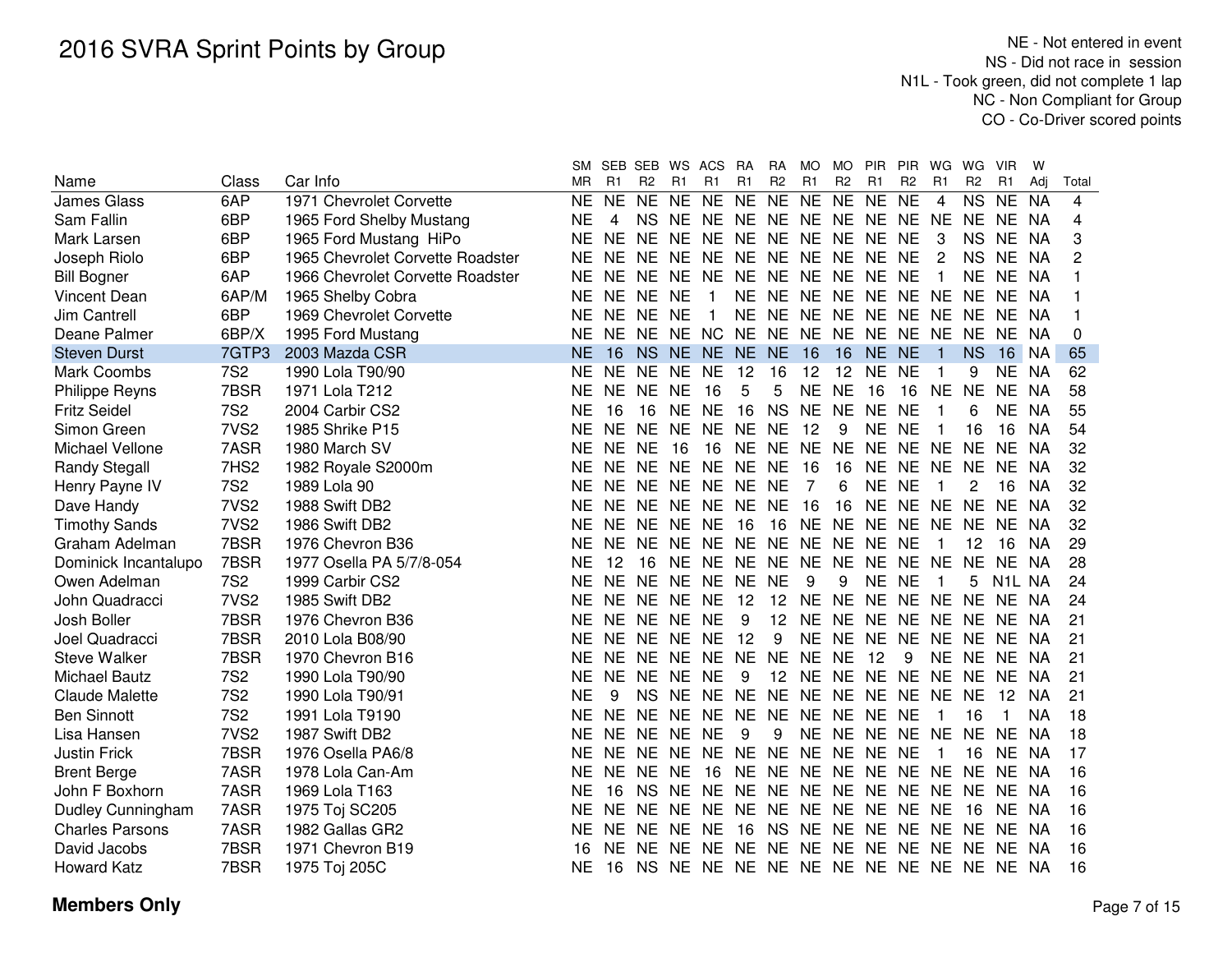|                        |                  |                                   | SM        | SEB            | SEB WS ACS     |                |                                  | RA                | RA             | MO.                     | MO.            | PIR PIR        |                | WG           | WG             | VIR         | w         |                |  |
|------------------------|------------------|-----------------------------------|-----------|----------------|----------------|----------------|----------------------------------|-------------------|----------------|-------------------------|----------------|----------------|----------------|--------------|----------------|-------------|-----------|----------------|--|
| Name                   | Class            | Car Info                          | <b>MR</b> | R1             | R <sub>2</sub> | R1             | R1                               | R1                | R <sub>2</sub> | R1                      | R <sub>2</sub> | R1             | R <sub>2</sub> | R1           | R <sub>2</sub> | R1          | Adi       | Total          |  |
| <b>Tom Cantrell</b>    | 7GTP1            | 1969 Ford Open Sports Ford Can-am | <b>NE</b> | <b>NE</b>      | NE.            | NE NE          |                                  | <b>NE</b>         | <b>NE</b>      | 16                      | <b>NS</b>      | <b>NE</b>      | <b>NE</b>      | <b>NE</b>    | <b>NE</b>      | <b>NE</b>   | NA        | 16             |  |
| <b>Tyler Pappas</b>    | 7GTP3            | 2003 Mazda CSR                    | <b>NE</b> |                |                |                | NE NE NE NE NE NE NE NE NE NE NE |                   |                |                         |                |                |                |              | 16             | NE.         | <b>NA</b> | 16             |  |
| <b>Robert Rich</b>     | <b>7S2</b>       | 1986 Swift DB 2                   | <b>NE</b> |                | NE NE NE       |                | 16                               | <b>NE</b>         |                |                         | NE NE NE NE    |                | NE NE          |              | <b>NE</b>      | <b>NE</b>   | <b>NA</b> | 16             |  |
| Andy Jaekels           | <b>7S2</b>       | 1988 Lola T88/90                  | <b>NE</b> |                | NE NE NE       |                | <b>NE</b>                        | 6                 | 9              |                         | NE NE NE       |                | NE NE NE       |              |                | <b>NE</b>   | NA        | 15             |  |
| <b>Brent Gernert</b>   | <b>7S2</b>       | 1991 Swift DB5                    | <b>NE</b> |                |                |                | NE NE NE NE NE                   |                   | <b>NE</b>      |                         |                | NE NE NE NE    |                | 1            |                | 6           | <b>NA</b> | 14             |  |
| <b>Wade Leathers</b>   | <b>7S2</b>       | 1988 Lola T87/90                  | <b>NE</b> |                | NE NE NE NE    |                |                                  | 5                 | 7              | 1                       | $\mathbf{1}$   | NE NE NE       |                |              | <b>NE</b>      | <b>NE</b>   | <b>NA</b> | 14             |  |
| Louis Casazza          | 7ASR             | 1967 McKee MK VII                 | <b>NE</b> |                |                |                | NE NE NE NE NE                   |                   | <b>NE</b>      | <b>NE</b>               | <b>NE</b>      | NE NE          |                | 1            | 12             | <b>NE</b>   | NA        | 13             |  |
| <b>Ronald Pace</b>     | 7BSR             | 1979 Lola T492/496                | <b>NE</b> |                | NE NE NE NE    |                |                                  | 6                 | 7              |                         |                | NE NE NE NE NE |                |              | <b>NE</b>      | NE.         | NA        | 13             |  |
| <b>Robert Sherwood</b> | <b>7S2</b>       | 2002 Carbir CS2                   | <b>NE</b> |                |                |                | NE NE NE NE NE                   |                   | <b>NE</b>      |                         | NE NE NE       |                | <b>NE</b>      | 1            | 12             | NE.         | NA        | 13             |  |
| Larry Rossi            | 7VS <sub>2</sub> | 1986 Swift DB2                    | <b>NE</b> |                |                |                | NE NE NE NE NE NE NE NE NE NE    |                   |                |                         |                |                |                | 1            | 12             | NE.         | NA        | 13             |  |
| <b>Ed Swart</b>        | 7BSR             | 1971 Chevron B19                  | <b>NS</b> | NE NE          |                |                | 12 NE NE NE NE NE NE NE NE       |                   |                |                         |                |                |                |              | <b>NE</b>      | NE.         | - NA      | 12             |  |
| Paul Gelpi             | 7VS <sub>2</sub> | 1986 Lola T86/90                  | <b>NE</b> |                |                |                | NE NE NE NE NE NE                |                   |                | 6                       | 6              | NE NE NE NE    |                |              |                | NE.         | NA        | 12             |  |
| Tomas LaCosta          | <b>7S2</b>       | 1989 Lola T89/90                  | <b>NE</b> | 7              |                |                | NS NE NE NE                      |                   | <b>NE</b>      | $\overline{\mathbf{1}}$ | $\mathbf{1}$   | NE NE          |                |              |                | <b>NE</b>   | <b>NA</b> | 11             |  |
| <b>Thomas Kane</b>     | 7HS2             | 1983 Tiga SC83                    | <b>NE</b> | NE.            |                |                | NE NE NE NE NE NE                |                   |                |                         | <b>NE</b>      | <b>NE</b>      | <b>NE</b>      |              |                | $\mathbf 1$ | <b>NA</b> | 9              |  |
| Chip Vance             | <b>7S2</b>       | 1987 Lola T87/90                  | <b>NE</b> |                |                |                | NE NE NE NE NE                   |                   | <b>NE</b>      | $\overline{4}$          | 5              | NE NE NE       |                |              | <b>NE</b>      | <b>NE</b>   | <b>NA</b> | 9              |  |
| Jim Lenehan            | 7VS <sub>2</sub> | 1982 Swift DB2                    | NΕ        |                |                |                | NE NE NE NE NE NE NE NE          |                   |                |                         |                | NE.            | NE NE          |              | 9              | <b>NE</b>   | NA        | 9              |  |
| Glenn Jividen Jr.      | <b>7S2</b>       | 2006 Doran JE-1                   | <b>NE</b> |                |                |                | NE NE NE NE NE                   |                   | <b>NE</b>      | $\overline{c}$          | $\mathbf{1}$   | NE NE NE NE    |                |              |                | 5           | <b>NA</b> | 8              |  |
| Rodney Kendall         | <b>7S2</b>       | 1987 Lola T87/90                  | <b>NE</b> |                |                |                | NE NE NE NE NE                   |                   | <b>NE</b>      | $\overline{\mathbf{1}}$ |                | <b>NE</b>      | <b>NE</b>      |              | 3              | 2           | <b>NA</b> | 8              |  |
| Chris Jones            | 7BSR             | 1979 March SR                     | <b>NE</b> |                | NE NE NE       |                | NE NE                            |                   |                | NE NE NE                |                | NE.            | NE.            | NE.          | 7              | NE.         | <b>NA</b> |                |  |
| Larry Kessler          | 7BSR             | 1971 Chevron B19                  | <b>NE</b> |                |                |                | NE NE NE NE NE                   |                   |                | NE NE NE                |                | <b>NE</b>      | <b>NE</b>      |              | 6              | <b>NE</b>   | <b>NA</b> | 7              |  |
| Jeff Boston            | <b>7S2</b>       | 1990 Lola T90/90                  | <b>NE</b> |                | NE NE NE NE    |                |                                  | $\overline{2}$    | 5              |                         | NE NE NE       |                | NE NE          |              | <b>NE</b>      | NE.         | NA        | 7              |  |
| Ralph La Macchia       | <b>7S2</b>       | 1998 Carbir S2                    | <b>NE</b> |                | NE NE NE       |                | <b>NE</b>                        | 3                 | 4              |                         | NE NE NE       |                | NE NE          |              | NE.            | NE.         | NA        | 7              |  |
| Tom Lehmkuhl           | <b>7S2</b>       | 2002 Carbir S2                    | <b>NE</b> |                | NE NE NE       |                | - NE                             | 7                 | <b>NS</b>      | NE NE                   |                | NE.            | NE NE NE       |              |                | NE.         | - NA      | 7              |  |
| Robert DeVincenzi      | 7VS <sub>2</sub> | 1986 Tiga Sports 2000             | <b>NE</b> |                |                |                | NE NE NE NE NE                   |                   | <b>NE</b>      | <b>NS</b>               | $\overline{7}$ | <b>NE</b>      | NE NE NE       |              |                | NE NA       |           | 7              |  |
| <b>Walter Vollrath</b> | 7BSR             | 1973 Chevron B23                  | <b>NE</b> |                | NE NE NE NE    |                |                                  | $\overline{2}$    | 4              | NE NE                   |                | <b>NE</b>      | NE NE NE       |              |                | NE.         | - NA      | 6              |  |
| Max Maxedon            | <b>7S2</b>       | 2000 Carbir S2                    | <b>NE</b> |                | NE NE NE       |                | NE                               | 1                 | 3              | 1                       |                | NE.            | NE NE NE       |              |                | NE.         | NA        | 6              |  |
| Gregory Galdi          | 7BSR             | 1973 Lola T292                    | NE.       |                |                |                | NE NE NE NE NE                   |                   | <b>NE</b>      | NE NE                   |                | <b>NE</b>      | NE NE          |              | 5              | NE NA       |           | 5              |  |
| David Putz             | 7BSR             | 1972 Chevron B21                  | <b>NE</b> |                | NE NE NE NE    |                |                                  | 4                 | $\mathbf{1}$   |                         | NE NE NE       |                | NE NE NE       |              |                | NE NA       |           | 5              |  |
| Marc Adler             | <b>7S2</b>       | 2006 Van Diemen S2                | <b>NE</b> | $\overline{1}$ | <b>NS</b>      |                | NE NE NE                         |                   | <b>NE</b>      | -1                      | $\mathbf{1}$   | <b>NE</b>      | <b>NE</b>      | $\mathbf 1$  | $\mathbf 1$    | NE.         | NA        | 5              |  |
| Peter McLaughlin       | 7VS <sub>2</sub> | 1985 Swift DB2                    | <b>NE</b> |                |                |                | NE NE NE NE NE NE                |                   |                | 5                       | <b>NS</b>      | <b>NE</b>      | NE NE NE       |              |                | NE NA       |           | 5              |  |
| Mark Brannon           | <b>7S2</b>       | 1989 Swift DB5                    | <b>NE</b> | NE NE          |                | $\overline{1}$ |                                  | NE NE NE NE NE NE |                |                         |                |                | <b>NE</b>      | 1            | $\mathbf{1}$   | <b>NE</b>   | <b>NA</b> | 3              |  |
| David Calafato         | <b>7S2</b>       | 2004 Carbir CS2                   | <b>NE</b> |                | NE NE NE       |                | NE NE NE NE NE NE                |                   |                |                         |                |                | <b>NE</b>      | $\mathbf 1$  | -1             | 1           | <b>NA</b> | 3              |  |
| James Hanna            | <b>7S2</b>       | 1987 Tiga SC-87                   | <b>NE</b> |                | NE NE NE       |                | NE NE NE NE NE NE                |                   |                |                         |                |                | <b>NE</b>      | 1            |                | 1           | <b>NA</b> | 3              |  |
| Jim Stengel            | <b>7S2</b>       | 1991 PrattMiller RM2              | NE.       |                | NE NE NE       |                | NE NE NE NE NE NE                |                   |                |                         |                |                | <b>NE</b>      |              |                | <b>NE</b>   | <b>NA</b> | $\overline{2}$ |  |
| Joseph DiLoreto        | 7BSR             | 1972 Lola T 290                   | ΝE        |                | NE NE NE       |                | $\overline{1}$                   | <b>NE</b>         |                |                         | NE NE NE NE    |                | NE NE          |              | <b>NE</b>      | <b>NE</b>   | NA        |                |  |
| Peter McLaughlin       | 7BSR             | 1983 March 832                    | NE.       |                |                |                | NE NE NE NE NE NE NE NE NE       |                   |                |                         |                |                | <b>NE</b>      | $\mathbf{1}$ | <b>NS</b>      | NE NA       |           |                |  |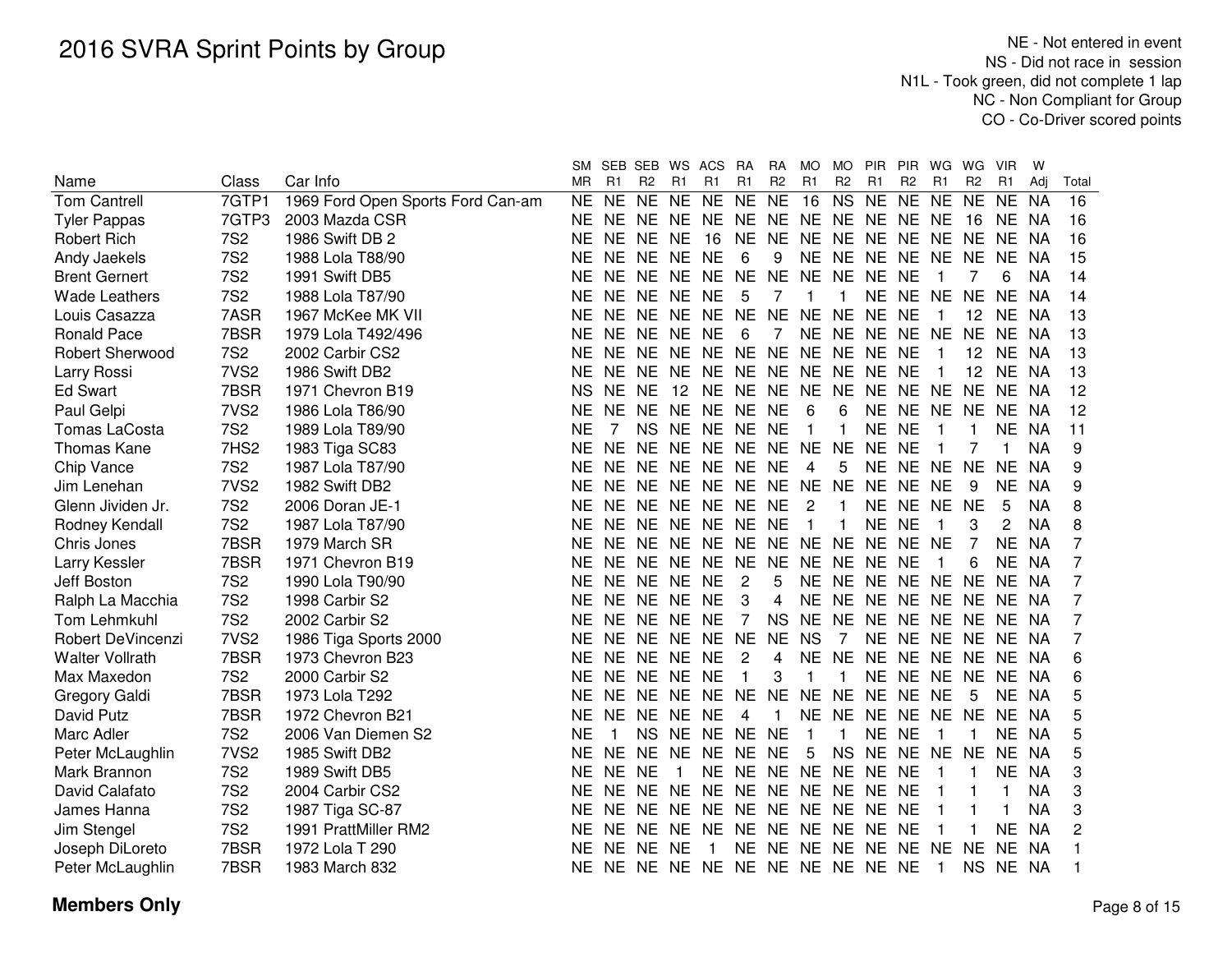|                         |            |                           | <b>SM</b> | SEB SEB        |                | WS ACS    |           | RA                               | RA             | MO        | <b>MO</b>      | PIR PIR         |                   | WG             | WG                              | <b>VIR</b> | w         |             |
|-------------------------|------------|---------------------------|-----------|----------------|----------------|-----------|-----------|----------------------------------|----------------|-----------|----------------|-----------------|-------------------|----------------|---------------------------------|------------|-----------|-------------|
| Name                    | Class      | Car Info                  | MR.       | R1             | R <sub>2</sub> | R1        | R1        | R1                               | R <sub>2</sub> | R1        | R <sub>2</sub> | R1              | R <sub>2</sub>    | R <sub>1</sub> | R <sub>2</sub>                  | R1         | Adj       | Total       |
| <b>Fred Knoll</b>       | <b>7S2</b> | 1984 Lola T596            | <b>NE</b> | <b>NE</b>      | <b>NE</b>      | NE NE     |           | <b>NE</b>                        | NE NE          |           | <b>NE</b>      | NE NE           |                   | $\mathbf{1}$   | N <sub>1</sub> L N <sub>E</sub> |            | <b>NA</b> | $\mathbf 1$ |
| Ike Keeler              | 8BS        | 1972 Datsun 510           | <b>NE</b> | 16             | 16             | NE NE     |           | 16                               | 16             | 16        | 16             | NE NE           |                   | 16             | 16                              | 16         | <b>NA</b> | 144         |
| <b>Skott Burkland</b>   | 8BP        | 1969 Porsche 911          | <b>NE</b> |                | 9              | NE NE     |           | 9                                | <b>NS</b>      | 6         | 12             | NE NE           |                   | 9              | 9                               | 16         | <b>NA</b> | 77          |
| Craig Chima             | 8CP        | 1962 Lotus 7              | <b>NE</b> | <b>NE</b>      | <b>NE</b>      | NE NE     |           | <b>NE</b>                        | <b>NE</b>      | 16        | 16             | NE NE           |                   | 16             | 16                              | <b>NE</b>  | <b>NA</b> | 64          |
| Jim Peruto              | 8RS        | 1985 Mercedes-Benz 190 E  | <b>NE</b> | 16             | 16             | NE NE     |           | <b>NE</b>                        | NE NE          |           | <b>NE</b>      | NE NE           |                   | 16             | 16                              | <b>NE</b>  | <b>NA</b> | 64          |
| <b>Charles Guest</b>    | 8CP        | 1981 Mazda RX7            | <b>NE</b> | 16             | <b>NS</b>      | <b>NE</b> | <b>NE</b> | <b>NE</b>                        | <b>NE</b>      | 9         | <b>NS</b>      | NE NE           |                   | 12             | 12                              | 7          | <b>NA</b> | 56          |
| Scott Kissinger         | 8AP        | 1971 Datsun 240Z          | <b>NE</b> | 9              | 12             | <b>NE</b> | <b>NE</b> | <b>NE</b>                        | NE NE          |           | <b>NE</b>      | <b>NE</b>       | <b>NE</b>         | 9              | 9                               | 16         | <b>NA</b> | 55          |
| Ross Bremer             | 8RS        | 1972 Euro.Ford Escort MKI | <b>NE</b> | <b>NE</b>      | <b>NE</b>      | NE.       | <b>NE</b> | <b>NE</b>                        | <b>NE</b>      | 16        | 12             | NE NE           |                   | 12             | 12                              | <b>NE</b>  | <b>NA</b> | 52          |
| <b>Robert Mocas</b>     | 8DP        | 1969 Alfa Romeo Spyder    | <b>NE</b> | <b>NE</b>      | <b>NE</b>      | NE NE     |           | NE.                              | NE NE          |           | <b>NE</b>      | <b>NE</b>       | <b>NE</b>         | 16             | 16                              | 16         | <b>NA</b> | 48          |
| Lisa Hansen             | 8BP        | 1969 Porsche 911S         | <b>NE</b> | NE             | <b>NE</b>      | NE NE     |           | <b>NE</b>                        | <b>NE</b>      | 12        | 9              | <b>NE</b>       | <b>NE</b>         | 4              | 16                              | <b>NE</b>  | <b>NA</b> | 41          |
| George F. Balbach       | 8AP        | 1966 Porsche 911          | <b>NE</b> | 12             | DQ.            | NE.       | <b>NE</b> | 12                               | 16             | <b>NE</b> | <b>NE</b>      | NE NE           |                   | <b>NE</b>      | <b>NE</b>                       | NE         | <b>NA</b> | 40          |
| <b>Russell Poole</b>    | 8CP        | 1970 Porsche 914/6        | <b>NE</b> | 12             | 16             | <b>NE</b> | <b>NE</b> | <b>NE</b>                        | NE NE          |           |                | NE NE NE        |                   | 6              | 5                               | <b>NE</b>  | <b>NA</b> | 39          |
| Vince Vaccaro           | 8BS        | 1972 Alfa Romeo GTV       | <b>NE</b> | $\overline{4}$ | 5              | <b>NE</b> | <b>NE</b> | <b>NE</b>                        | NE NE          |           | <b>NE</b>      | NE NE           |                   | 9              | 7                               | 9          | <b>NA</b> | 34          |
| <b>Thomas Grudovich</b> | 8AP        | 1966 Ginetta G4           | <b>NE</b> | 16             | 16             | NE.       | <b>NE</b> | <b>NE</b>                        | NE NE          |           | <b>NE</b>      | NE NE           |                   | <b>NE</b>      | <b>NE</b>                       | NE.        | <b>NA</b> | 32          |
| Jim Hamblin             | 8AP        | 1968 Porsche 911          | <b>NE</b> | NF.            | <b>NE</b>      | <b>NE</b> | <b>NE</b> | <b>NE</b>                        | NE NE          |           | <b>NE</b>      | NE NE           |                   | 16             | 16                              | <b>NE</b>  | <b>NA</b> | 32          |
| <b>Bob Leitzinger</b>   | 8BP        | 1965 Lotus Elan 26R       | <b>NE</b> | <b>NE</b>      | NE.            | NE NE     |           | NE NE                            |                | -16       | 16             | NE NE           |                   | NE.            | NE.                             | NE.        | -NA       | 32          |
| John Murray             | 8BS        | 1968 BMW 2002             | <b>NE</b> | <b>NE</b>      | NE.            |           |           | NE NE NE NE NE                   |                |           | <b>NE</b>      | 16              | 16                | NF.            | NE NE                           |            | - NA      | 32          |
| John Mahall             | 8CP        | 1962 Lotus Seven          | <b>NE</b> | <b>NE</b>      | NE.            |           |           | NE NE NE NE NE                   |                |           | <b>NE</b>      | 16              | 16                | <b>NE</b>      | NE NE                           |            | NA        | 32          |
| Steven Piantieri        | 8DP        | 1979 Alfa Romeo Spyder    | <b>NE</b> | 16             | 16             |           | NE NE     | NE NE NE                         |                |           |                | NE NE NE        |                   | <b>NE</b>      | <b>NE</b>                       | <b>NE</b>  | NA.       | 32          |
| Dan McChesney           | 8AP        | 1973 Porsche 911 RS       | <b>NE</b> | 5              | <b>NS</b>      | NE NE     |           | NE NE NE                         |                |           | <b>NE</b>      | NE NE           |                   | 7              | 6                               | 12         | <b>NA</b> | 30          |
| John Wiley              | 8BS        | 1970 Datsun 510           | <b>NE</b> | <b>NE</b>      | <b>NE</b>      | NE NE     |           | <b>NE</b>                        | <b>NE</b>      | 7         | 9              | NE NE           |                   | 7              | 5                               | <b>NE</b>  | <b>NA</b> | 28          |
| Michael Unger           | 8CP        | 1972 Datsun 240Z          | <b>NE</b> | <b>NE</b>      | <b>NE</b>      | NE NE     |           | NE NE NE                         |                |           | <b>NE</b>      | NE NE           |                   | 3              | 9                               | 16         | <b>NA</b> | 28          |
| <b>Frank Honsowetz</b>  | 8RS        | 1969 Datsun PL510         | <b>NE</b> | <b>NE</b>      | <b>NE</b>      | NE NE     |           | NE NE                            |                | 12        | 16             | NE NE           |                   | <b>NE</b>      | <b>NE</b>                       | <b>NE</b>  | <b>NA</b> | 28          |
| Lee Talbot              | 8AP        | 1967 Ginetta G4           | <b>NE</b> | <b>NE</b>      | <b>NE</b>      | NE NE     |           | NE NE                            |                | -16       | <b>NS</b>      | NE NE           |                   | <b>NE</b>      | <b>NE</b>                       | 9          | <b>NA</b> | 25          |
| Linwood Staub           | 8CP        | 1972 Datsun 240Z          | <b>NE</b> | <b>NE</b>      | NE.            | NE NE     |           | NE NE NE                         |                |           | <b>NE</b>      | NE NE           |                   | 7              | 6                               | 12         | <b>NA</b> | 25          |
| Paul Stinson            | 8CP        | 1963 Lotus Super 7        | ΝE        | <b>NE</b>      | <b>NE</b>      | NE NE     |           | <b>NE</b>                        | NE NE          |           | <b>NE</b>      | NE NE           |                   | 9              | 7                               | 9          | <b>NA</b> | 25          |
| Frank Boucher           | 8BP        | 1969 Porsche 911S         | NE.       | <b>NE</b>      | <b>NE</b>      | NE NE     |           | 12                               | 12 NE          |           |                | NE NE NE NE     |                   |                | <b>NE</b>                       | <b>NE</b>  | <b>NA</b> | 24          |
| <b>Gunther Brickler</b> | 8BP        | 1973 Porsche 914/6 GT     | ΝE        | 12             |                | 12 NE NE  |           | NE NE NE                         |                |           |                | NE NE NE NE     |                   |                | NE.                             | NE.        | NA        | 24          |
| Nicolas Clemence        | 8BP        | 1967 Porsche 911S         | NE.       | <b>NE</b>      | NE NE NE       |           |           | NE NE NE                         |                |           |                | NE NE NE        |                   | 12             | $12 \overline{ }$               | NE.        | NA        | 24          |
| Jim Froula              | 8BS        | 1971 Datsun 510           | ΝE        | <b>NE</b>      | <b>NE</b>      | NE NE     |           | NE NE NE                         |                |           | <b>NE</b>      | 12              | 12                | <b>NE</b>      | NE NE                           |            | NA        | 24          |
| Denny Wilson            | 8CP        | 1962 Lotus Super 7        | NΕ        | NF.            | <b>NE</b>      | NE NE     |           | NE NE                            |                | 12        | 12             | NE NE           |                   | NE.            | NE NE                           |            | <b>NA</b> | 24          |
| Tom Downey              | 8BS        | 1969 Datsun PL510         | NE        | NF.            | NE.            | NE NE     |           | NE NE                            |                | 9         | 12             | NE NE N1L NS NE |                   |                |                                 |            | -NA       | 21          |
|                         | 8CP        | 1972 Porsche 914/6        | ΝF        | NF.            | NE.            | NE NE     |           | NE NE NE                         |                |           | <b>NE</b>      | 9               | $12 \overline{ }$ | NE.            | NE.                             | <b>NE</b>  | NA        | 21          |
| <b>Michael Slutz</b>    | 8BP        | 1986 Mazda RX7            | ΝE        | <b>NE</b>      | <b>NE</b>      | NE NE     |           | NE NE                            |                | 7         |                | NS NE NE        |                   | 7              | 6                               | <b>NE</b>  | <b>NA</b> | 20          |
| David Gussack           | 8AP        | 1972 Porsche 914/6        | <b>NE</b> | <b>NE</b>      | NE NE NE       |           |           | NE NE NE NE NE NE                |                |           |                |                 |                   | 6              | 4                               | 9          | <b>NA</b> | 19          |
| Mayo Smith              | 8AP        | 1972 Porsche 911RS        |           |                |                |           |           | NE NE NE NE NE NE NE NE NE NE NE |                |           |                |                 |                   | 12             | 7                               | <b>NE</b>  | <b>NA</b> | 19          |
| <b>Brant McClung</b>    |            |                           |           |                |                |           |           |                                  |                |           |                |                 |                   |                |                                 |            |           |             |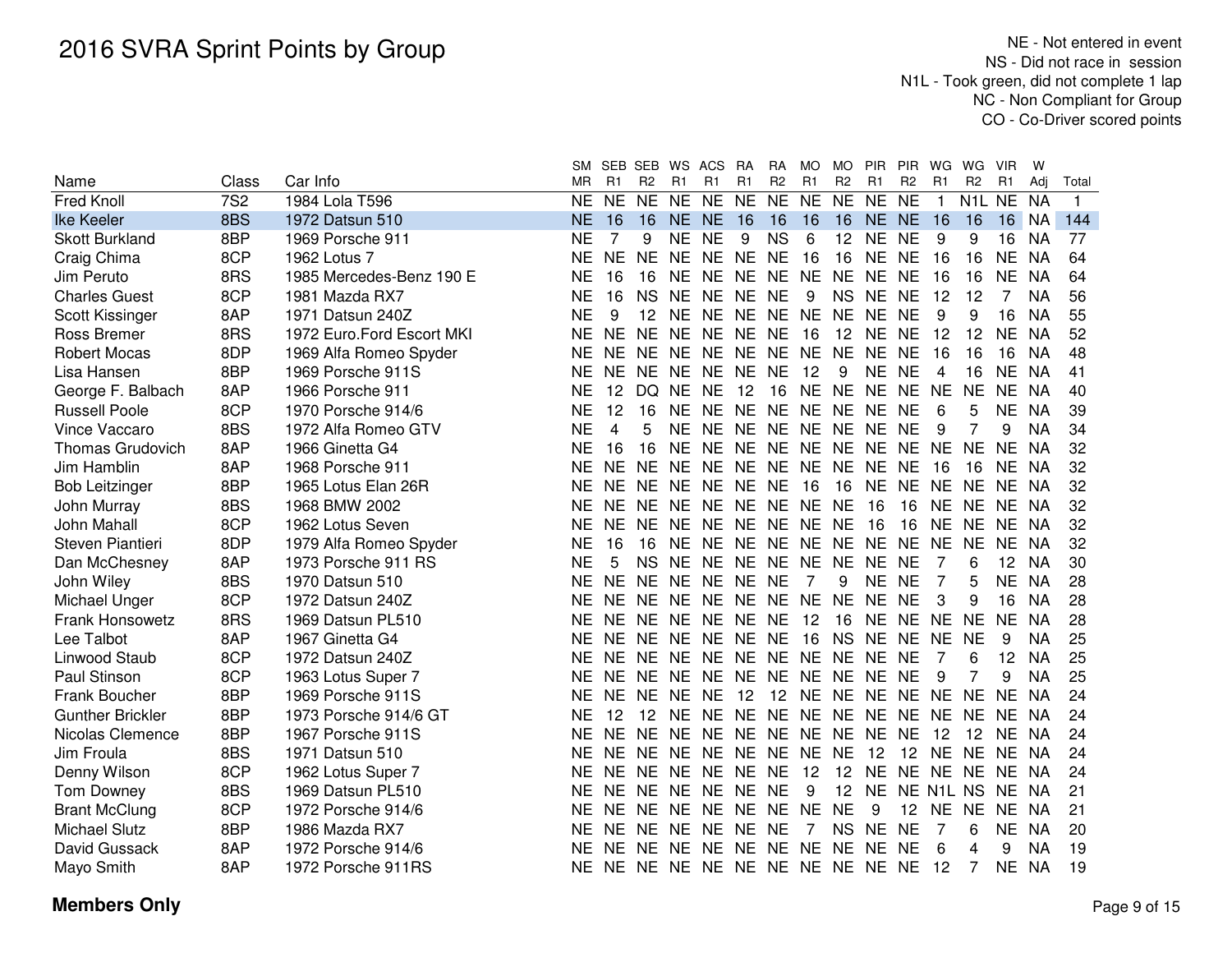|                           |       |                              | <b>SM</b> |                | SEB SEB        |           | WS ACS                              | <b>RA</b> | <b>RA</b>      | MO             | <b>MO</b>      | PIR                     | <b>PIR</b>     | WG        | WG.            | <b>VIR</b>  | W         |       |
|---------------------------|-------|------------------------------|-----------|----------------|----------------|-----------|-------------------------------------|-----------|----------------|----------------|----------------|-------------------------|----------------|-----------|----------------|-------------|-----------|-------|
| Name                      | Class | Car Info                     | MR        | R1             | R <sub>2</sub> | R1        | R1                                  | R1        | R <sub>2</sub> | R1             | R <sub>2</sub> | R <sub>1</sub>          | R <sub>2</sub> | R1        | R <sub>2</sub> | R1          | Adi       | Total |
| <b>Jeff Mitchell</b>      | 8RS   | 1974 BMW 2002                | <b>NE</b> | 12             | <b>NS</b>      | <b>NE</b> | <b>NE</b>                           | <b>NE</b> | <b>NE</b>      | $\overline{7}$ | <b>NS</b>      | <b>NE</b>               | <b>NE</b>      | <b>NS</b> | <b>NS</b>      | <b>NE</b>   | <b>NA</b> | 19    |
| <b>Hal Nichols</b>        | 8BS   | 1971 Alfa Romeo GTV          | NE.       | NE NE          |                | <b>NE</b> | NE NE                               |           | NE.            | 12             | 7              | <b>NE</b>               | <b>NE</b>      | <b>NE</b> | NE.            | NE.         | NA        | 19    |
| Ron Hornig                | 8CP   | 1965 Lotus Elan              | NE.       | <b>NE</b>      | NE.            | <b>NE</b> | <b>NE</b>                           | NE NE     |                | <b>NE</b>      | <b>NE</b>      | 12                      | 6              | <b>NE</b> | <b>NE</b>      | <b>NE</b>   | - NA      | 18    |
| <b>Bob Leitzinger</b>     | 8RS   | 1969 Datsun PL510            | NE.       | <b>NE</b>      | NF.            | <b>NE</b> | <b>NE</b>                           | NE NE     |                | <b>NE</b>      | <b>NE</b>      | <b>NE</b>               | <b>NE</b>      | 9         | 9              | <b>NE</b>   | - NA      | 18    |
| Donald Wannagat           | 8RS   | 1973 Alfa Romeo GTV          | <b>NE</b> | <b>NE</b>      | <b>NE</b>      |           | NE NE NE NE                         |           |                | 9              | 9              |                         | NE NE NE       |           | <b>NE</b>      | NE NA       |           | 18    |
| Tom Benjamin              | 8BS   | 1969 Alfa Romeo GTV          | <b>NE</b> | 5              | <b>NS</b>      | NE.       | NE NE                               |           |                |                |                | NE NE NE NE NE NE       |                |           | NE.            | 12          | NA        | 17    |
| Christian Johnson         | 8MP3  | 2001 Mazda Miata             | <b>NE</b> |                | 16             | <b>NE</b> | <b>NE</b>                           | <b>NE</b> | <b>NE</b>      | <b>NE</b>      | <b>NE</b>      | <b>NE</b>               | NE NE          |           | <b>NE</b>      | <b>NE</b>   | NA        | 17    |
| Kirk Blaha                | 8AP   | 1970 Datsun 240Z             | <b>NE</b> | <b>NE</b>      | <b>NE</b>      | <b>NE</b> | <b>NE</b>                           | 16        | <b>NS</b>      | NE NE          |                | <b>NE</b>               | <b>NE</b>      | <b>NE</b> | <b>NE</b>      | <b>NE</b>   | NA        | 16    |
| <b>Hervey Parke</b>       | 8AP   | 1965 Ginetta G4              | <b>NE</b> | 7              | 9              | <b>NE</b> | <b>NE</b>                           | NE.       | <b>NE</b>      | <b>NE</b>      | <b>NE</b>      | <b>NE</b>               | <b>NE</b>      | <b>NE</b> | <b>NE</b>      | <b>NE</b>   | <b>NA</b> | 16    |
| Jon Wactor                | 8CP   | 1970 Porsche 914/6           | <b>NE</b> | <b>NE</b>      | <b>NE</b>      | <b>NE</b> | <b>NE</b>                           | NE.       | <b>NE</b>      | <b>NE</b>      | <b>NE</b>      | 7                       | 9              | <b>NE</b> | <b>NE</b>      | <b>NE</b>   | NA        | 16    |
| Doug Warneke              | 8DP   | 1962 Lotus Super 7           | <b>NE</b> | <b>NE</b>      | <b>NE</b>      | <b>NE</b> | 16                                  | NE.       | NE.            | <b>NE</b>      | NE.            | <b>NE</b>               | <b>NE</b>      | <b>NE</b> | NE             | <b>NE</b>   | -NA       | 16    |
| <b>Bill Barton</b>        | 8BP   | 1986 Porsche 944T            | <b>NE</b> | <b>NE</b>      | <b>NE</b>      | <b>NE</b> | <b>NE</b>                           | <b>NE</b> | <b>NE</b>      | 5              | <b>NS</b>      | <b>NE</b>               | <b>NE</b>      | 5         | 5              | <b>NE</b>   | NA        | 15    |
| Skip Bryan                | 8BS   | 1972 BMW 2002                | <b>NE</b> | 2              | 6              | <b>NE</b> | <b>NE</b>                           | NE.       | <b>NE</b>      | <b>NE</b>      | NE NE          |                         | <b>NE</b>      | <b>NE</b> | <b>NE</b>      | 7           | ΝA        | 15    |
| Gregg Frey                | 8AP   | 1970 Porsche 914/6           | <b>NE</b> | <b>NE</b>      | <b>NE</b>      | <b>NE</b> | <b>NE</b>                           | <b>NE</b> | <b>NE</b>      |                | NE NE NE       |                         | <b>NE</b>      | 2         | 12             | <b>NE</b>   | NA.       | 14    |
| Ira Schoen                | 8BS   | 1971 Ford Capri 2000         | <b>NE</b> | <b>NE</b>      | <b>NE</b>      | <b>NE</b> | <b>NE</b>                           | NE.       | <b>NE</b>      |                | NE NE NE       |                         | <b>NE</b>      | 1         | 12             | <b>NE</b>   | <b>NA</b> | 13    |
| Steve LeBrun              | 8RS   | 1974 Ford Escort Mk1 RS 1600 | <b>NE</b> | NE NE          |                | NE.       | NE NE                               |           | <b>NE</b>      |                | NE NE NE       |                         | NE             | 6         | 7              | <b>NE</b>   | NA        | 13    |
| Jeremiah Altermatt        | 8AP   | 1972 Datsun 510              | <b>NE</b> | NE NE          |                | <b>NE</b> | <b>NE</b>                           | NE.       | <b>NE</b>      |                | 12 N1L NE      |                         | NE NE          |           | <b>NE</b>      | <b>NE</b>   | NA        | 12    |
| <b>Tim Brecht</b>         | 8BS   | 1969 BMW 2002                | <b>NE</b> |                | NE NE          | <b>NE</b> | 12                                  | <b>NE</b> | <b>NE</b>      |                | NE NE NE       |                         | <b>NE</b>      | <b>NE</b> | <b>NE</b>      | NE.         | NA        | 12    |
| <b>Steve Rauh</b>         | 8BS   | 1972 Alfa Romeo GTV          | <b>NE</b> |                | NE NE          | <b>NE</b> | NE NE NE                            |           |                |                | NE NE NE       |                         | <b>NE</b>      | 6         | 6              | <b>NE</b>   | NA        | 12    |
| Les Cannaday              | 8DP   | 1969 Datsun 2000             | <b>NE</b> | <b>NE</b>      | <b>NE</b>      | <b>NE</b> | <b>NE</b>                           | <b>NE</b> | <b>NE</b>      |                | NE NE NE       |                         | <b>NE</b>      | 12        | <b>NS</b>      | NE.         | NA.       | 12    |
| Roy Crowninshield         | 8BS   | 1971 Alfa Romeo GTV          | <b>NE</b> | <b>NE</b>      | <b>NE</b>      | <b>NE</b> | NE NE                               |           | <b>NE</b>      | 6              | <b>NS</b>      | <b>NE</b>               | NE NE          |           | <b>NE</b>      | 5           | <b>NA</b> | 11    |
| Dean DeSantis             | 8BS   | 1976 BMW 2002                | <b>NE</b> | 7              | 4              | <b>NE</b> | NE NE                               |           | NE.            | NE NE          |                | <b>NE</b>               | NE NE          |           | <b>NE</b>      | NE.         | NA        | 11    |
| Daniel Caggiano           | 8AP   | 1970 Porsche 914/6           | <b>NE</b> | $\overline{4}$ | 6              | <b>NE</b> | NE NE                               |           | <b>NE</b>      | NE NE          |                | <b>NE</b>               | NE NE          |           | <b>NE</b>      | NE.         | NA        | 10    |
| James Cullen              | 8BP   | 1970 Porsche 914/6           | <b>NE</b> | 9              | 1              | <b>NE</b> | NE NE NE                            |           |                |                | NE NE NE       |                         | <b>NE</b>      | NE NE     |                | NE NA       |           | 10    |
| Delaney Sturgeon          | 8CP   | 1986 Porsche Rothman Cup 944 | <b>NE</b> | <b>NE</b>      | <b>NE</b>      | <b>NE</b> | <b>NE</b>                           | NE NE     |                | NE NE          |                | 5                       | 5              | NE NE     |                | NE.         | NA        | 10    |
| <b>Jerry Peters</b>       | 8AP   | 1970 Porsche 914/6 GT        | <b>NE</b> | 2              | 7              | <b>NE</b> | <b>NE</b>                           | NE NE     |                | <b>NE</b>      |                | NE NE NE                |                | NE.       | <b>NE</b>      | NE NA       |           | 9     |
| Jeff Fisher               | 8BP   | 1964 Lotus Elan 26R          | NE.       | <b>NE</b>      | NE.            | <b>NE</b> | NE NE NE                            |           |                | 9              |                | NS NE NE                |                |           |                | NE NE NE NA |           | 9     |
| <b>Richard Naze</b>       | 8CP   | 1972 Porsche 911             | NE.       | <b>NE</b>      | NE.            | <b>NE</b> | NE NE NE NE NE NE NE                |           |                |                |                |                         |                | 5         | 4              | NE NA       |           | 9     |
| Gregory Seferian          | 8RS   | 1982 Alfa Romeo GTV6         | NE        | 9              | <b>NS</b>      | NE.       | <b>NE</b>                           |           |                |                |                | NE NE NE NE NE NE NE NE |                |           |                | NE NA       |           | 9     |
| <b>William Pritchard</b>  | 8BS   | 1970 Datsun HL510            | NE.       | <b>NE</b>      | NE.            | <b>NE</b> | 7                                   | NE NE     |                | <b>NE</b>      | NE NE          |                         | <b>NE</b>      | NE.       | <b>NE</b>      | NE.         | NA        | 7     |
| Kevin Shaha               | 8BS   | 1971 Datsun 510              | NE.       | <b>NE</b>      | NE.            | <b>NE</b> | <b>NE</b>                           | <b>NE</b> | <b>NE</b>      | <b>NE</b>      | <b>NE</b>      | 7                       |                | NS NE     | <b>NE</b>      | NE.         | NA        | 7     |
| Paul Quackenbush          | 8CP   | 1963 Lotus Super 7           | NE.       | <b>NE</b>      | NE.            | <b>NE</b> | <b>NE</b>                           | <b>NE</b> | <b>NE</b>      | 7              |                | NS NE                   | <b>NE</b>      | <b>NE</b> | <b>NE</b>      | <b>NE</b>   | - NA      | 7     |
| <b>Hector Cademartori</b> | 8CP   | 1973 Datsun 240Z             | NE.       | NE.            | NE.            | <b>NE</b> | 6                                   | NE.       | NE.            | NE.            | NE NE          |                         | <b>NE</b>      | NE        | NE.            | NE.         | NA        | 6     |
| Tom Vail Jr               | 8AP   | 1974 Ferrari 308 GT4         | NE.       |                | NE NE          | NE.       | <b>NE</b>                           | NE NE     |                |                | NE NE NE       |                         | <b>NE</b>      | 5         | NS.            | <b>NE</b>   | NA        | 5     |
| <b>Bruce Parker</b>       | 8AP   | 1970 Porsche 914/6           | NE.       |                | NE NE          | <b>NE</b> | NE NE NE NE NE NE                   |           |                |                |                |                         | <b>NE</b>      |           | 3              | NE          | - NA      | 4     |
| <b>Mike Thurlow</b>       | 8BS   | 1971 BMW 2002                | 3         |                |                |           | NE NE NE NE NE NE NE NE NE NE NE NE |           |                |                |                |                         |                |           |                | NE NA       |           | 3     |
|                           |       |                              |           |                |                |           |                                     |           |                |                |                |                         |                |           |                |             |           |       |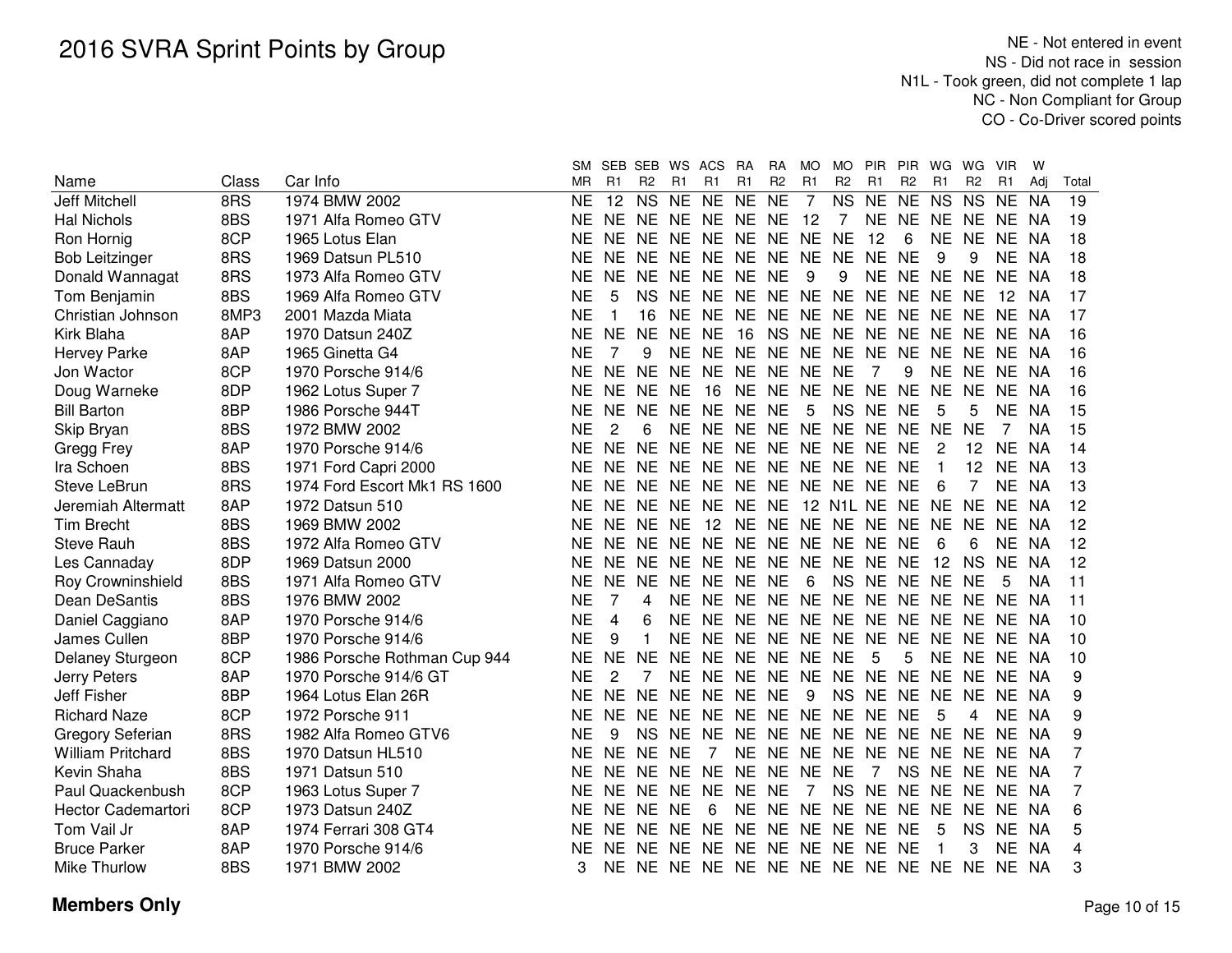|                         |                 |                              | SΜ        |           | SEB SEB WS ACS |                |                                           | <b>RA</b>      | <b>RA</b>      | MO.            | MO.            | <b>PIR</b>              | <b>PIR</b>     | WG             | WG             | <b>VIR</b> | W         |       |
|-------------------------|-----------------|------------------------------|-----------|-----------|----------------|----------------|-------------------------------------------|----------------|----------------|----------------|----------------|-------------------------|----------------|----------------|----------------|------------|-----------|-------|
| Name                    | Class           | Car Info                     | <b>MR</b> | R1        | R <sub>2</sub> | R <sub>1</sub> | R1                                        | R <sub>1</sub> | R <sub>2</sub> | R <sub>1</sub> | R <sub>2</sub> | R <sub>1</sub>          | R <sub>2</sub> | R1             | R <sub>2</sub> | R1         | Adj       | Total |
| <b>Thomas Koehler</b>   | 8CP             | 1983 Porsche 944             | <b>NE</b> | <b>NE</b> | <b>NE</b>      | <b>NE</b>      | <b>NE</b>                                 | <b>NE</b>      | <b>NE</b>      | <b>NE</b>      | <b>NE</b>      | <b>NE</b>               | <b>NE</b>      | $\overline{c}$ |                | <b>NE</b>  | <b>NA</b> | 3     |
| Joe Viola               | 8CP             | 1972 Datsun 240-z            | <b>NE</b> | NE.       | NE NE          |                | NE NE NE                                  |                |                | NE NE NE       |                |                         | <b>NE</b>      | 1              | 2              | NE.        | <b>NA</b> | 3     |
| Rob Hurley              | 8CP             | 1966 Porsche 911             | <b>NE</b> | <b>NE</b> | NE NE          |                | <b>NE</b>                                 | NE NE          |                | NE NE          |                | <b>NE</b>               | <b>NE</b>      | 1              |                | <b>NE</b>  | <b>NA</b> | 2     |
| John Jeffery            | 8CP             | 1972 Datsun 240Z             | <b>NE</b> | <b>NE</b> | NE.            | NE.            | NE.                                       | NE.            | NE.            | <b>NE</b>      | NE.            | NE.                     | <b>NE</b>      |                |                | NE         | NA        | 2     |
| Dave LeBrun             | 8BP             | 1965 Lotus Elan              | <b>NE</b> | <b>NE</b> | NE NE          |                | NE NE NE                                  |                |                | NE NE          |                | NE.                     | <b>NE</b>      | 1              | <b>NS</b>      | <b>NE</b>  | NA        |       |
| Leonard McCue           |                 | 812MP2 1989 Pontiac Firehawk | <b>NE</b> | 0         | <b>NS</b>      | <b>NE</b>      | NE NE NE NE NE                            |                |                |                |                | <b>NE</b>               | NE NE          |                | <b>NE</b>      | NE NA      |           | 0     |
| <b>Robert Merritt</b>   | 9F2             | 1985 Ralt RT5                | 16        | 16        | 16             | <b>NE</b>      | $\overline{7}$                            | NE.            | <b>NE</b>      | $\mathbf{1}$   | 16             | 16                      | 16             | <b>NE</b>      | <b>NE</b>      | NE NA      |           | 104   |
| <b>Bruce Hamilton</b>   | 9F1             | 2008 Dallara Infinity        | <b>NE</b> | 16        | 16             | <b>NE</b>      | <b>NE</b>                                 | <b>NE</b>      | <b>NE</b>      | 12             | 7              | NE NE                   |                | 12             | 12             | 12         | <b>NA</b> | 87    |
| Jacek Mucha             | 9F1             | 2006 Swift 016               | <b>NE</b> | 12        | 12             | <b>NE</b>      | <b>NE</b>                                 | 12             | 16             | 7              | 9              | <b>NE</b>               | <b>NE</b>      | <b>NS</b>      | 6              | 5          | <b>NA</b> | 79    |
| <b>Philippe Reyns</b>   | 9FA             | 1974 Chevron B27             | <b>NE</b> | <b>NE</b> | <b>NE</b>      | <b>NE</b>      | 9                                         | 12             | 12             | <b>NE</b>      | <b>NE</b>      | 16                      | 16             | <b>NE</b>      | <b>NE</b>      | <b>NE</b>  | <b>NA</b> | 65    |
| Michael Snowdon         | 9FA             | 1971 GRD 272F2               | <b>NE</b> | <b>NE</b> | <b>NE</b>      | <b>NE</b>      | <b>NE</b>                                 | <b>NE</b>      | <b>NE</b>      | 16             | 16             | <b>NE</b>               | <b>NE</b>      | 16             | 12             | <b>NE</b>  | <b>NA</b> | 60    |
| <b>Tom Fraelich</b>     | 9FC             | 1979 March Super Vee         | <b>NE</b> | <b>NE</b> | NE.            | <b>NE</b>      | <b>NE</b>                                 | <b>NE</b>      | <b>NE</b>      | 16             | 16             | <b>NE</b>               | <b>NE</b>      | 1              | 16             | <b>NE</b>  | <b>NA</b> | 49    |
| Marc Giroux             | 9F1             | 1997 Lola T97/20             | <b>NE</b> | <b>NE</b> | NE.            | <b>NE</b>      | <b>NE</b>                                 | 7              | 9              | <b>NE</b>      | <b>NE</b>      | <b>NE</b>               | <b>NE</b>      | <b>NS</b>      | 9              | 9          | <b>NA</b> | 34    |
| Joel Quadracci          | 9F1             | 1997 Lola T97/20             | <b>NE</b> | <b>NE</b> | NE.            | <b>NE</b>      | <b>NE</b>                                 | 16             | 16             | NE.            | NE.            | <b>NE</b>               | <b>NE</b>      | <b>NE</b>      | <b>NE</b>      | <b>NE</b>  | <b>NA</b> | 32    |
| Mark Sherwood           | 9F <sub>2</sub> | 1995 Ralt RT-41              | <b>NE</b> | <b>NE</b> | NE.            | <b>NE</b>      | <b>NE</b>                                 | <b>NE</b>      | <b>NE</b>      | <b>NE</b>      | <b>NE</b>      | <b>NE</b>               | <b>NE</b>      | 16             | 16             | <b>NE</b>  | NA        | 32    |
| Kyle Buxton             | 9FA             | 1977 March F2                | <b>NE</b> | NE.       | NE NE          |                | <b>NE</b>                                 | 16             | 16             | <b>NE</b>      | NE NE          |                         | <b>NE</b>      | <b>NE</b>      | <b>NE</b>      | NE.        | NA        | 32    |
| <b>David Porter</b>     | 9FB             | 1979 March 79B               | <b>NE</b> | <b>NE</b> | NE.            | <b>NE</b>      | <b>NE</b>                                 | <b>NE</b>      | <b>NE</b>      | <b>NE</b>      | NE.            | <b>NE</b>               | <b>NE</b>      | 16             | 16             | <b>NE</b>  | NA        | 32    |
| <b>Travis Engen</b>     | 9F1             | 2001 Lola T97/20             | <b>NE</b> | <b>NE</b> | NE NE          |                | <b>NE</b>                                 | 9              | 7              | <b>NE</b>      | NE NE          |                         | <b>NE</b>      | <b>NS</b>      | 7              | 7          | ΝA        | 30    |
| <b>Jack Dinehart</b>    | 9FC             | 1995 Van Diemen F2000        | <b>NE</b> | <b>NE</b> | NE.            | <b>NE</b>      | <b>NE</b>                                 | <b>NE</b>      | <b>NE</b>      | NE NE NE       |                |                         | <b>NE</b>      | 16             | 12             | <b>NE</b>  | <b>NA</b> | 28    |
| Michael Vanderhurst     | 9FA             | 1972 March 722/74B           | <b>NE</b> | <b>NE</b> | <b>NE</b>      | 9              | 16                                        | NE.            | <b>NE</b>      | NE NE          |                | <b>NE</b>               | NE NE          |                | <b>NE</b>      | <b>NE</b>  | NA.       | 25    |
| Mark Brannon            | 9F1             | 1997 Lola T97/20             | <b>NE</b> | <b>NE</b> | <b>NE</b>      | <b>NE</b>      | NE NE                                     |                |                | NE NE NE       |                | <b>NE</b>               | <b>NE</b>      | 9              | 16             | <b>NE</b>  | NA        | 25    |
| <b>Robert Burnside</b>  | 9FA             | 1973 Brabham BT 40           | <b>NE</b> | <b>NE</b> | <b>NE</b>      | <b>NE</b>      | NE NE                                     |                | <b>NE</b>      | 12             | 12             | <b>NE</b>               | NE NE          |                | <b>NE</b>      | NE NA      |           | 24    |
| <b>Charles Monk</b>     | 9F1             | 1997 Lola T97/20             | <b>NE</b> | <b>NE</b> | <b>NE</b>      | <b>NE</b>      | NE NE                                     |                | <b>NE</b>      | 9              | 12             | <b>NE</b>               | NE NE          |                | <b>NE</b>      | <b>NE</b>  | <b>NA</b> | 21    |
| <b>William Goldkind</b> | 9F <sub>2</sub> | 1993 Ralt RT-41              | <b>NE</b> | NE NE     |                | <b>NE</b>      | NE NE NE                                  |                |                | NE NE          |                | <b>NE</b>               | <b>NE</b>      | 12             | 9              | <b>NE</b>  | NA        | 21    |
| <b>Ben Sinnott</b>      | 9F1             | 1997 Lola T97/20             | <b>NE</b> |           | NE NE NE       |                | NE NE NE                                  |                |                | NE NE NE       |                |                         | NE             | $\mathbf 1$    | <b>NS</b>      | 16         | <b>NA</b> | 17    |
| Kenton Greth            | 9F1             | 1997 Lola Indy Lite          | <b>NE</b> |           | NE NE NE       |                | 16                                        |                |                |                |                | NE NE NE NE NE NE NE    |                |                | <b>NE</b>      | NE.        | NA        | 16    |
| Ryan Norman             | 9F1             | 2007 Indy Lites Dallara      | <b>NE</b> |           |                |                | NE NE NE NE NE NE NE NE NE NE             |                |                |                |                |                         |                | 16             | <b>NS</b>      | NE NA      |           | 16    |
| Steve O'Hara            | 9F <sub>2</sub> | 1989 Swift DB4               | <b>NE</b> |           | NE NE NE       |                | 16                                        |                |                |                |                | NE NE NE NE NE NE NE NE |                |                |                | NE NA      |           | 16    |
| <b>Bill Fickling</b>    | 9FA             | 1975 March 75B               | NF.       |           |                |                | NE NE NE NE NE NE NE NE NE NE NE          |                |                |                |                |                         |                |                | 16             | NE NA      |           | 16    |
| Dudley Cunningham       | 9FA5            | 1973 Lola T332               | <b>NE</b> | NE.       | NE NE          |                | <b>NE</b>                                 | NE NE          |                |                |                | NE NE NE NE NE          |                |                | 16             | NE.        | NA        | 16    |
| Ross Olney              | 9FA5            | 1975 Lola T400               | <b>NE</b> | <b>NE</b> | NE.            | 12             | <b>NE</b>                                 | NE NE          |                | NE NE NE       |                |                         | <b>NE</b>      | NE.            | <b>NE</b>      | <b>NE</b>  | NA        | 12    |
| Jerry Kehoe             | 9F1             | 1987 March 87B               | <b>NE</b> | <b>NE</b> | NE.            | <b>NE</b>      | 12                                        | NE NE          |                | <b>NE</b>      | NE NE          |                         | <b>NE</b>      | <b>NE</b>      | <b>NE</b>      | NE.        | - NA      | 12    |
| David Dwoskin           | 9F <sub>2</sub> | 1995 RALT RT 41              | NE        | <b>NE</b> | NE.            | <b>NE</b>      | 12                                        | NE NE          |                |                |                | NE NE NE NE NE          |                |                | <b>NE</b>      | NE.        | - NA      | 12    |
| Mark Green              | 9F <sub>2</sub> | 1988 Ralt RT-5 732           | NE.       | <b>NE</b> | NE.            | NE.            | NE.                                       |                |                |                |                | NE NE NE NE NE NE NE    |                |                | 12             | NE NA      |           | 12    |
| <b>Ed Swart</b>         | 9FA             | 1978 Chevron B45- F2         | ΝE        | <b>NE</b> | <b>NE</b>      | <b>NE</b>      | -12                                       |                |                |                |                | NE NE NE NE NE NE NE    |                |                | <b>NE</b>      | NE NA      |           | 12    |
| Grant Perryman          | 9FB             | 1974 Chevron B27             | <b>NE</b> |           |                |                | NE NE NE 12 NE NE NE NE NE NE NE NE NE NA |                |                |                |                |                         |                |                |                |            |           | 12    |
|                         |                 |                              |           |           |                |                |                                           |                |                |                |                |                         |                |                |                |            |           |       |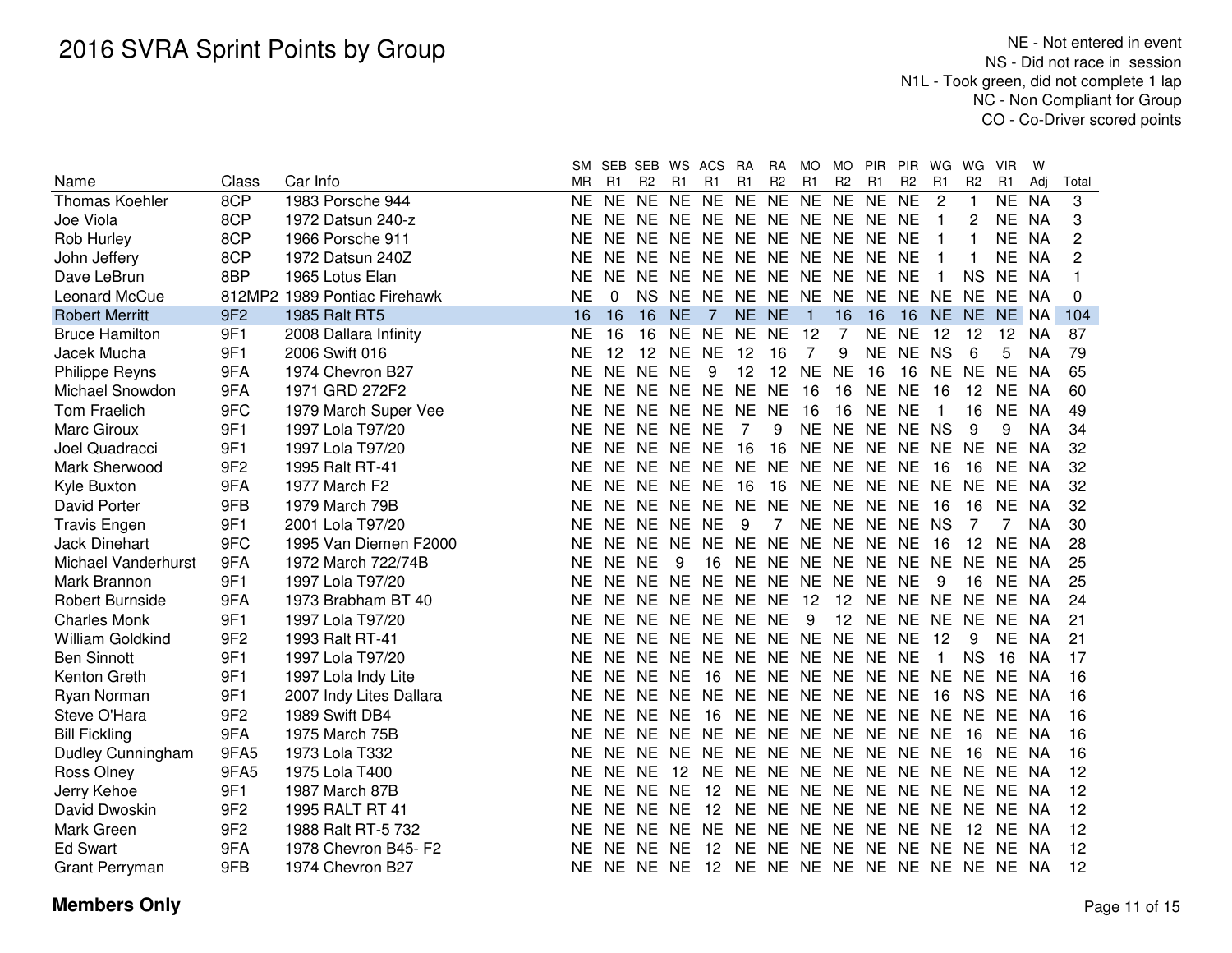|                          |                 |                                 | <b>SM</b> | SEB SEB   |                | WS ACS    |                                   | <b>RA</b> | RA             | MO        | <b>MO</b>         | PIR PIR              |                | WG        | WG             | <b>VIR</b> | W         |       |
|--------------------------|-----------------|---------------------------------|-----------|-----------|----------------|-----------|-----------------------------------|-----------|----------------|-----------|-------------------|----------------------|----------------|-----------|----------------|------------|-----------|-------|
| Name                     | Class           | Car Info                        | <b>MR</b> | R1        | R <sub>2</sub> | R1        | R1                                | R1        | R <sub>2</sub> | R1        | R <sub>2</sub>    | R <sub>1</sub>       | R <sub>2</sub> | R1        | R <sub>2</sub> | R1         | Adi       | Total |
| Paul Morgan              | 9F1             | 1997 Lola T97/20                | <b>NE</b> | <b>NE</b> | <b>NE</b>      | <b>NE</b> | <b>NE</b>                         | 5         | 5              | <b>NE</b> | <b>NE</b>         | NE NE                |                | <b>NE</b> | <b>NE</b>      | <b>NE</b>  | <b>NA</b> | 10    |
| Tony Carpanzano          | 9F <sub>2</sub> | 1993 Reynard 93H FA             | NE.       |           | NE NE          | NE.       | <b>NE</b>                         | <b>NE</b> | NE.            |           |                   | NE NE NE NE          |                | 9         | <b>NS</b>      | NE.        | NA        | 9     |
| Martin Reinhardt         | 9F <sub>2</sub> | 2002 Tatuus Formula Renault 2.0 | <b>NE</b> | <b>NE</b> | <b>NE</b>      | <b>NE</b> | 9                                 | <b>NE</b> | NE NE          |           | <b>NE</b>         | NE NE                |                | <b>NE</b> | <b>NE</b>      | NE.        | NA.       | 9     |
| Jim Stengel              | 9FA5            | 1973 McRae GM1                  | NE.       |           | NE NE          | <b>NE</b> | <b>NE</b>                         | <b>NE</b> | NE NE          |           | NE.               | NE NE NE             |                |           | 9              | ΝE         | <b>NA</b> | 9     |
| David Smoker             | 9FB             | 1976 Chevron B34                | <b>NE</b> |           | NE NE          | <b>NE</b> | 9                                 | NE.       |                |           |                   | NE NE NE NE NE NE NE |                |           |                | NE.        | <b>NA</b> | 9     |
| James Sparks             | 9FA             | 1974 Chevron B27                | <b>NE</b> | NE NE     |                | <b>NE</b> | 7                                 | <b>NE</b> |                |           |                   | NE NE NE NE NE NE    |                |           | NE.            | NF.        | NA.       | 7     |
| Paul Dudiak              | 9FA5            | 1969 McKee F5000                | <b>NE</b> | NE NE     |                | <b>NE</b> | <b>NE</b>                         | <b>NE</b> | NE NE          |           |                   | NE NE NE             |                | NE        |                | NE         | NA        | 7     |
| Derek Harling            | 9F1             | 1991 Lola T91/50                | <b>NE</b> | NE NE     |                | <b>NE</b> | <b>NE</b>                         | <b>NE</b> | <b>NE</b>      | 6         |                   | NS NE NE             |                | <b>NS</b> | <b>NS</b>      | <b>NE</b>  | <b>NA</b> | 6     |
| Larry Savage             | 9FA             | 1975 March 766                  | <b>NE</b> |           | NE NE          | <b>NE</b> | 6                                 | <b>NE</b> | <b>NE</b>      | <b>NE</b> | <b>NE</b>         | NE NE                |                | <b>NE</b> | <b>NE</b>      | <b>NE</b>  | <b>NA</b> | 6     |
| Sebastian Coppola        | 9FA5            | 1970 Lola T192                  | <b>NE</b> | <b>NE</b> | <b>NE</b>      | <b>NE</b> | <b>NE</b>                         | <b>NE</b> | NE NE          |           | <b>NE</b>         | NE NE                |                | <b>NE</b> | 6              | <b>NE</b>  | <b>NA</b> | 6     |
| Douglas Schumacher       | 9F1             | 1980 Argo JM8                   | <b>NE</b> | <b>NE</b> | <b>NE</b>      | NE.       | NE.                               | <b>NE</b> | <b>NE</b>      | 5         | <b>NS</b>         | NE NE                |                | <b>NE</b> | NE.            | NE.        | <b>NA</b> | 5     |
| Vincent Tjelmelarad      | 9F <sub>2</sub> | 1980 March SV                   | <b>NE</b> | <b>NE</b> | <b>NE</b>      | <b>NE</b> | -1                                | <b>NE</b> | NE NE          |           | <b>NE</b>         | NE NE                |                | NE.       | NE.            | <b>NE</b>  | NA        |       |
| <b>Eddie Claridge</b>    | 9FA5            | 1982 Theodore TY02              | <b>NE</b> | NE.       | NE NE          |           | <b>NE</b>                         | NE NE     |                | NE.       |                   | NE NE NE             |                | NE        |                | NE.        | <b>NA</b> |       |
| James Webb               | 9BOSS           | 1986 March 86C Indycar          | <b>NE</b> | <b>NE</b> | NE NC          |           | <b>NC</b>                         | NE NE     |                |           |                   | NE NE NE NE          |                | NE.       | NE.            | NE.        | - NA      | 0     |
| Jim Maetzold             | 9F <sub>2</sub> | 1980 March 80A                  | <b>NE</b> | <b>NE</b> | NE NS          |           | NE.                               | NE NE     |                | NE.       |                   | NE NE NE             |                | NE.       | NE.            | NE.        | - NA      | 0     |
| <b>Tom Dooley</b>        | 9BOSS           | 2002 GForce IRL                 | <b>NE</b> | NE.       | NE.            | NE.       | NC NE NE                          |           |                |           |                   | NE NE NE NE          |                | NE.       | NE.            | NE.        | - NA      | 0     |
| <b>Scott Dick</b>        | 9F1             | 2005 Dallara Infinity           | <b>NE</b> | <b>NE</b> | NE.            | <b>NE</b> | NE.                               | NE.       |                |           |                   | NE N1L N1L NE NE     |                | NE.       | NE.            | NE.        | - NA      | 0     |
| <b>Charles Parsons</b>   | 9FA5            | 1976 Lola 332C                  | <b>NE</b> |           | NE NE NE       |           | NE NE NE NE NE NE NE NE N1L NE NA |           |                |           |                   |                      |                |           |                |            |           | 0     |
| <b>Ike Keeler</b>        | 10GT1           | 1990 Oldsmobile Cutlass         | <b>NE</b> | <b>NS</b> | 12             | NE        | NE.                               | 16        | 16             | 16        | 16                | NE NE                |                | 12        | 12             |            | 12 NA     | 112   |
| Jeffrey Bernatovich      | 10GT1           | 1990 Chevrolet GT1 Corvette     | <b>NE</b> | 16        | 16             | <b>NE</b> | NE.                               | - NE      | <b>NE</b>      | -1        | 12                | NE.                  | NE.            | -16       | 16             | 16         | <b>NA</b> | 93    |
| <b>Tom Cantrell</b>      | 10SC3           | 1998 Ford Taurus                | <b>NE</b> |           | NE NE          | <b>NE</b> | <b>NE</b>                         | 16        | 12             | 16        | 16                | NE NE NE NE          |                |           |                | <b>NE</b>  | <b>NA</b> | 60    |
| Doug Richmond            | 10GT4           | 2008 Ford Falcon GT1            | <b>NE</b> |           | NE NE          | NE.       | NE NE NE NE NE NE NE              |           |                |           |                   |                      |                | 12        | 16             | 16         | <b>NA</b> | 44    |
| Jody O'Donnell           | 10SC3           | 2006 Dodge Charger              | <b>NE</b> | 16        | <b>NS</b>      | <b>NE</b> | NE NE NE NE                       |           |                |           |                   | NE NE NE             |                | 16        | $\mathbf 1$    | NE.        | <b>NA</b> | 33    |
| Don Soenen               | 10GT4           | 1995 Ford Mustang TA            | <b>NE</b> | NE NE     |                | <b>NE</b> | NE NE NE                          |           |                | 16        | 16                | NE NE                |                | <b>NE</b> | <b>NE</b>      | NE         | NA        | 32    |
| Frank Marcum             | 10SC3           | 2001 Ford Tarus                 | <b>NE</b> |           | NE NE NE       |           | NE NE NE NE                       |           |                |           | <b>NE</b>         | NE NE                |                | 16        | 16             | <b>NE</b>  | <b>NA</b> | 32    |
| Scott Young              | 10SC3           | 2005 Ford Fusion                | <b>NE</b> |           | NE NE NE       |           | NE NE NE                          |           |                | 7         | 7                 | NE NE                |                | 6         | 12             | <b>NE</b>  | NA.       | 32    |
| Jay Kjoller              | 10GT2           | 1995 Porsche 993                | NE.       |           |                |           | NE NE NE NE NE NE                 |           |                | - 16      | 12                | NE NE NE             |                |           | NE             | NE.        | - NA      | 28    |
| Gerson Rosenberg         | 10GT2           | 1996 Porsche 911                | <b>NE</b> |           |                |           | NE NE NE NE NE NE NE NE           |           |                |           |                   | NE NE                |                | 12        | 16             | NE.        | - NA      | 28    |
| Lauren Fix               | 10GT4           | 2000 Jaguar XKR                 | <b>NE</b> |           |                |           | NE NE NE NE NE NE                 |           |                | 12        | 7                 | NE NE                |                | -CO       | 9              | NE.        | NA        | 28    |
| <b>Willy Todd</b>        | 10SC3           | 2008 Ford Fusion                | <b>NE</b> |           | NE NE NE       |           | <b>NE</b>                         | 12        | 16             | NE.       | <b>NE</b>         | NE NE NE NE          |                |           |                | NE.        | NA        | 28    |
| Colin Comer              | 10GT2           | 1995 Ford Mustang               | NE.       |           | NE NE NE       |           | <b>NE</b>                         | 16        | 9              | <b>NE</b> | <b>NE</b>         | NE NE                |                | NE NE     |                | NE.        | NA        | 25    |
| Debbie Cloud             | 10SC3           | 2006 Ford Fusion SC             | NE.       | <b>NE</b> | <b>NE</b>      | <b>NE</b> | <b>NE</b>                         | <b>NE</b> | <b>NE</b>      | 12        | 9                 | NE NE                |                | NE.       | NE NE          |            | - NA      | 21    |
| <b>William Foster</b>    | 10SC3           | 2003 Chevrolet Monte Carlo      | <b>NE</b> | NF.       | - NE           | NE.       | NE.                               | NE        | <b>NE</b>      | 9         | 12                | NE NE NE             |                |           | NE NE          |            | - NA      | 21    |
| Greg Lodde               | 10GT1           | 1968 Chevrolet Corvette         | <b>NE</b> | 12        |                | NE.       | NE NE                             |           | NE NE          |           | <b>NE</b>         | NE NE NE             |                |           | NE NE          |            | - NA      | 19    |
| John Wolff               | 10GT4           | 1997 Chevrolet Corvette T/A     | <b>NE</b> |           | NE NE NE       |           |                                   | NE NE NE  |                | 7         | $12 \overline{ }$ | NE NE                |                | NE.       | NE.            | NE.        | - NA      | 19    |
| <b>Anthony Cocurullo</b> | 12MP3           | 1996 Chevrolet Corvette         | NE.       |           |                |           | NE NE NE NE NE NE NE NE NE NE     |           |                |           |                   |                      |                | - 12      | 7              | NE NA      |           | 19    |
|                          |                 |                                 |           |           |                |           |                                   |           |                |           |                   |                      |                |           |                |            |           |       |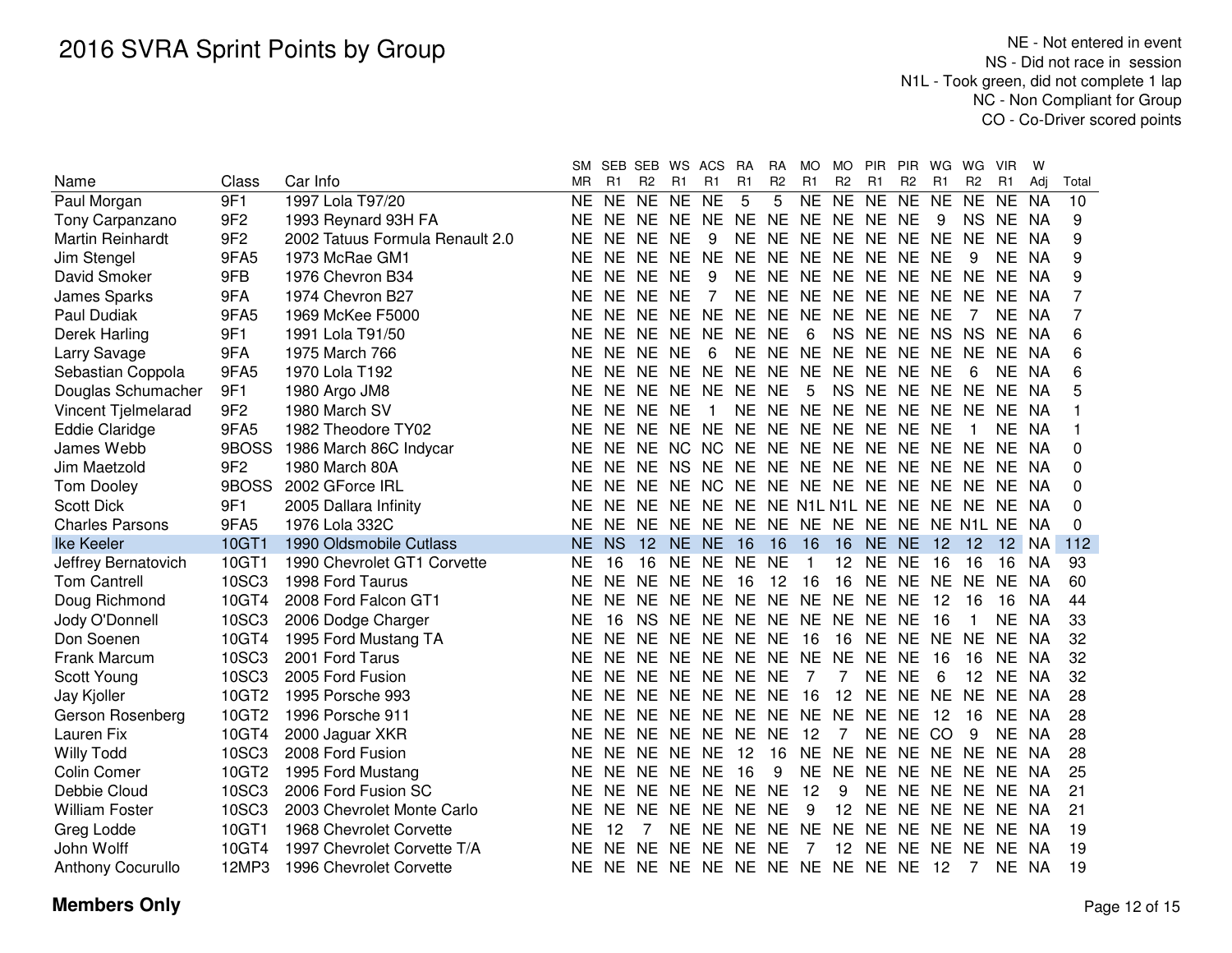|                         |              |                                          | SM.       | SEB SEB   |                | WS ACS         |                         | <b>RA</b>      | <b>RA</b>      | <b>MO</b>      | <b>MO</b>      | <b>PIR</b>           | <b>PIR</b>     | WG             | WG.            | <b>VIR</b>     | W         |       |
|-------------------------|--------------|------------------------------------------|-----------|-----------|----------------|----------------|-------------------------|----------------|----------------|----------------|----------------|----------------------|----------------|----------------|----------------|----------------|-----------|-------|
| Name                    | Class        | Car Info                                 | <b>MR</b> | R1        | R <sub>2</sub> | R <sub>1</sub> | R <sub>1</sub>          | R <sub>1</sub> | R <sub>2</sub> | R1             | R <sub>2</sub> | R1                   | R <sub>2</sub> | R <sub>1</sub> | R <sub>2</sub> | R <sub>1</sub> | Adi       | Total |
| Karman Cusack           | 10GT1        | 1985 Pontiac Firebird                    | <b>NE</b> | 9         | 9              | <b>NE</b>      | <b>NE</b>               | <b>NE</b>      | N <sub>E</sub> | <b>NE</b>      | <b>NE</b>      | $N_{E}$              | <b>NE</b>      | <b>NE</b>      | <b>NE</b>      | NE.            | <b>NA</b> | 18    |
| Gordon Johnson          | 10GT1        | 1991 Oldsmobile Cutlass                  | NE        | <b>NE</b> | <b>NE</b>      | <b>NE</b>      | NE NE NE NE NE NE NE    |                |                |                |                |                      |                | 9              | 9              | NE NA          |           | 18    |
| Stephen Papalas         | <b>10SC2</b> | 1993 Chevrolet Lumina                    | NE        | 16        | 1              | <b>NE</b>      | NE NE                   |                |                |                |                | NE NE NE NE NE NE NE |                |                |                | NE NA          |           | 17    |
| Stephen Shody           | 10APM        | 2007 Cobra 289 FIA                       | ΝE        | <b>NE</b> | <b>NE</b>      | 16             | NE NE                   |                | <b>NE</b>      |                |                | NE NE NE NE          |                | NE ND          |                | NE.            | NA        | 16    |
| John Longwell           | 10GT1        | 1975 Chevrolet Monza                     | ΝE        | NE.       | NE.            | 16             | NE NE                   |                | <b>NE</b>      |                | NE NE NE       |                      | <b>NE</b>      | NE NE          |                | NE.            | NA        | 16    |
| Dick Howe               | 10GT2        | 1989 Ford Mustang                        | ΝE        | NE NE     |                | <b>NE</b>      | NE NE                   |                | <b>NE</b>      |                | NE NE NE       |                      | <b>NE</b>      | 16             | <b>NS</b>      | NE.            | NA        | 16    |
| Ken McKinnon            | 10GT2        | 1972 Porsche 911 RSR                     | NE        | 16        | <b>NS</b>      | NE.            | NE NE NE                |                |                |                | NE NE NE       |                      | NE NE          |                | NE.            | NE.            | - NA      | 16    |
| Paul Fix                | 10GT4        | 2000 Jaguar XKR                          | NE        | NE NE     |                | NE.            | NE NE NE                |                |                |                | NE NE NE       |                      | <b>NE</b>      | 16             | CO NE          |                | - NA      | 16    |
| David Neidell           | 10SC1        | 1977 Oldsmobile Cutlass                  | NE        | NE NE     |                | NE.            | NE NE NE                |                |                |                | NE NE NE       |                      | <b>NE</b>      | 16             | <b>NS</b>      | NE.            | NA        | 16    |
| <b>Steve Beck</b>       | <b>10SC2</b> | 1995 Ford Thunderbird                    | NE        |           | NE NE NE       |                | 16                      |                |                |                |                | NE NE NE NE NE NE    |                | <b>NE</b>      | NE.            | NE.            | NA        | 16    |
| Robert Lupini           | 10SC3        | 2000 Ford\Roush Craftsmant Nascar Tru NE |           | NE NE     |                |                | NE NE NE NE NE NE NE NE |                |                |                |                |                      |                | 7              | 9              | NE.            | NA        | 16    |
| Scott Zurrer            | 10SC3        | 1998 Cascar Taurus                       | NE.       | NE NE     |                | NE.            | NE NE NE                |                |                |                | NE NE NE       |                      | <b>NE</b>      | 9              |                | NE NA          |           | 16    |
| Rib Regna               | 10GT1        | 1980 Chevrolet Corvette                  | NE.       | NE NE     |                |                | NE NE NE NE             |                |                | $\overline{7}$ | 7              | NE NE NE             |                |                | <b>NE</b>      | NE NA          |           | 14    |
| Daniel Furey            | 10GT1        | 1974 Chevrolet Vega                      | NE.       | NE NE     |                |                | NE NE NE NE 12          |                |                |                | NS NE          |                      | NE NE          |                | <b>NE</b>      | NE NA          |           | 12    |
| <b>Stanley Crawford</b> | 10GT2        | 1973 Porsche 911 RSR                     | ΝE        | NE NE     |                | NE.            | NE NE                   |                |                |                |                | NE 12 N1L NE NE NE   |                |                | <b>NE</b>      | NE NA          |           | 12    |
| Ross Myers              | 10GT2        | 1982 Ford Mustang                        | ΝE        | NE NE     |                |                | NE NE NE                |                |                |                |                | NE NE NE NE NE NE    |                |                | 12             | NE NA          |           | 12    |
| Phil Lasco              | 10GT4        | 2000 Panoz GTS                           | ΝE        | 12        | <b>NS</b>      | <b>NE</b>      | NE NE                   |                |                |                |                | NE NE NE NE NE NE    |                |                | <b>NE</b>      | NE NA          |           | 12    |
| Francesco Melandri      | 10GT4        | 1996 Porsche 993 TT                      | <b>NE</b> | 4         | <b>NS</b>      | <b>NE</b>      | NE NE                   |                | <b>NE</b>      |                | NE NE NE       |                      | <b>NE</b>      |                |                | NE.            | <b>NA</b> | 12    |
| Don Corum               | 10SC3        | 2000 Chevrolet Monte Carlo               | <b>NE</b> | NE.       | <b>NE</b>      | <b>NE</b>      | 12                      | <b>NE</b>      | <b>NE</b>      |                | NE NE NE       |                      | NE NE          |                | <b>NE</b>      | <b>NE</b>      | <b>NA</b> | 12    |
| Tom Forgione            | 10SC3        | 2002 Ford Taurus                         | <b>NE</b> | <b>NE</b> | <b>NE</b>      | <b>NE</b>      | NE NE                   |                | <b>NE</b>      |                | NE NE NE       |                      | <b>NE</b>      | 12             | <b>NS</b>      | <b>NE</b>      | <b>NA</b> | 12    |
| John Shannon            | 10GT4        | 2001 Chevrolet Corvette                  | <b>NE</b> | NE NE     |                | <b>NE</b>      | NE NE                   |                | <b>NE</b>      | <b>NE</b>      | NE NE          |                      | <b>NE</b>      | 4              |                | <b>NE</b>      | <b>NA</b> | 11    |
| Casey Putsch            | 10GT1        | 1988 Chevrolet Corvette GT1              | <b>NE</b> | NE NE     |                | <b>NE</b>      | NE NE                   |                | <b>NE</b>      | $\mathbf 1$    | 9              | <b>NE</b>            | NE NE          |                | <b>NE</b>      | <b>NE</b>      | <b>NA</b> | 10    |
| <b>Shelby Mershon</b>   | 10GT4        | 2010 Ferarri 458 Challenge               | <b>NE</b> | NE.       | <b>NE</b>      | <b>NE</b>      | <b>NE</b>               | <b>NE</b>      | <b>NE</b>      | 9              | <b>NS</b>      | <b>NE</b>            | <b>NE</b>      | <b>NE</b>      | <b>NE</b>      | NE.            | NA        | 9     |
| <b>David Neidell</b>    | 10SC3        | 1997 Ford Thunderbird                    | <b>NE</b> | <b>NE</b> | NE.            | <b>NE</b>      | 9                       | NE.            | <b>NE</b>      | <b>NE</b>      | <b>NE</b>      | <b>NE</b>            | <b>NE</b>      | NE.            | <b>NE</b>      | <b>NE</b>      | NA        | 9     |
| James Cullen            | 10GT4        | 2007 Porsche GT3 Cup                     | <b>NE</b> | 7         | <b>NS</b>      | NE.            | <b>NE</b>               | <b>NE</b>      | <b>NE</b>      | <b>NE</b>      | NE NE          |                      | <b>NE</b>      | NE.            | <b>NE</b>      | <b>NE</b>      | -NA       | 7     |
| <b>Steve Fox</b>        | 10GT4        | 2000 Chevrolet Camaro                    | <b>NE</b> | 6         |                | <b>NE</b>      | <b>NE</b>               | <b>NE</b>      | <b>NE</b>      | <b>NE</b>      | NE NE          |                      | <b>NE</b>      | <b>NE</b>      | <b>NE</b>      | <b>NE</b>      | - NA      | 7     |
| <b>Randall Cassling</b> | 10GT4        | 2005 Porsche GT3 Cup                     | <b>NE</b> | <b>NE</b> | <b>NE</b>      | <b>NE</b>      | <b>NE</b>               | <b>NE</b>      | <b>NE</b>      | 6              | <b>NS</b>      | <b>NE</b>            | <b>NE</b>      | NE.            | <b>NE</b>      | <b>NE</b>      | NA        | 6     |
| Gregory Galdi           | 10GT4        | 2003 BMW E46                             | <b>NE</b> | <b>NE</b> | <b>NE</b>      | <b>NE</b>      | <b>NE</b>               | <b>NE</b>      | <b>NE</b>      | <b>NE</b>      | <b>NE</b>      | <b>NE</b>            | <b>NE</b>      | <b>NE</b>      | 6              | <b>NE</b>      | NA        | 6     |
| David Rankin            | 10GT4        | 1997 Chevrolet Camaro                    | <b>NE</b> | 5         | <b>NS</b>      | <b>NE</b>      | <b>NE</b>               | <b>NE</b>      | <b>NE</b>      |                | NE NE NE       |                      | NE NE          |                | <b>NE</b>      | NE.            | NA        | 5     |
| <b>Newt Withers</b>     | 10SC3        | 1994 Chevrolet Lumina                    | <b>NE</b> | <b>NE</b> | <b>NE</b>      | <b>NE</b>      | 5                       | <b>NE</b>      | <b>NE</b>      | <b>NE</b>      | NE NE          |                      | <b>NE</b>      | <b>NE</b>      | <b>NE</b>      | <b>NE</b>      | NA        | 5     |
| David Cannon            | 10GT4        | 2006 Ferrari 430 Challenge               | <b>NE</b> | <b>NE</b> | <b>NE</b>      | <b>NE</b>      | <b>NE</b>               | <b>NE</b>      | <b>NE</b>      | <b>NE</b>      | NE NE          |                      | <b>NE</b>      | 3              | <b>NS</b>      | <b>NE</b>      | NA        | 3     |
| <b>Beth Philion</b>     | 10SC3        | 2001 Dodge Nascar Coupe                  | <b>NE</b> | NE NE     |                | <b>NE</b>      | 3                       | <b>NE</b>      | <b>NE</b>      |                | NE NE NE       |                      | <b>NE</b>      | <b>NE</b>      | <b>NE</b>      | NE.            | NA        | 3     |
| <b>Brad Blum</b>        | 10GT4        | 2006 Porsche 997 GT3                     | <b>NE</b> | NE NE     |                | <b>NE</b>      | NE NE                   |                | <b>NE</b>      | <b>NE</b>      | NE NE          |                      | <b>NE</b>      | 2              | <b>NE</b>      | <b>NE</b>      | NA        | 2     |
| Jeff Mitchell           | 10GT2        | 1974 Porsche 911                         | <b>NE</b> | NE NE     |                | NE.            | NE NE                   |                | <b>NE</b>      | $\mathbf{1}$   | <b>NS</b>      | <b>NE</b>            | NE.            | NE NE          |                | NE.            | NA        |       |
| John Cloud              | 10GT4        | 2000 Ford Mustang Cobra                  | <b>NE</b> | <b>NE</b> | NE.            | <b>NE</b>      | NE NE                   |                | <b>NE</b>      | -1             | <b>NS</b>      | <b>NE</b>            | <b>NE</b>      | <b>NE</b>      | <b>NE</b>      | <b>NE</b>      | NA        |       |
| Jacek Mucha             |              | 11GTP1 2006 Swift JMS 016 CP             | <b>NE</b> | 16        | 16             | <b>NE</b>      | <b>NE</b>               | 16             | 16             | 9              | 16             | <b>NE</b>            | <b>NE</b>      | 16             | 16             | 16             | <b>NA</b> | 137   |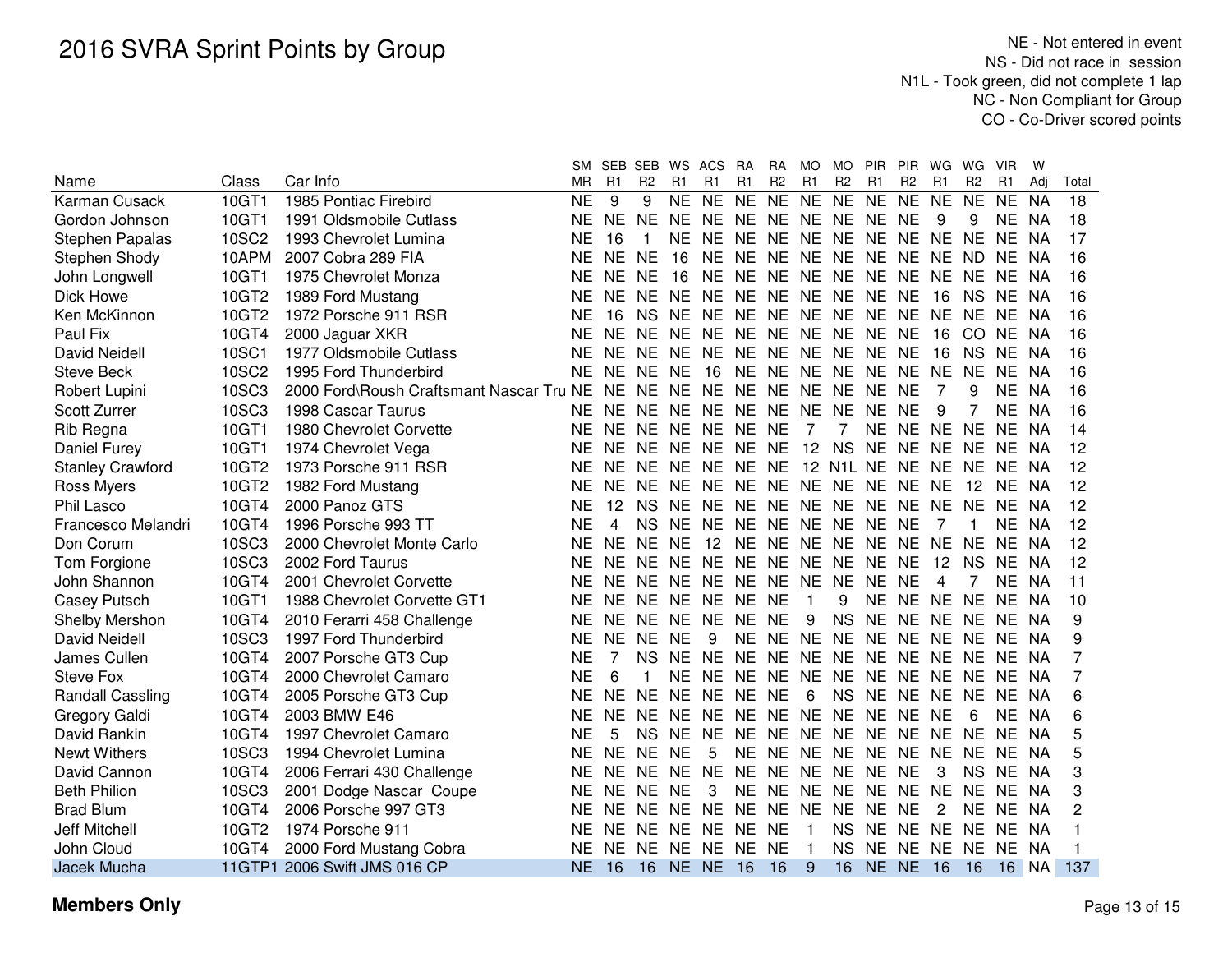|                           |       |                                                | SМ        |           | SEB SEB WS ACS |           |                                  | <b>RA</b>                  | <b>RA</b>      | <b>MO</b> | <b>MO</b>      | <b>PIR</b>     | <b>PIR</b>     | WG        | WG.            | <b>VIR</b> | W         |       |
|---------------------------|-------|------------------------------------------------|-----------|-----------|----------------|-----------|----------------------------------|----------------------------|----------------|-----------|----------------|----------------|----------------|-----------|----------------|------------|-----------|-------|
| Name                      | Class | Car Info                                       | MR        | R1        | R <sub>2</sub> | R1        | R <sub>1</sub>                   | R1                         | R <sub>2</sub> | R1        | R <sub>2</sub> | R1             | R <sub>2</sub> | R1        | R <sub>2</sub> | R1         | Adi       | Total |
| <b>Travis Engen</b>       |       | 11GTP3 2005 Audi R8 LMP                        | <b>NE</b> | 9         | 12             | NE NE     |                                  | 16                         | 16             | <b>NE</b> | <b>NE</b>      | NE NE          |                | 9         | 1              | 16         | <b>NA</b> | 79    |
| David Porter              |       | 11GTP3 2007 Pescarolo 01 Judd                  | NE        | -16       | 16             |           | NE NE NE NE NE NE NE NE          |                            |                |           |                |                |                | 3         | 12             | NE.        | - NA      | 47    |
| <b>Robert Gewirtz</b>     |       | 11GTP3 2003 Riley MKXI                         | <b>NE</b> | <b>NE</b> | NE.            |           | NE NE NE NE                      |                            |                | - 16      | 16             | NE NE NE       |                |           | NE NE          |            | - NA      | 32    |
| Theo Bean IV              |       | 11GTP2 1990 Chevrolet Intrepid                 | <b>NE</b> | -12       | 16             |           | NE NE NE NE NE NE NE NE          |                            |                |           |                |                |                | NE NE NE  |                |            | - NA      | 28    |
| Randy Johnson             |       | 11GTP3 2007 Pescarolo 01                       | <b>NE</b> | NE.       | NE.            | NE.       | NE NE NE                         |                            |                |           |                | NE NE NE NE    |                | -12       | 16             | NE.        | - NA      | 28    |
| <b>Bill Heifner</b>       |       | 11GTP1 1972 McLaren M8F                        | <b>NE</b> | <b>NE</b> | NE.            | NE.       | NE NE NE                         |                            |                | -16       | 9              | NE NE          |                | NE NE     |                | NE.        | - NA      | 25    |
| John F Boxhorn            |       | 11GTP1 1969 Lola T163                          | <b>NE</b> | NE.       | NE NE          |           | <b>NE</b>                        | 12                         |                |           |                | 12 NE NE NE NE |                | <b>NE</b> | NE.            | NE.        | - NA      | 24    |
| Michael Lange             |       | 11GTP3 2009 Ford GT3                           | <b>NE</b> | <b>NE</b> | NF.            | NE.       | NE NE NE                         |                            |                |           |                | NE NE NE NE    |                | 4         | 4              | 12         | - NA      | 20    |
| <b>Tom Dooley</b>         |       | 11GTP1 1988 Porsche 962                        | <b>NE</b> | <b>NE</b> | NE.            | NE.       | - 16                             | NE NE NE NE NE NE NE       |                |           |                |                |                |           | NE NE          |            | - NA      | 16    |
| <b>Toby Bean</b>          |       | 11GTP2 1990 Chevrolet Intrepid GTP             | <b>NE</b> | 16        |                |           | NS NE NE NE NE NE NE NE NE NE    |                            |                |           |                |                |                |           |                | NE NE NA   |           | 16    |
| Dean Baker                |       | 11GTP3 2008 Courage Oreca LC 70-11             | <b>NE</b> | NE.       | NE.            |           | NE NE NE NE NE NE NE NE          |                            |                |           |                |                |                | 16        | NS.            | NE.        | - NA      | 16    |
| <b>Steve Scullen</b>      |       | 11GTP3 2009 Oreca FLM09                        | <b>NE</b> | NF.       | <b>NE</b>      |           | NE NE NE NE NE NE NE NE          |                            |                |           |                |                |                | 7         | 9              | NE NA      |           | 16    |
| <b>Keith Frieser</b>      |       | 11GTP3 2009 Oreca LMPE                         | <b>NE</b> | 6         | 9              |           | NE NE NE NE NE NE NE NE NE NE    |                            |                |           |                |                |                |           |                | NE.        | NA        | 15    |
| Juan Gonzalez             |       | 11GTP3 2009 Oreca LMPC                         | <b>NE</b> | 7         | <b>NS</b>      | NE.       | NE NE NE NE NE NE NE NE          |                            |                |           |                |                |                |           | NE.            | NE.        | NA        | 7     |
| Dominick Incantalupo      |       | 11GTP3 2009 Oreca FLM 9                        | <b>NE</b> | <b>NE</b> | <b>NE</b>      | NE.       | NE NE NE NE NE NE NE             |                            |                |           |                |                |                | 5         | NS.            | NE.        | <b>NA</b> | 5     |
| Chris Liebenberg          |       | 11GTP3 2005 Crawford DP03 Daytona Prototype NE |           | <b>NE</b> | NE.            | NE.       | NE NE NE NE NE NE NE             |                            |                |           |                |                |                | <b>NE</b> | 5              | NE.        | <b>NA</b> | 5     |
| Ray Zisa                  | 12MP2 | 1990 Chevrolet Corvette                        | <b>NE</b> | 16        | 16             | NE        | <b>NE</b>                        | NE NE                      |                |           |                | NE NE NE NE    |                | 12        | 12             | NE         | <b>NA</b> | 56    |
| Paul Read                 | 12MP2 | 1988 Chevrolet Corvette                        | <b>NE</b> | -12       | 12             | NE        | <b>NE</b>                        | NE NE                      |                |           |                | NE NE NE NE    |                | 5         | 5              | NE.        | NA        | 34    |
| <b>Richard Stuart</b>     | 12GTO | 1972 Porsche 911 ST                            | <b>NE</b> | 16        | 16             | NE.       | <b>NE</b>                        | NE NE                      |                |           |                | NE NE NE NE    |                | <b>NE</b> | NE.            | NE.        | -NA       | 32    |
| <b>Steve Thayer</b>       | 12GTO | 1969 Porsche 911                               | <b>NE</b> | <b>NE</b> | <b>NE</b>      | NE.       | <b>NE</b>                        | NE NE                      |                | <b>NE</b> | NE             | 16             | 16             | <b>NE</b> | NE.            | NE.        | - NA      | 32    |
| Hans Warner               | 12GTO | 1970 Porsche 911 RSR                           | <b>NE</b> | <b>NE</b> | NE.            | <b>NE</b> | NE.                              | NE NE                      |                | NE NE NE  |                |                | NE.            | 16        | 16             | NE.        | - NA      | 32    |
| Glenn Chiou               | 12GTU | 1970 Datsun 240Z                               | <b>NE</b> | NE.       | NE NE          |           | NE.                              | NE NE                      |                | NE NE     |                | 16             | 16             | <b>NE</b> | NE.            | NE.        | - NA      | 32    |
| Jeffrey Neiblum           | 12GTU | 1969 Porsche 911 Carrera RS                    | <b>NE</b> | <b>NE</b> | NE.            | <b>NE</b> | NE.                              | NE NE                      |                | NE NE NE  |                |                | - NE           | 16        | 16             | NE.        | - NA      | 32    |
| David Schroeder           |       | 12GTU 1970 Porsche 914/6                       | <b>NE</b> | <b>NE</b> | NE.            | NE.       | - NE                             | NE NE                      |                | NE NE     |                | 16             | 16             | NE.       | NE.            | NE.        | - NA      | 32    |
| <b>Fritz Seidel</b>       | 12MP1 | 1973 Porsche 911 IROC-RSR                      | <b>NE</b> | 16        | 16             | NE.       | - NE                             | NE NE                      |                | NE NE NE  |                |                | NE.            | NE.       | NE NE          |            | - NA      | 32    |
| <b>Gregory Georgiadis</b> | 12MP3 | 2008 Subaru STI                                | <b>NE</b> | <b>NE</b> | NE.            | NE.       | NE.                              | NE NE                      |                |           |                | NE NE NE NE    |                | -16       | 16             | NE.        | - NA      | 32    |
| Don Soenen                | 12MP3 | 1994 Ford Mustang Cobra                        | <b>NE</b> | <b>NE</b> | NE.            | <b>NE</b> | <b>NE</b>                        | NE NE                      |                | -16       | 16             | NE.            | NE.            | NE.       | NE.            | NE.        | - NA      | 32    |
| Mark Horner               | 12MP2 | 1998 Chevrolet Corvette Challenge              | <b>NE</b> | <b>NE</b> | NE.            | <b>NE</b> | -16                              | NE NE                      |                | <b>NE</b> | NE NE          |                | <b>NE</b>      | 7         | 7              | NE.        | - NA      | 30    |
| <b>Gary Schultz</b>       | 12MP1 | 1972 Porsche 914-6                             | <b>NE</b> | <b>NE</b> | NE.            | NE.       | <b>NE</b>                        | NE.                        | <b>NE</b>      | -16       | 12             | NE.            | NE.            | <b>NE</b> | NE.            | NE.        | - NA      | 28    |
| <b>Tom Shelton</b>        | 12MP1 | 1977 Ferrari 308GTB                            | <b>NE</b> | <b>NE</b> | NE.            | <b>NE</b> | NE.                              | NE NE                      |                | 12        | 16             | NE NE          |                | NE.       | NE             | NE.        | - NA      | 28    |
| <b>Richard Dobush</b>     | 12GTO | 1973 Porsche 911 RS                            | <b>NE</b> | <b>NE</b> | <b>NE</b>      | <b>NE</b> | NE.                              | NE NE                      |                |           |                | NE NE NE NE    |                | 12        | 12             | NE.        | - NA      | 24    |
| <b>Carlos Miguens</b>     | 12GTO | 1974 Porsche 911 IROC                          | <b>NE</b> | 12        | 12             | NE.       | NE NE NE NE NE NE NE NE NE NE NA |                            |                |           |                |                |                |           |                |            |           | 24    |
| Alan Davison              | 12MP3 | 2000 Panoz GTS                                 | <b>NE</b> | 12        | 12             | NE.       |                                  | NE NE NE NE NE NE NE NE NE |                |           |                |                |                |           |                | NE.        | - NA      | 24    |
| <b>Donald Simmons</b>     | 12MP1 | 1983 Porsche 911 SC                            | <b>NE</b> |           | NE NE          | <b>NE</b> | NE NE                            |                            | NE.            |           |                | NE NE NE       | NE.            | -12       | 7              | NE.        | - NA      | 19    |
| <b>Todd Stuckart</b>      | 12MP1 | 1956 Chevrolet Corvette Roadster               | <b>NE</b> | NE.       | <b>NE</b>      | <b>NE</b> | <b>NE</b>                        | 6                          | 12             |           |                | NE NE NE       | NE.            | <b>NE</b> | <b>NE</b>      | NE.        | - NA      | 18    |
| <b>Robert Pfeffer</b>     | 12MP2 | 1990 Chevrolet Corvette                        | NE.       |           |                |           | NE NE NE NE NE NE NE NE NE NE    |                            |                |           |                |                |                | 9         | 9              | NE.        | NA        | 18    |